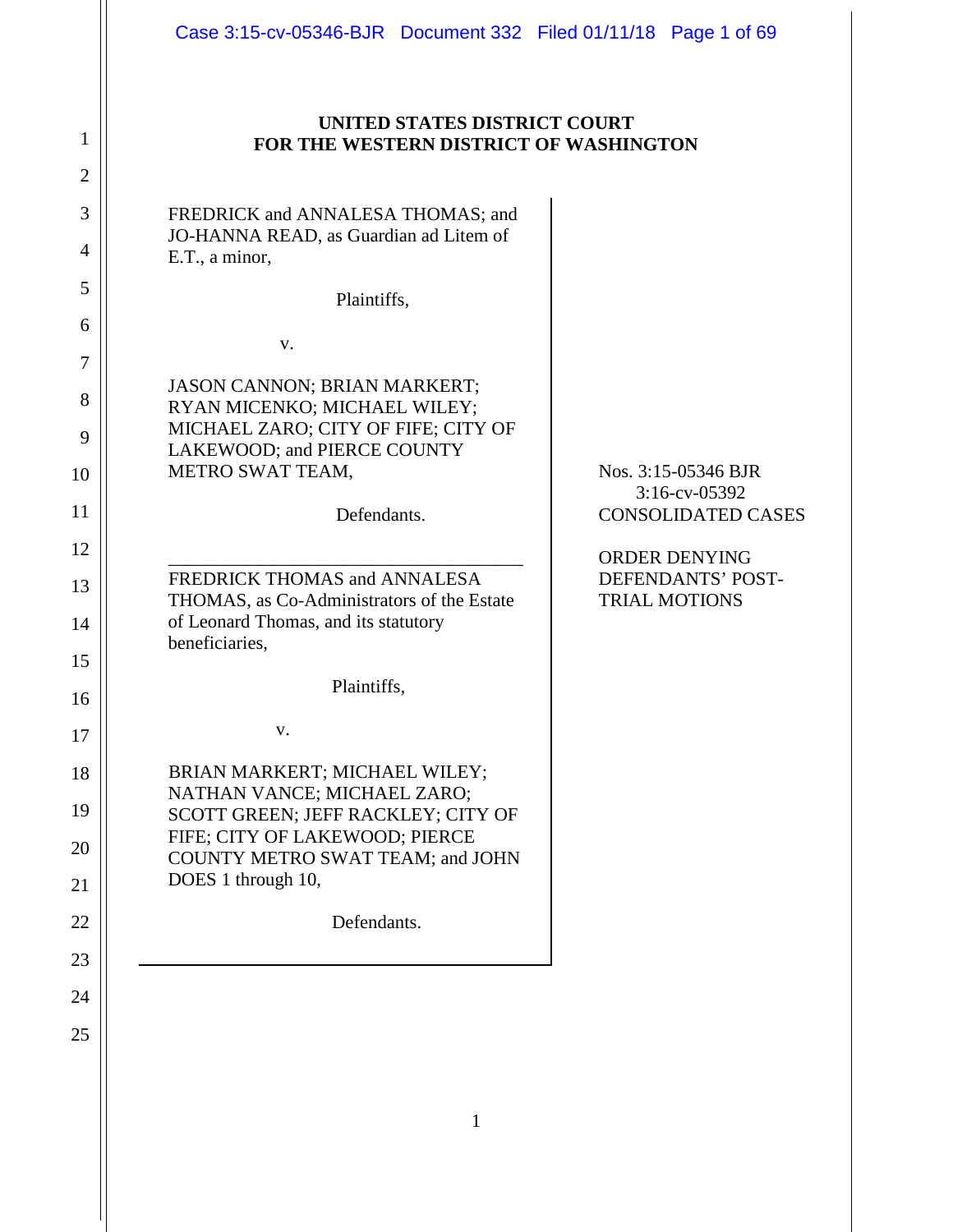|                | Case 3:15-cv-05346-BJR  Document 332  Filed 01/11/18  Page 2 of 69                          |  |
|----------------|---------------------------------------------------------------------------------------------|--|
|                |                                                                                             |  |
|                | <b>Table of Contents</b>                                                                    |  |
| $\mathbf{1}$   |                                                                                             |  |
| $\overline{2}$ |                                                                                             |  |
|                | A.                                                                                          |  |
| 3              | <b>B.</b>                                                                                   |  |
| $\overline{4}$ | <b>III. DEFENDANTS' MOTION FOR JUDGMENT AS A MATTER OF LAW  8</b>                           |  |
|                |                                                                                             |  |
| 5              | <b>B.</b>                                                                                   |  |
|                | Estate's Excessive Force Claim Against Wiley (Verdict Question Two)  11<br>$\mathbf{C}$ .   |  |
| 6              | Fourteenth Amendment Deprivation of Familial Relationship (Verdict Question Three) 14<br>D. |  |
| 7              | Unreasonable Search and Seizure: Explosive Breach (Verdict Question Four) 17<br>Ε.          |  |
|                | $F_{\cdot}$                                                                                 |  |
| 8              | G.                                                                                          |  |
|                | H.                                                                                          |  |
| 9              | $\mathbf{I}$ .                                                                              |  |
|                | J.                                                                                          |  |
| 10             | K.                                                                                          |  |
| 11             |                                                                                             |  |
|                | A.                                                                                          |  |
| 12             | 1.<br>2.                                                                                    |  |
|                | 3.                                                                                          |  |
| 13             | $\overline{4}$ .                                                                            |  |
| 14             |                                                                                             |  |
|                |                                                                                             |  |
| 15             | $A_{1}$                                                                                     |  |
|                | 1.                                                                                          |  |
| 16             | 2.                                                                                          |  |
| 17             | B.                                                                                          |  |
|                | $\mathbf{C}$ .                                                                              |  |
| 18             | 1.                                                                                          |  |
|                | 2.                                                                                          |  |
| 19             | 3.                                                                                          |  |
| 20             | 4.                                                                                          |  |
|                |                                                                                             |  |
| 21             | A.                                                                                          |  |
|                | <b>B.</b>                                                                                   |  |
| 22             | C.                                                                                          |  |
| 23             | D.                                                                                          |  |
|                | Ε.                                                                                          |  |
| 24             | F.                                                                                          |  |
|                | G.                                                                                          |  |
| 25             | H.                                                                                          |  |
|                | I.                                                                                          |  |
|                | J.                                                                                          |  |
|                |                                                                                             |  |
|                |                                                                                             |  |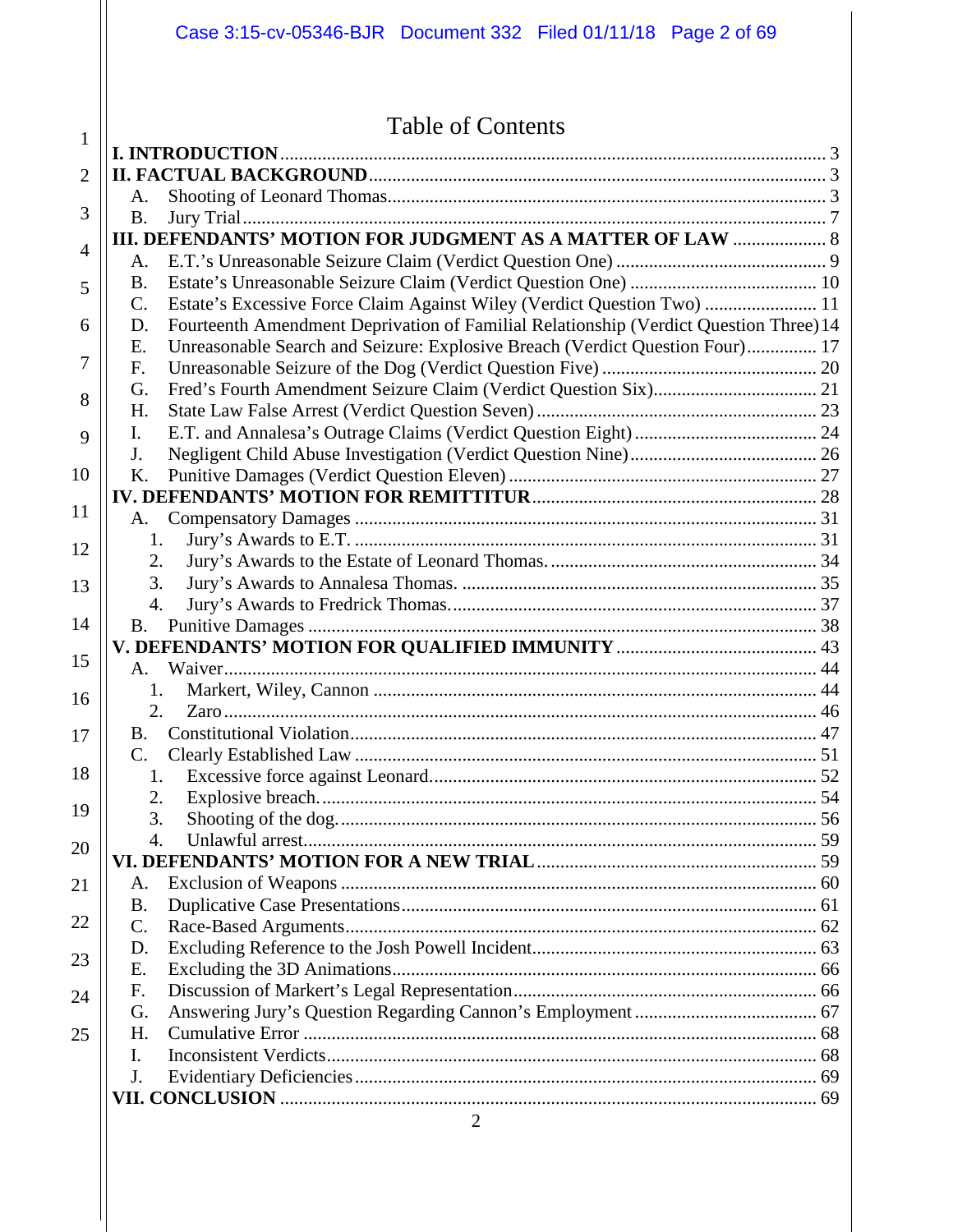#### **I. INTRODUCTION**

<span id="page-2-0"></span>Defendants have brought four post-trial motions for the Court's review: a Motion for Judgment as a Matter of Law (ECF 282); a Motion for Remittitur (ECF 284); a Motion for Qualified Immunity (ECF 280); a Motion for New Trial (ECF 283). Having reviewed the parties' submissions, the relevant legal authority, and all other relevant material properly before the Court, the Court will DENY Defendants' Motions.

#### **II. FACTUAL BACKGROUND**

<span id="page-2-1"></span>On the night of May 23, 2013, a confrontation with tragic results occurred between police from the Cities of Fife and Lakewood and Leonard Thomas at his home in Fife. The events that unfolded resulted in the lethal shooting of Thomas, who was unarmed, by a police sniper. Plaintiffs, which include Leonard's Estate as well as his parents and son, brought this civil rights action, which resulted in a substantial jury verdict in their favor. While the full scope of the evidence required a lengthy trial, the essential facts are summarized here.

# A. Shooting of Leonard Thomas

<span id="page-2-2"></span>Leonard Thomas lived with his four-year-old son, E.T, in a home in Fife owned by his parents, Fred and Annalesa Thomas. In the evening of May 23, 2013, Leonard called Annalesa, explained he was depressed over the death of a friend, and asked her to come take E.T. for the night. Annalesa agreed. She was concerned that Leonard, after a year of sobriety, had been drinking, and she was worried that Leonard would fall asleep and not be able to attend to E.T. that night. When Annalesa arrived sometime after 9:00 p.m., Leonard changed his mind and became upset as Annalesa prepared to leave with E.T. The argument between Leonard and Annalesa escalated when Annalesa slapped Leonard's face with an open hand. Annalesa called 911 at 10:18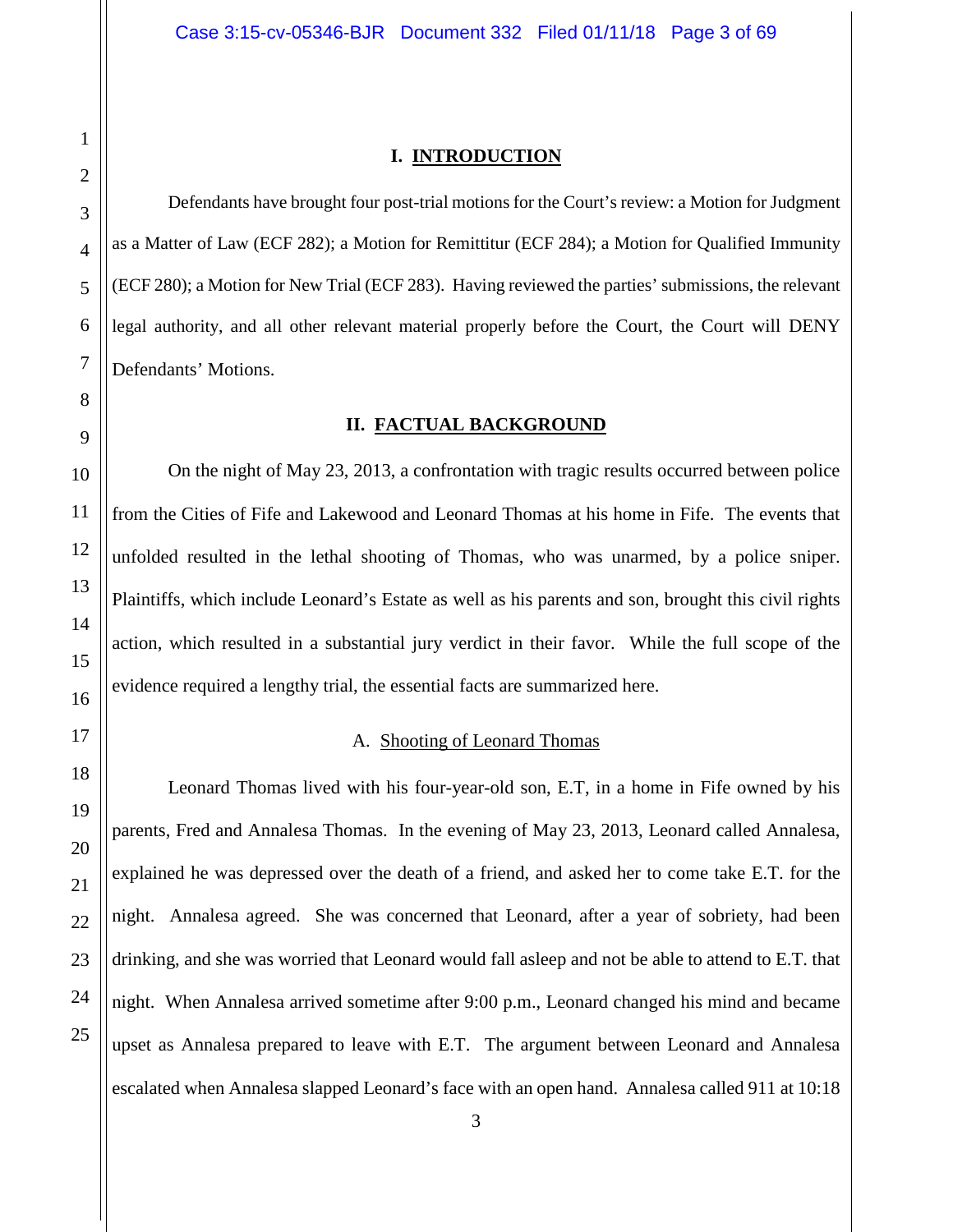p.m., and told the dispatcher that she needed the police. Leonard grabbed the phone from Annalesa, and told the dispatcher that his mother had hit him and that he needed help.

1

2

3

4

5

6

7

8

9

10

11

12

13

14

15

16

17

18

19

20

21

22

23

24

25

Fife Police Officers responded to the Thomas house and contacted Leonard via cell phone. During their initial 24 minute conversation, Leonard told the Fife officer that he was upset about the recent loss of a personal friend and had requested his mother come to pick up his son; that he had subsequently been assaulted by his mother and was bleeding from the face; that he had locked all the doors and would not be coming out of the house or allowing officers inside the house; and that the police were scaring his four-year-old son and should leave his property. Approximately an hour later, after Leonard continued to refuse to emerge from the house, the Fife police chief called for the Pierce County Metro SWAT Team to respond to the scene.

The SWAT Team arrived at approximately 12:20 a.m. with two tank-like armored vehicles. The "AT" ("armored transport") was driven across the neighbor's yard, through a fence separating the neighbor's yard from the Thomas home, and parked just off the back patio of the Thomas residence. The "Bearcat" was parked on the street in front of the house. Two snipers, including Defendant Brian Markert, took up positions in front of the house. Defendant Mike Wiley was Team Leader of the SWAT Team's tactical side, while Defendant Mike Zaro, the Assistant Chief of Police for Lakewood, oversaw field operations. Officer Wiley informed the SWAT Team that they were "responding to basically assault 4 DV [domestic violence]" due to Leonard's grab of Annalesa's wrist when he snatched the phone during the initial 911 call. Wiley told the Team, "Barricaded male suspect has his four year old son maybe pseudo hostage. The wife is outside. Made no threats towards the son." As negotiations with Leonard proceeded through the night, Leonard repeated that he did not have any weapons, and warned officers not to use flash-bang grenades to enter the house. No officer heard Leonard make any threats to harm himself, his child,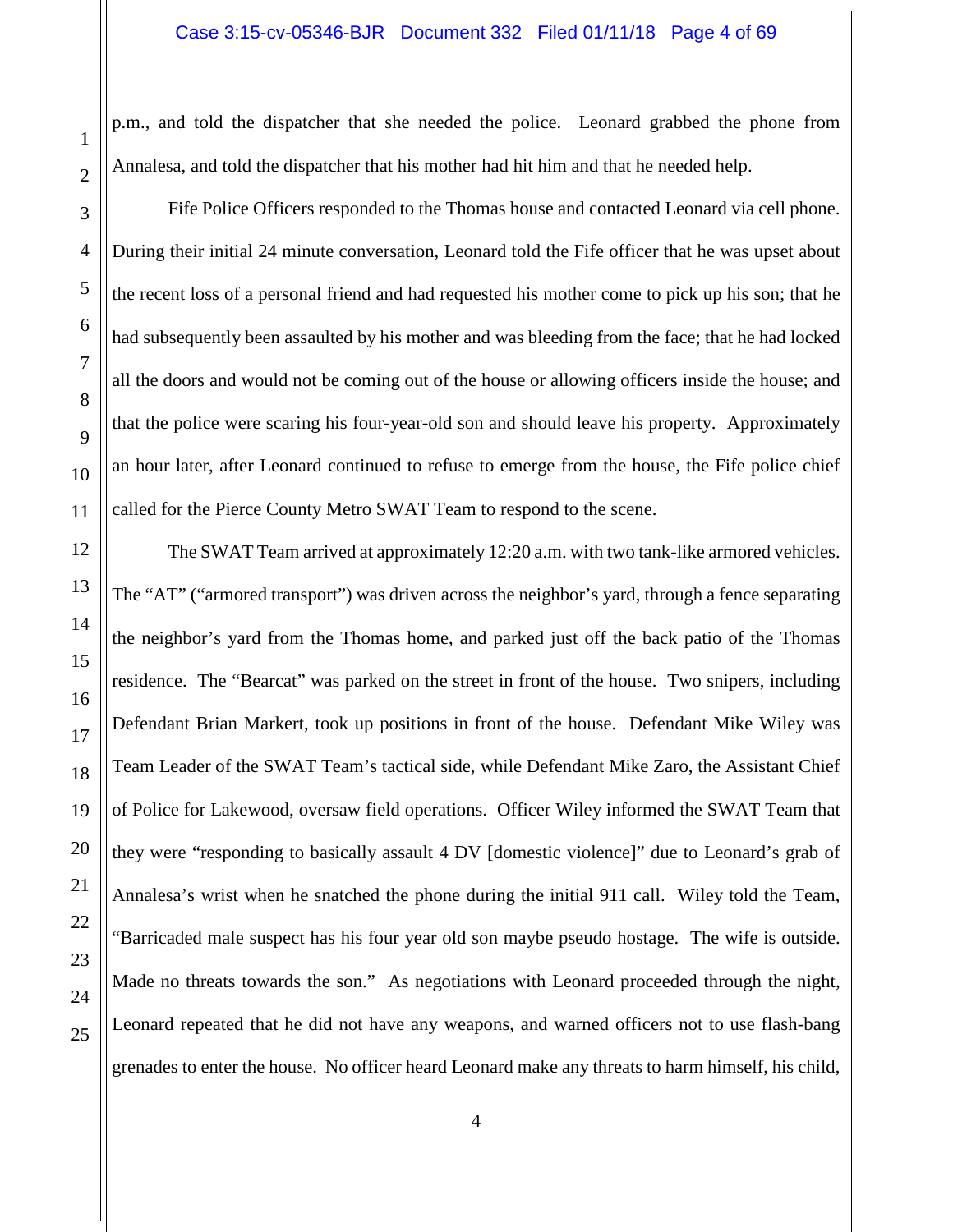or any officer. During the course of negotiations Leonard repeatedly asked the officers to stop harassing him and to leave him alone.

At approximate 1:08 a.m., Fred Thomas (Leonard's father) arrived at the police staging area a few blocks from the house in response to a call from Annalesa. Fred explained to the officers that he needed to go to his house to speak to his son, but was told that the road was closed to traffic. Fred walked to the back of the property and climbed the six foot chain link fence surrounding the backyard. Officer Ryan Micenko, who was behind the house at the time, stopped Fred, ordered him to the ground, and placed him in handcuffs. Fred explained to the officers that he lived at the residence and that he was there to talk to his son. Defendant Jason Cannon, the entry team leader stationed at the back of the house, radioed Zaro to say, "We've got the property owner and the father of the suspect detained. Where would you like [him]?" Zaro asked, "Other than him generally inserting himself onto the scene, does any of his activity warrant him going to jail?" Cannon responded, "I guess that depends on how cooperative he is with you guys but you have at least obstructing on him if you want to." Zaro said, "That's what I need, thanks." Fred was then taken to jail where he was kept until the following morning, when he was released without being charged.

As negotiations with Leonard continued unsuccessfully, officers internally discussed the possibility that if Leonard let E.T. go, they could simply leave for the night and come back to arrest Leonard another time. Zaro agreed with this approach, and asked Fife Police Chief Blackburn "if we get the son tonight, are you good with us leaving here?" Chief Blackburn agreed that "Yeah, if we have the son, then you can – we can walk away from this thing tonight and we'll get him at another time when it's not so volatile." Leonard initially resisted this proposal, but eventually responded, "Okay, we'll do that."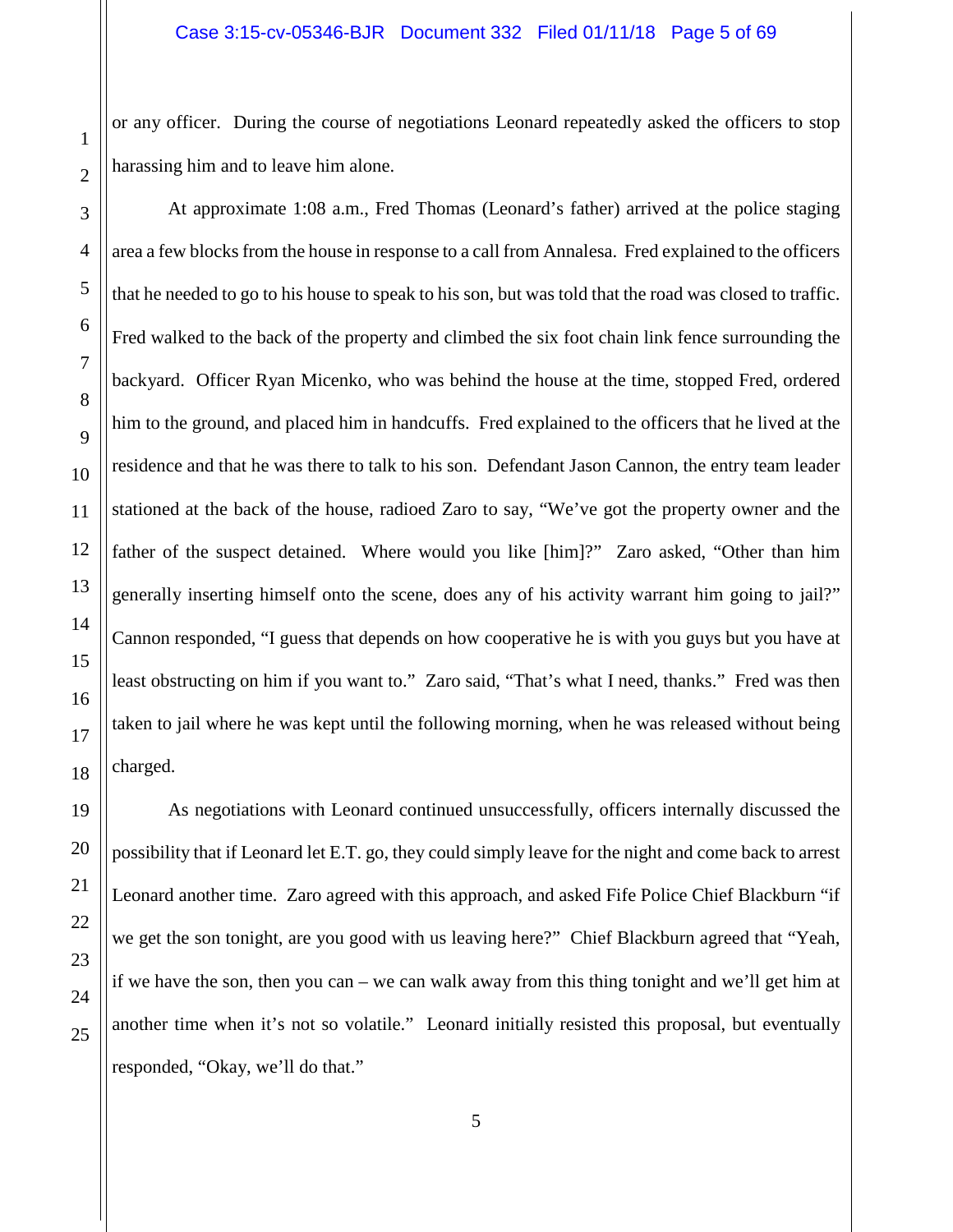Leonard brought E.T., who had been sleeping, out to the front porch, but insisted that E.T. leave with Annalesa, not with the police officers. The officers refused this request, and the stalemate continued.

Based on Leonard's continued demands to have Annalesa come up to the house, his continued refusal to release E.T. to the police, and the fact that he was now on the front porch with E.T., Chief Zaro radioed the entire SWAT Team, ordering them "Do not let that kid back in the house. If we are able to separate the kid from the dad, do not let him go back in the house." Despite this order, which was never communicated to Leonard, Leonard continued to go in and out of the house with E.T. While Annalesa was not allowed to go up to the house, officers escorted her to the Bearcat, where Leonard could see and hear her.

At 2:00 a.m. a warrant was signed for the arrest of Leonard for domestic violence assault in the fourth degree, a misdemeanor. SWAT officers began working to set an explosive breaching charge on the back door of the house. At approximately 2:45 a.m., Leonard returned to the porch again with E.T., E.T.'s car seat, and an overnight bag. Leonard was in the doorway and E.T. was sitting on the steps of the porch when, with Wiley's encouragement, Zaro gave permission to breach the back door with the explosive charge. The explosion was designed to sever the hinges of the door and create a deafening bang that would overwhelm a subject's senses so that he freezes in place. Trial testimony also suggested that it was foreseeable that the charge would cause Leonard to reach for E.T. in fear. Indeed, that's what happened.

When the breaching charge detonated, Leonard ran to E.T., picked him up, and started retreating into the residence. While Leonard was holding E.T., Markert fired his rifle, striking Leonard just above the belt line on the right side of his abdomen. Leonard fell backward into the house. Wiley and Defendant Officer Nathan Vance ran toward the house through the front yard,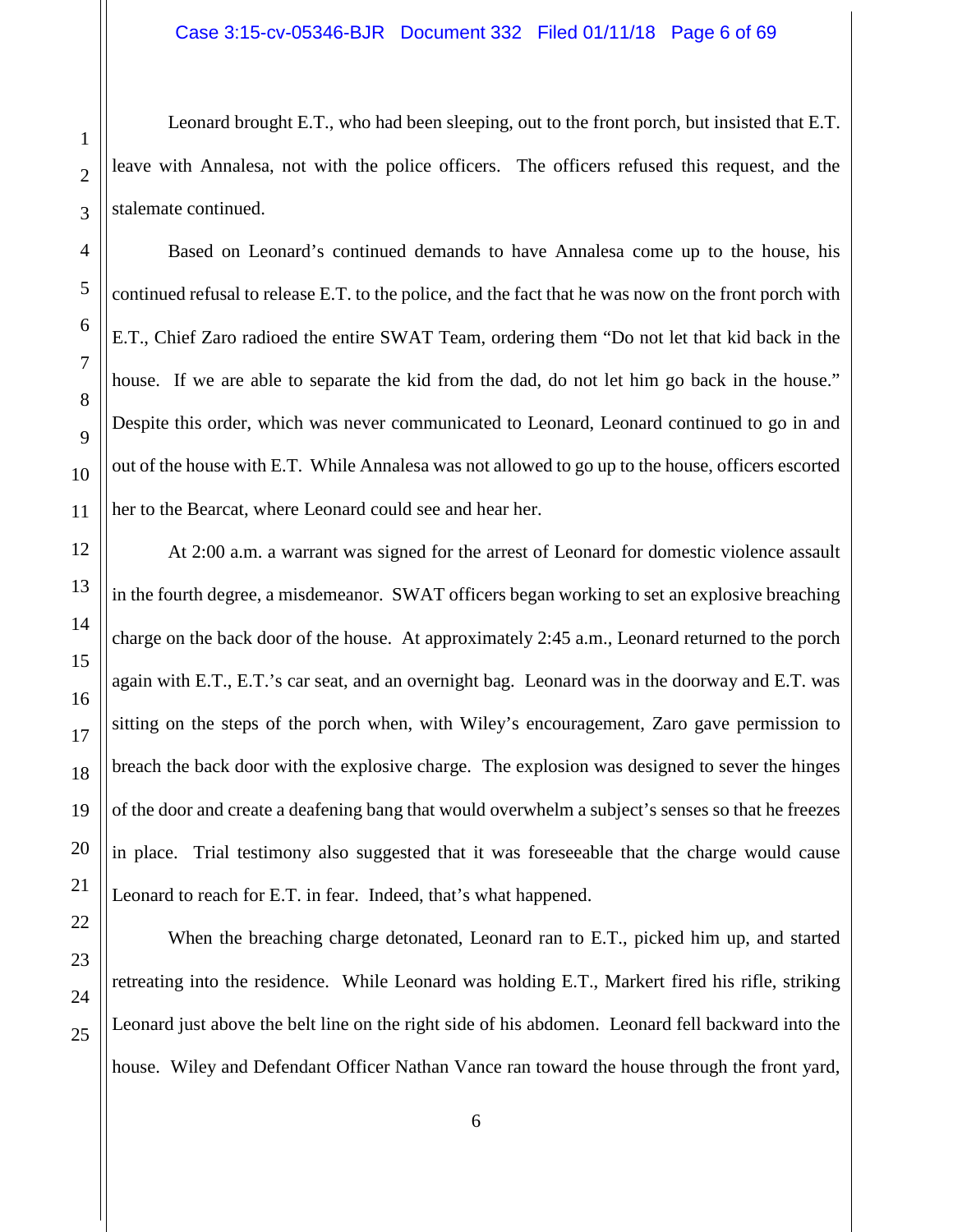where they encountered Leonard's dog, Baxter. Vance shot the dog twice, and then Wiley fired additional shots, killing it.

Officers entering through the rear door encountered Leonard sitting on the floor, dying, clutching E.T.'s back against his chest. As the officers struggled to pry E.T. from Leonard's arms, one officer started punching Leonard in the face. Another officer recalled Leonard's last words, "Don't hurt my boy." Later that morning, two detectives and a chaplain arrived at the jail where Fred was being held to inform him that his son was dead.

### B. Jury Trial

<span id="page-6-0"></span>The jury trial commenced on June 21, 2017 and lasted twelve days. After five days of deliberation, and the jury returned its verdict on July 14, 2017. The jury found Fourth and Fourteenth Amendment violations were committed by Defendants Zaro, Wiley, Markert, and the City of Lakewood due to the excessive force used against Leonard and the unreasonable method of seizing E.T. The jury further found that Zaro and Lakewood violated the Fourteenth Amendment rights of E.T., Fred, and Annalesa by illegally depriving them of their familial relationship with Leonard.

The jury found Zaro, Wiley, and the City of Lakewood liable for Fourth Amendment violations related to the use of the explosive breach. The jury found Wiley, but not Vance, liable for Fourth Amendment violations related to the shooting of Leonard's dog. The jury found Zaro and Cannon, but not Micenko, liable for Fourth Amendment violations related to the arrest of Fred. And the jury found the City of Lakewood liable under state law claims for the false arrest of Fred, the outrage suffered by Annalesa and E.T., and the negligence in the investigation that separated E.T. from his father. The City of Fife was also found liable for the negligent investigation, but was found not liable for the false arrest of Fred. The jury awarded a total of \$8,635,000 in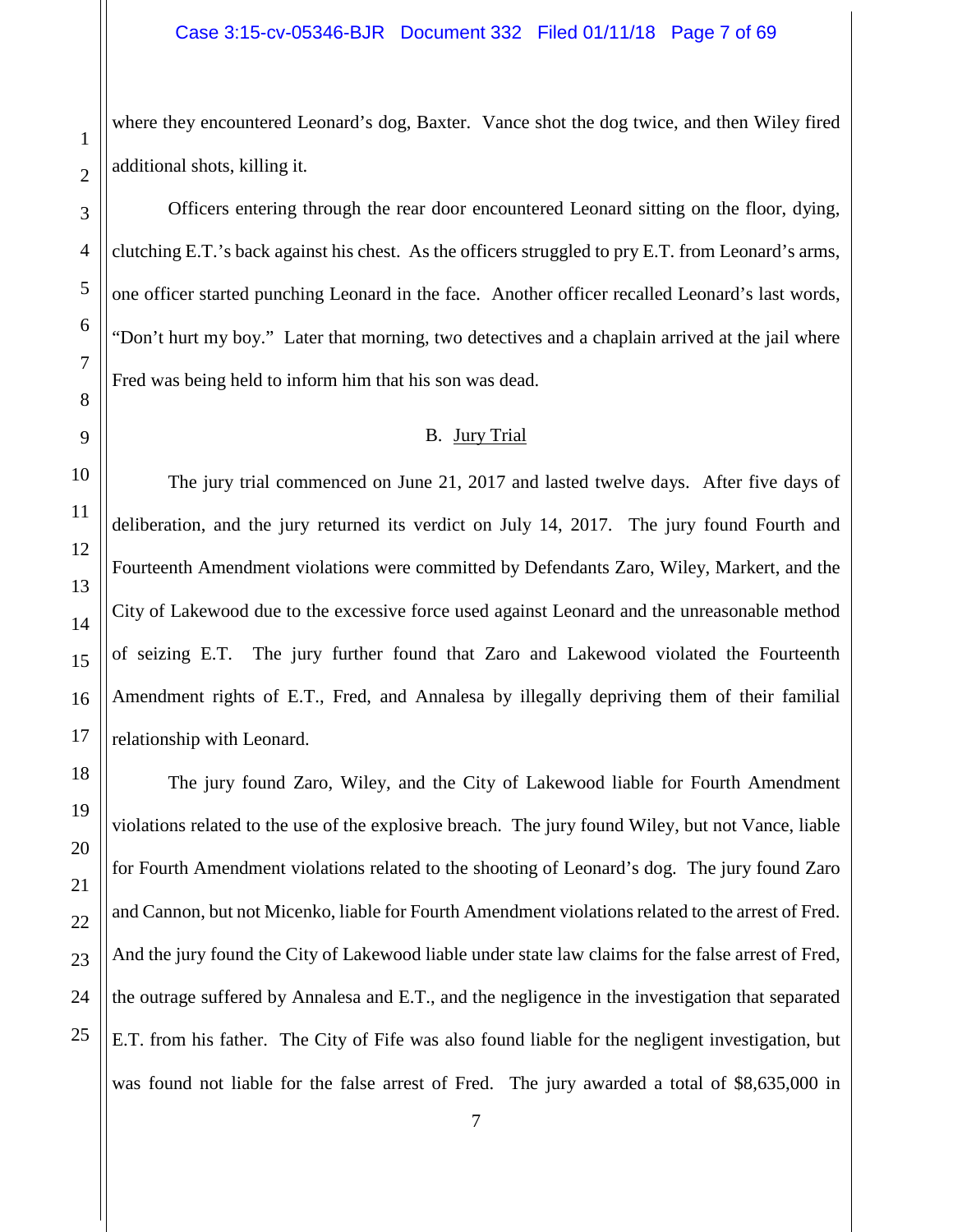compensatory damages. The jury also awarded a total of \$6,500,000 in punitive damages against Zaro, Wiley, and Markert. Defendants subsequently filed four post-trial motions, which the Court will now address.

#### **III. DEFENDANTS' MOTION FOR JUDGMENT AS A MATTER OF LAW**

<span id="page-7-0"></span>Federal Rule of Civil Procedure 50 provides that the Court may direct the entry of judgment as a matter of law where "the court finds that a reasonable jury would not have a legally sufficient evidentiary basis to find for the party on that issue." A directed verdict must be entered where "there is no substantial evidence to support the claim." *Rutledge v. Elec. Hose & Rubber Co.*, 511 F.2d 668, 677 (9th Cir. 1975) (quoting *Cleary v. Nat'l Distillers & Chem. Corp*., 505 F.2d 695, 696 (9th Cir. 1974)). A court may only grant a Rule 50(b) motion "if the evidence, construed in the light most favorable to the nonmoving party, permits only one reasonable conclusion, and that conclusion is contrary to the jury's verdict." *Escriba v. Foster Poultry Farms, Inc.*, 743 F.3d 1236, 1242 (9th Cir. 2014) (internal punctuation omitted). The court "must draw all reasonable inferences in favor of the nonmoving party, and it may not make credibility determinations or weigh the evidence." *Reeves v. Sanderson Plumbing Prods., Inc.*, 530 U.S. 133, 150 (2000). The court "must disregard all evidence favorable to the moving party that the jury is not required to believe." *Id.* at 151. The court may only give credence to evidence favoring the moving party if that evidence is "uncontradicted," "unimpeached," and "comes from disinterested witnesses." *Id.* The Ninth Circuit has noted that some of the prudential reluctance to grant summary judgment – a complete deprivation of a trial – may be relaxed in this context because the parties have had their day in court. *See Santa Clara Valley Distrib. Co. Inc. v. Pabst Brewing Co.*, 556 F.2d 942, 944 n.1 (9th Cir. 1977). Like summary judgment, however, the mere existence of some alleged

factual dispute between the parties or a "scintilla of evidence" will not defeat a properly supported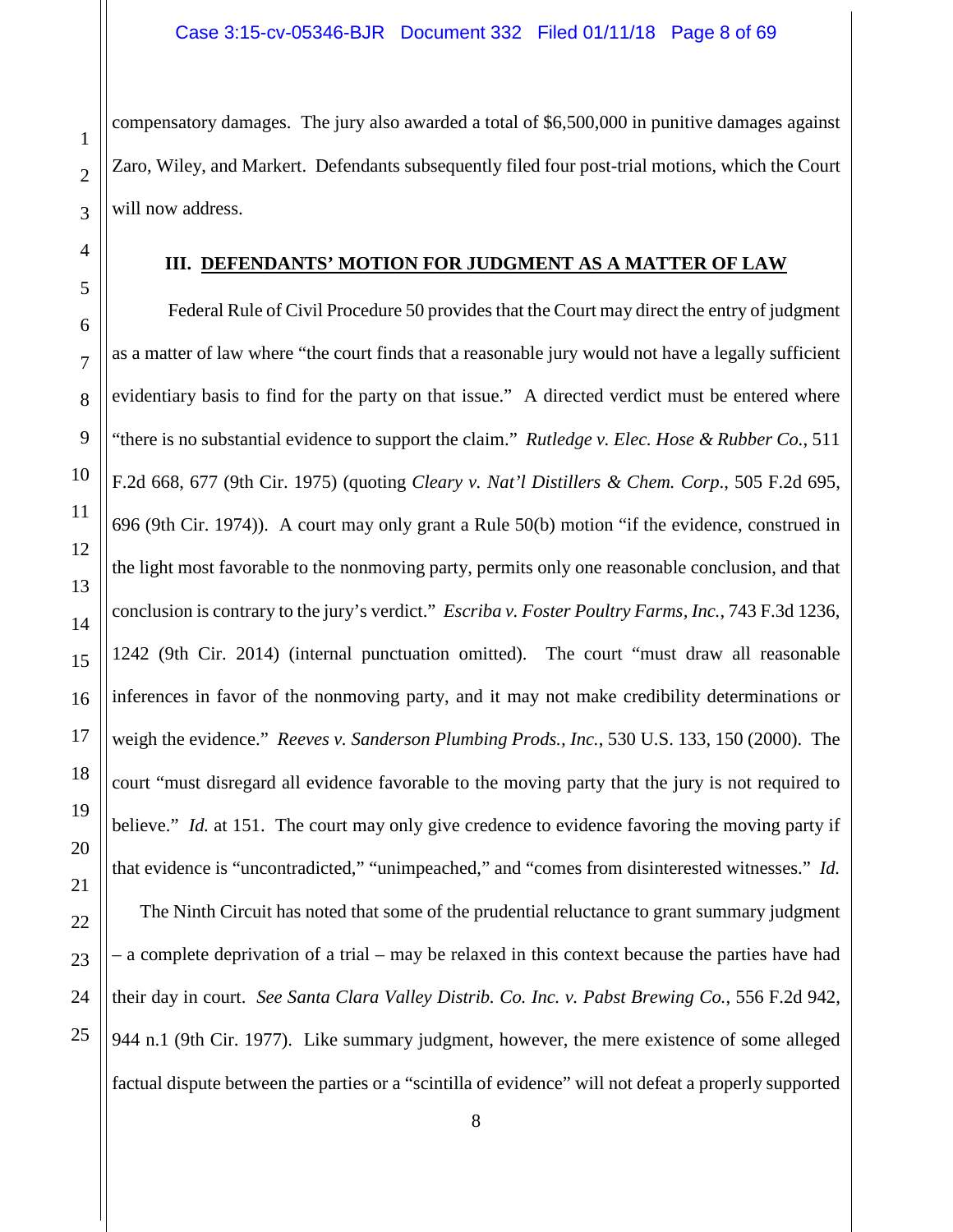#### Case 3:15-cv-05346-BJR Document 332 Filed 01/11/18 Page 9 of 69

motion for a directed verdict. *Anderson v. Liberty Lobby, Inc.*, 477 U.S. 242, 247-48, 251 (1986); *Matsushita Elec. Indus. Co. Ltd. v. Zenith Radio Corp.*, 475 U.S. 574, 593 (1986).

Defendants argue they are entitled to judgment as a matter of law on ten of Plaintiffs' claims. The Court will address each in turn.

#### A. E.T.'s Unreasonable Seizure Claim (Verdict Question One)

Question One of the verdict form read:

Plaintiffs E.T. and the Estate of Leonard Thomas bring a Fourth and Fourteenth Amendment constitutional claim for the unreasonable seizure of E.T. from Leonard Thomas. Did any of the Defendants seize E.T. from his father Leonard Thomas in an unreasonable manner, or cause E.T. to be unreasonably seized?

(ECF 237 at 2.)

1

2

3

4

<span id="page-8-0"></span>5

6

7

8

9

10

11

12

13

14

15

16

17

18

19

20

21

22

23

24

25

The jury found Defendants Zaro, Wiley, Markert, and the City of Lakewood liable to E.T. and Leonard's Estate on this claim. (*Id.*) Defendants argue that this verdict was improper because E.T. could not bring a Fourteenth Amendment claim for his seizure and the Estate could not bring a Fourth Amendment claim for E.T.'s seizure. This objection misreads the verdict form. The Fourth Amendment claim was brought by E.T. and the Fourteenth Amendment claim was brought by the Estate. Those claims were combined in this question because they concern the same injury – the seizure of E.T. – and they turn on the same legal test – whether a reasonable person in the position of Leonard Thomas would have felt free to leave the scene with E.T. or to withhold consent to the officers taking E.T., and whether the scope of the intrusion used to seize E.T. was reasonably necessary to alleviate the threat posed to him. (*See* ECF 220 at 20; *see also Jones v. Cty. of Los Angeles*, 802 F.3d 990, 1000 (9th Cir. 2015) ("While the constitutional source of the parent's and the child's rights differ, the tests under the Fourteenth Amendment and the Fourth Amendment for when a child may be seized without a warrant are the same.").) Thus, the verdict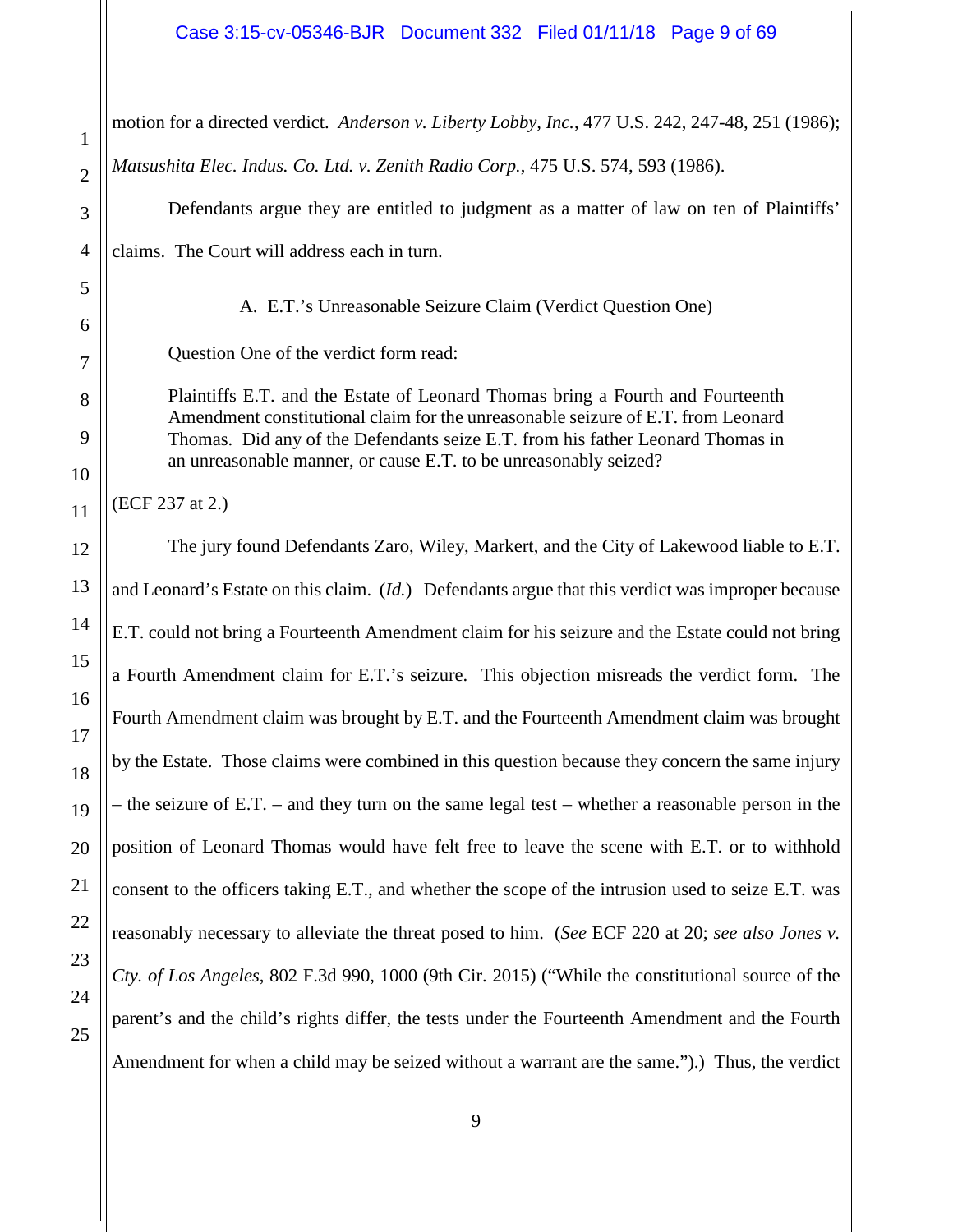form was correct and there was no likelihood that the jury mistakenly applied an incorrect standard for the claims brought by E.T. and the Estate for E.T.'s seizure.

Defendants further argue that Markert should not have been found liable because the Fourth Amendment does not apply to officers who make "every effort to deliver [hostages] from unlawful abduction." (*See* ECF 282 at 24 (quoting *Childress v. City of Arapaho*, 210 F.3d 1154, 1157 (10th Cir. 2000).) But E.T. was not a hostage, and Markert and the other officers here were not attempting to separate him from a kidnapper. Rather, they were attempting to remove a child from his parent without the parent's consent. In such a situation, "[t]he Constitution requires an official separating a child from its parents to obtain a court order unless the official has reasonable cause to believe the child is in 'imminent danger of serious bodily injury.'" *Jones*, 802 F.3d at 1000. Here the officers did not have a warrant to remove E.T. and the jury reasonably determined that E.T. was not in imminent danger at the time Markert shot Leonard. Further, the jury was not unreasonable in determining that shooting Leonard was an unreasonable way to remove E.T. from his father. Because this removal-by-shooting was precipitated by actions taken and orders given by Wiley and Zaro, the jury reasonably found them liable on this claim as well. Defendants acknowledge that a liability finding against Zaro also supports liability against the City of Lakewood. (ECF 282 at 25.)

# B. Estate's Unreasonable Seizure Claim (Verdict Question One)

<span id="page-9-0"></span>Defendants repeat their misreading of the verdict form and argue that the Estate cannot bring a Fourth Amendment claim for the seizure of E.T. As explained *supra* – and as apparent from the verdict from – the Estate's claim on this question is pursuant to the Fourteenth Amendment. Defendants further object that the Estate's Fourteenth Amendment claim was dismissed on summary judgment. In its summary judgment order, the Court said the Estate had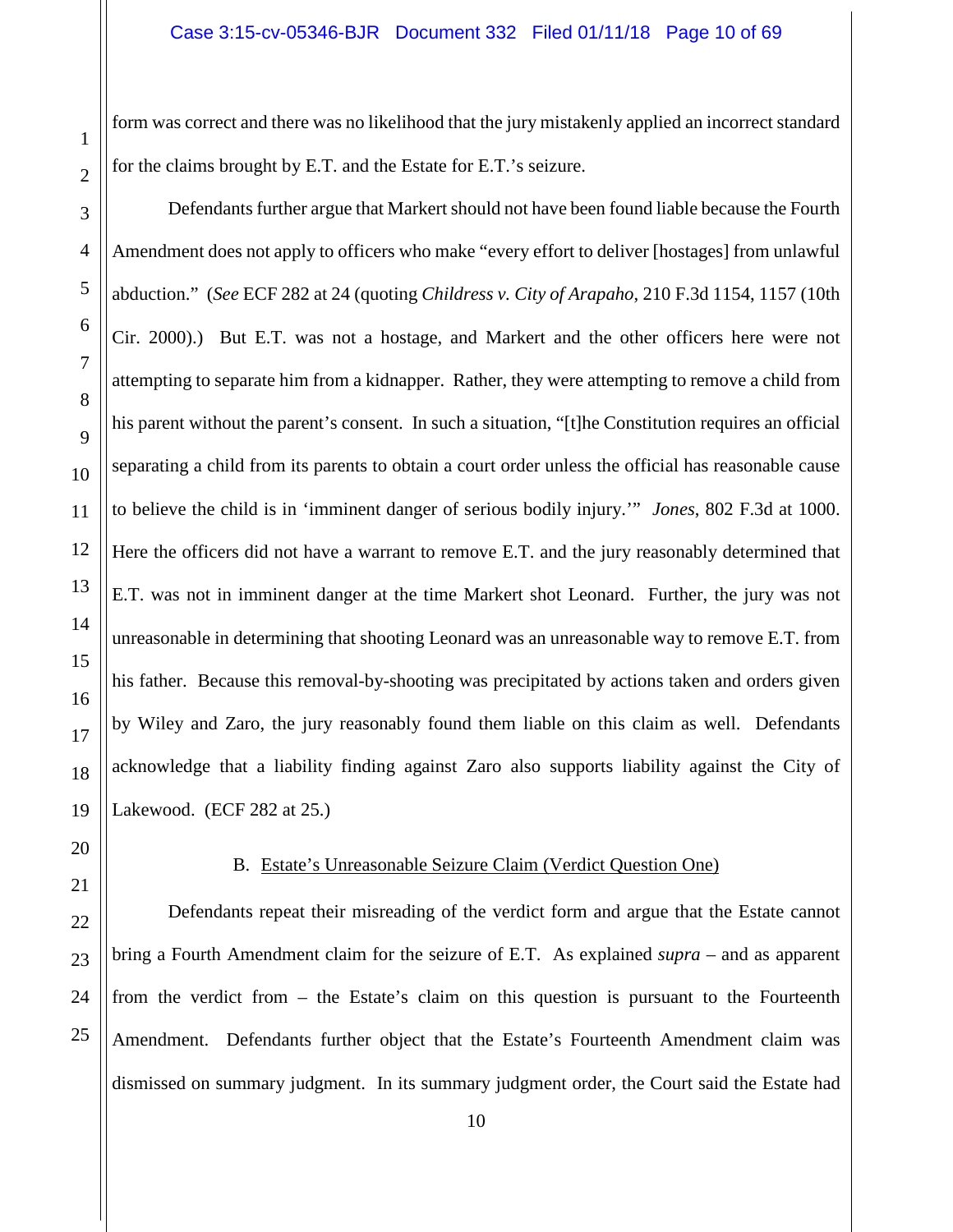abandoned its claim for deprivation of Leonard's familial relationship with E.T. (ECF 128 at 20 n.4.) The standard for the Fourteenth Amendment familial deprivation claim – whether excessive force shocked the conscience – is different from the standard for Fourteenth Amendment seizure of a child – whether the child was removed without reasonable cause. The Estate's familial deprivation claim did not go to the jury, pursuant to the summary judgment order, but the unreasonable seizure claim survived, and the jury's decision on that claim was supported by evidence presented at trial.

C. Estate's Excessive Force Claim Against Wiley (Verdict Question Two)

<span id="page-10-0"></span>Question Two of the verdict form read:

Plaintiff the Estate of Leonard Thomas brings a Fourth Amendment constitutional claim for excessive force. Did any of the Defendants use excessive force against Leonard Thomas, or cause excessive force to be used against him?

(ECF 237 at 3.)

The jury found Defendants Zaro, Wiley, Markert, and the City of Lakewood liable on this claim. (ECF 237 at 3.) Defendants argue that Wiley is entitled to judgment as a matter of law on this claim because he did not order or engage in any use of force. According to Defendants, the jury wrongfully held Wiley liable for the shooting of Leonard based on Wiley's role in the explosive breach, under the theory that the explosive breach provoked the shooting. Defendants argue that this liability finding was necessarily based on a "provocation theory" that was rejected by the Supreme Court in *Cty. of Los Angeles v. Mendez*, 137 S. Ct. 1539 (2017).

In *Mendez*, police officers entered a shack on residential property without a search warrant. 137 S. Ct. at 1545. Mendez, who had been sleeping in the shack, responded by picking up a BB gun, which prompted the officers to immediately open fire on him. *Id.* at 1544-45. The district court determined that the officers' use of force was reasonable due to Mendez's possession of the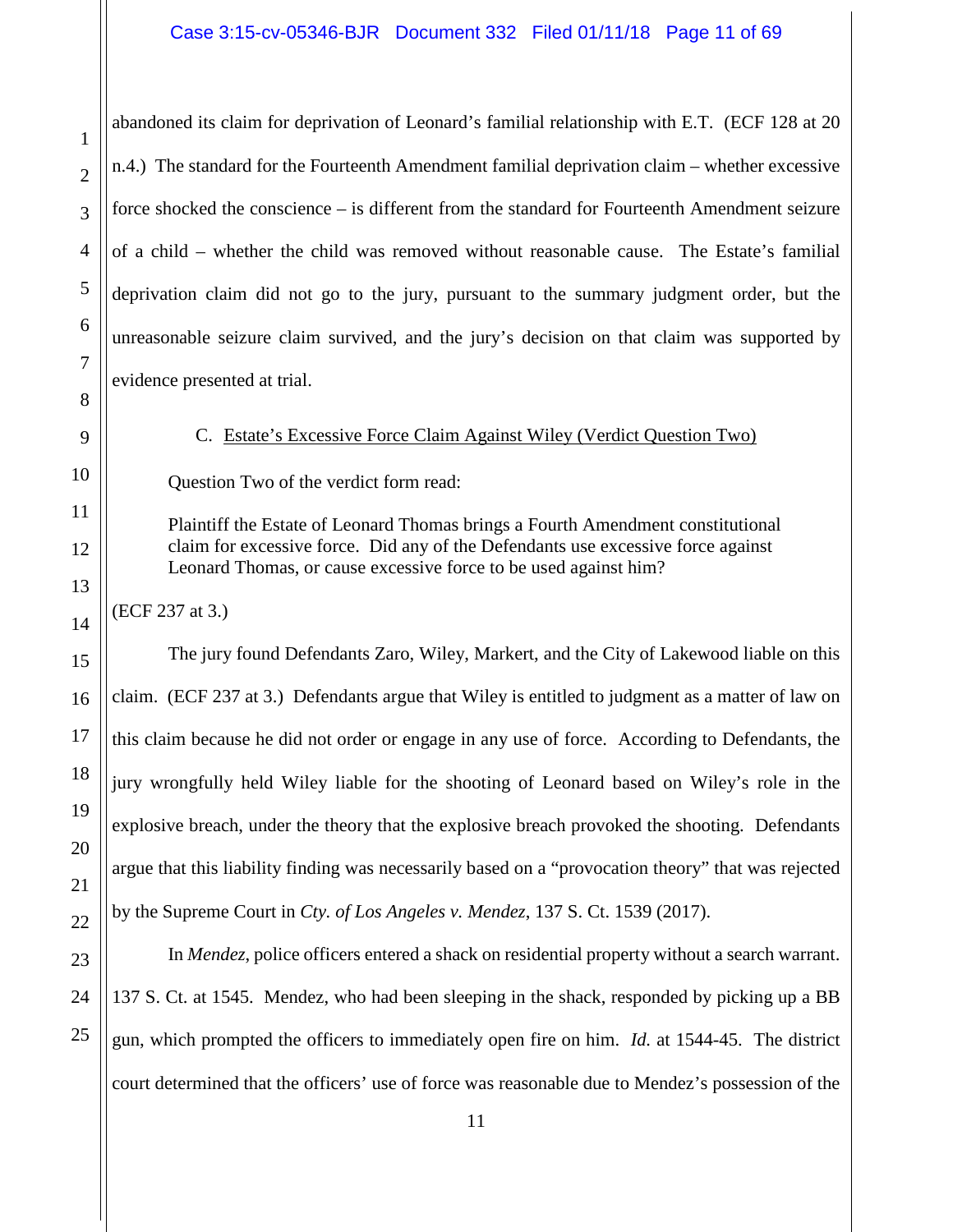gun, but, applying the Ninth Circuit's "provocation rule," nonetheless found the officers liable for excessive force because the illegal warrantless entry provoked the shooting. *Id.* at 1545. The Supreme Court reversed, explaining that once a use of force was judged to be reasonable, it cannot be recharacterized as excessive force due to a separate constitutional violation (such as warrantless entry, or in this case, the explosive breach). *Id.* at 1547. The Court recognized that the provocation rule would only "come[] into play after a forceful seizure has been judged to be reasonable." *Id.* at 146. The Court went on to hold that the rule is improper because "[w]hen an officer carries out a seizure that is reasonable, taking into account all relevant circumstances, there is no valid excessive force claim." *Id.* at 1547.

Thus, *Mendez* is not analogous to the situation present in this case. Plaintiffs did not argue that Defendants' reasonable use of force should be punished because of some distinct constitutional violation. Rather, they argued that the force exercised by Defendants was unreasonable at every stage. It was unreasonable for Zaro to order his team, including snipers, not to let Leonard back into his house with E.T. when there was no threat of harm to anybody. It was unreasonable for Wiley to cause an explosive breach that foreseeably led Leonard to panic and retreat with E.T. into the cover of his home while Zaro's order remained outstanding. And it was independently unreasonable for Markert to respond to the chaos Wiley created by firing a lethal shot at Leonard. Each of these Defendants proximately caused Leonard's death through unreasonable conduct.

Next, Defendants cite *Medrano v. City of Los Angeles*, 973 F.2d 1499 (9th Cir. 1992), for the principle that "[w]ithout some evidence that the on-scene supervisors authorized use of excessive force, the decision to enter the [residence] cannot reasonably support a judgment in favor of the [Plaintiffs]" for an excessive force claim against the supervisors. 973 F.2d at 1504.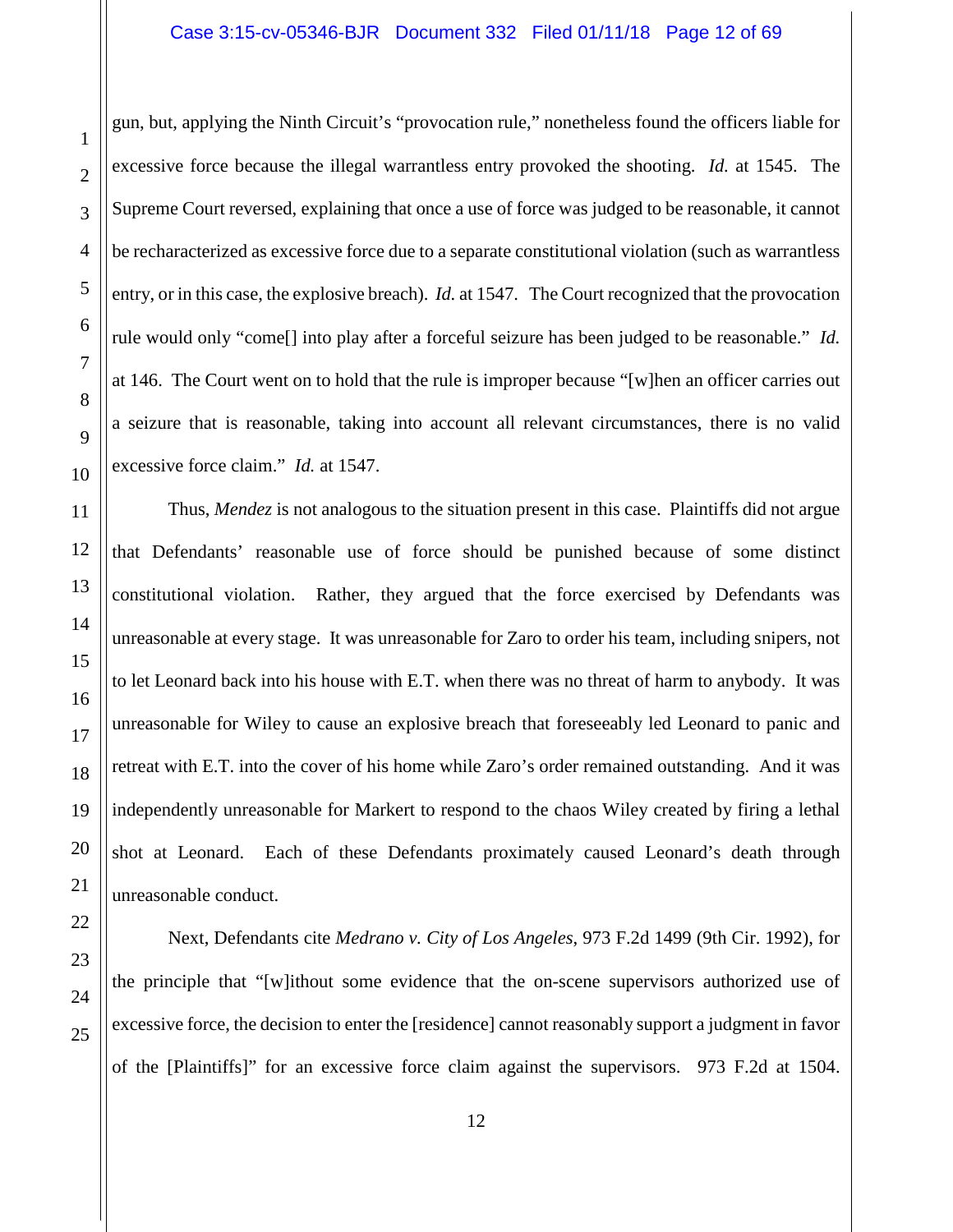#### Case 3:15-cv-05346-BJR Document 332 Filed 01/11/18 Page 13 of 69

*Medrano* concerned the death of Ruben Medrano, who had left a suicide note, locked himself in his bathroom with a loaded .357 magnum revolver, injected himself with a lethal dosage of heroin, and threatened to kill anyone who tried to enter the bathroom to prevent his suicide. *Id.* at 1501. Police officers negotiated with Medrano to come out of the bathroom, without success. *Id.* Once the officers could hear Medrano snoring, they determined that he was in a drug-induced state of unconsciousness and decided to enter the bathroom. *Id.* Two officers entered the bathroom and, according to their testimony, shot Medrano to death after Medrano awoke and fired his own gun. *Id.* at 1501-02. Medrano's family brought suit for excessive force, but the district court either dismissed or directed verdicts in favor of all the defendants except for the two officers who shot Medrano. *Id.* at 1502. On review, the Ninth Circuit held that directed verdicts in favor of the onscene supervisors and team leaders was appropriate because the decision to enter the bathroom was reasonable. *Id.* at 1504. Defendants argue Wiley was entitled to judgment because, like the supervisors in *Medrano*, his entry order was not unreasonable.

However, the facts of this case are easily distinguishable from *Medrano*. In *Medrano*, the supervising officers merely authorized entry into a bathroom where the suspect was believed to be unconscious, negotiations had failed, and the suspect was likely to die if he was not provided immediate medical attention for a drug overdose. Here, in contrast, Wiley was responsible for a deafening explosive breach while negotiations were still ongoing and after Zaro had instructed snipers not to allow Thomas to return inside his house with E.T., despite the fact that the breach could foreseeably cause Thomas to do exactly that. (*See* ECF 270 at 212.) These two entry orders are not comparable. Instead of reasonably attempting to mitigate the likelihood of death as in *Medrano*, Wiley's actions exacerbated that risk.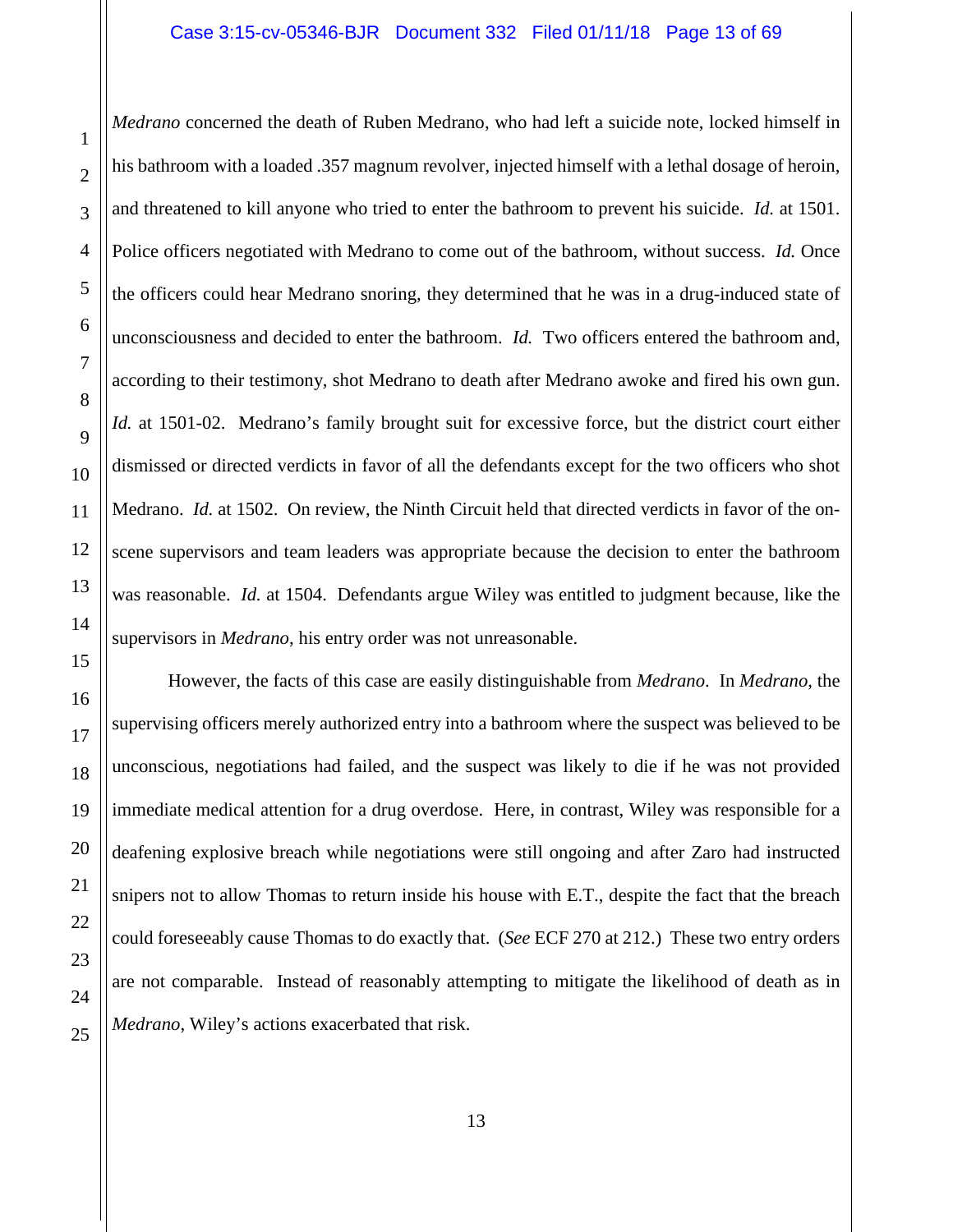# <span id="page-13-0"></span>D. Fourteenth Amendment Deprivation of Familial Relationship (Verdict Question Three)

Question Three of the verdict form read:

Plaintiffs E.T., Fred Thomas, and Annalesa Thomas bring a Fourteenth Amendment claim for deprivation of their familial relationship with Leonard Thomas. Did Michael Zaro cause E.T., Fred Thomas, or Annalesa Thomas to be deprived of their familial relationship with Leonard Thomas by acting with deliberate indifference to the consequences of his (Zaro's) actions and decisions?

(ECF 237 at 4.)

The jury found Zaro and Lakewood liable to E.T., Fred, and Annalesa on this claim. (ECF 237 at 4.) Parents and children may assert Fourteenth Amendment claims if they are deprived of their liberty interest in the companionship and society of their child or parent through official conduct. *See Lemire v. Cal. Dept. of Corr. & Rehab.*, 726 F.3d 1062, 1075 (9th Cir. 2013) (parents and children); *Smith v. City of Fontana*, 818 F.2d at 1418–19; *Curnow v. Ridgecrest Police*, 952 F.2d 321, 325 (9th Cir. 1991) (parent); *Crumpton v. Gates*, 947 F.2d 1418, 1421–24 (9th Cir. 1991) (child). However, "the Due Process Clause is violated by executive action only when it can be properly characterized as arbitrary, or conscience shocking, in a constitutional sense." *Cty. of Sacramento v. Lewis*, 523 U.S. 833, 845–47 (1998). The cognizable level of abuse of power is that which "shocks the conscience" or "violates the decencies of civilized conduct." *Id*. at 846. Mere negligence or liability grounded in tort does not meet the standard for substantive due process liability. *Id*. at 849.

In determining whether an action "shocks the conscience," the court must first ask "whether the circumstances are such that 'actual deliberation [by the officer] is practical.'" *Porter v. Osborn*, 546 F.3d 1131, 1137 (9th Cir. 2008) (quoting *Moreland v. Las Vegas Metro. Police Dep't,* 159 F.3d 365, 372 (9th Cir. 1998) (internal quotation marks omitted)). "Where actual deliberation is practical, then an officer's 'deliberate indifference' may suffice to shock the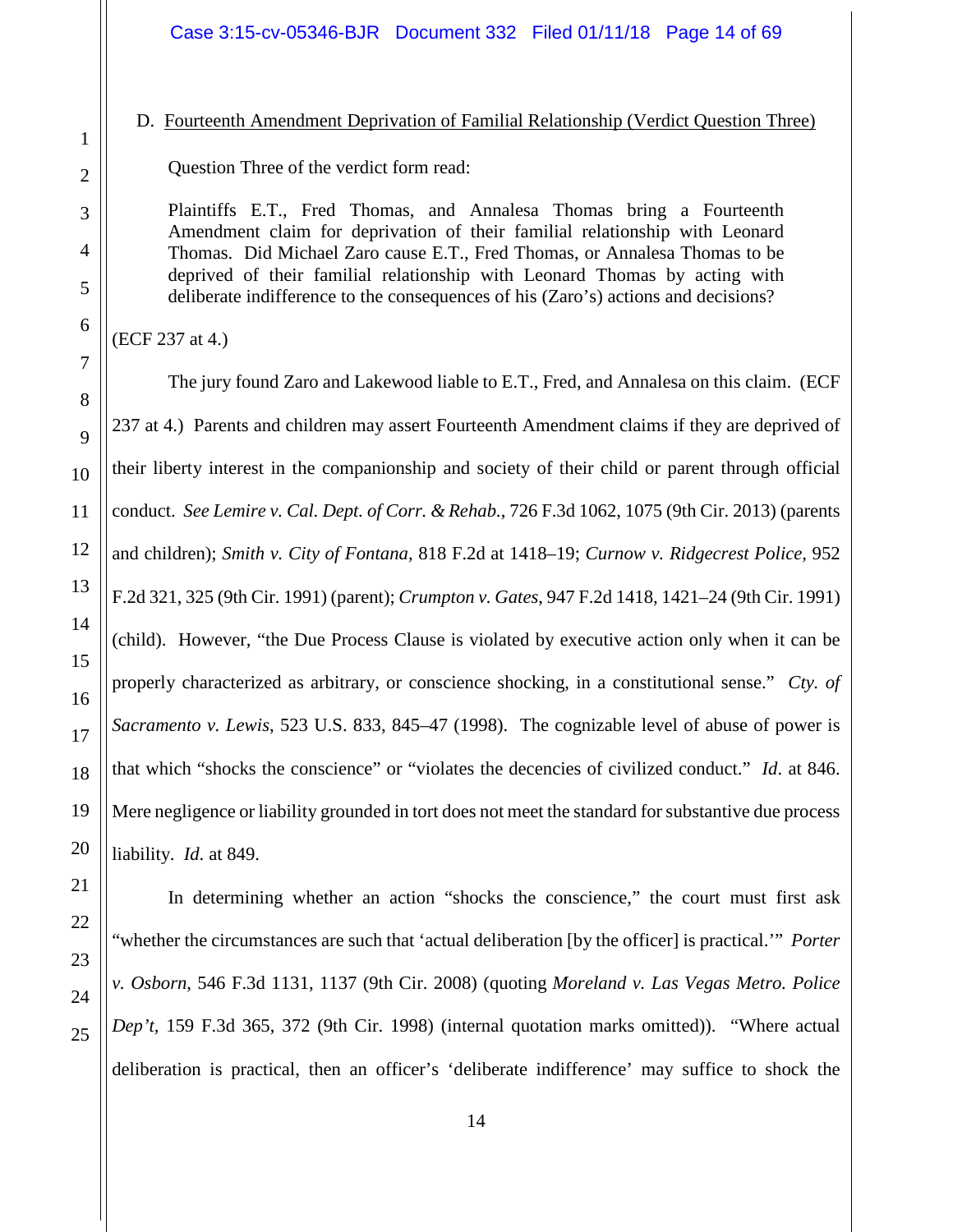conscience. On the other hand, where a law enforcement officer makes a snap judgment because of an escalating situation, his conduct may be found to shock the conscience only if he acts with a purpose to harm unrelated to legitimate law enforcement objectives." *Hayes v. Cty. of San Diego*, 736 F.3d 1223, 1230 (9th Cir. 2013) (*citing Wilkinson v. Torres*, 610 F.3d 546, 554 (9th Cir. 2010)); *see also Porter v. Osborn*, 546 F. 3d 1131, 1137-40 (9th Cir. 2008).

Zaro argues the "purpose to harm" standard should apply because he testified that he was operating in a time-pressured environment when he ordered officers to keep Leonard from taking E.T. back inside the house and when he issued the order to breach the door. However, these orders were made after several hours of negotiations and after Leonard had brought E.T. out to the porch with a car seat and overnight bag with the intent that E.T. be turned over to Annalesa. The jury could reasonably have determined that E.T. was at no risk of imminent harm when Zaro gave his orders, and that the situation was not "escalat[ing] so quickly that the officer must make a snap judgment." *See Porter*, 546 F.3d at 1137 (9th Cir. 2008). Indeed, Defendants conceded in their summary judgment motion that "Chief Zaro's decision to breach the door and enter the home was admittedly made after actual deliberation, and the 'deliberate indifference' standard therefore applies." (ECF 57 at 49.)

"Deliberate indifference occurs when 'the official acted or failed to act despite his knowledge of a substantial risk of serious harm.'" *Solis v. Cty. of Los Angeles*, 514 F.3d 946, 957 (9th Cir. 2008) (quoting *Farmer v. Brennan*, 511 U.S. 825, 841 (1994)). Accordingly, the jury was instructed to find for Plaintiffs if actual deliberation was practical and Zaro exhibited conscious or reckless disregard for the consequence of his actions. (*See* ECF 220 at 25.) The jury heard testimony that it was foreseeable that Leonard would react to the loud, unexpected explosion of the breach by reaching for his child. (*See* ECF 270 at 212.) Because Zaro had instructed his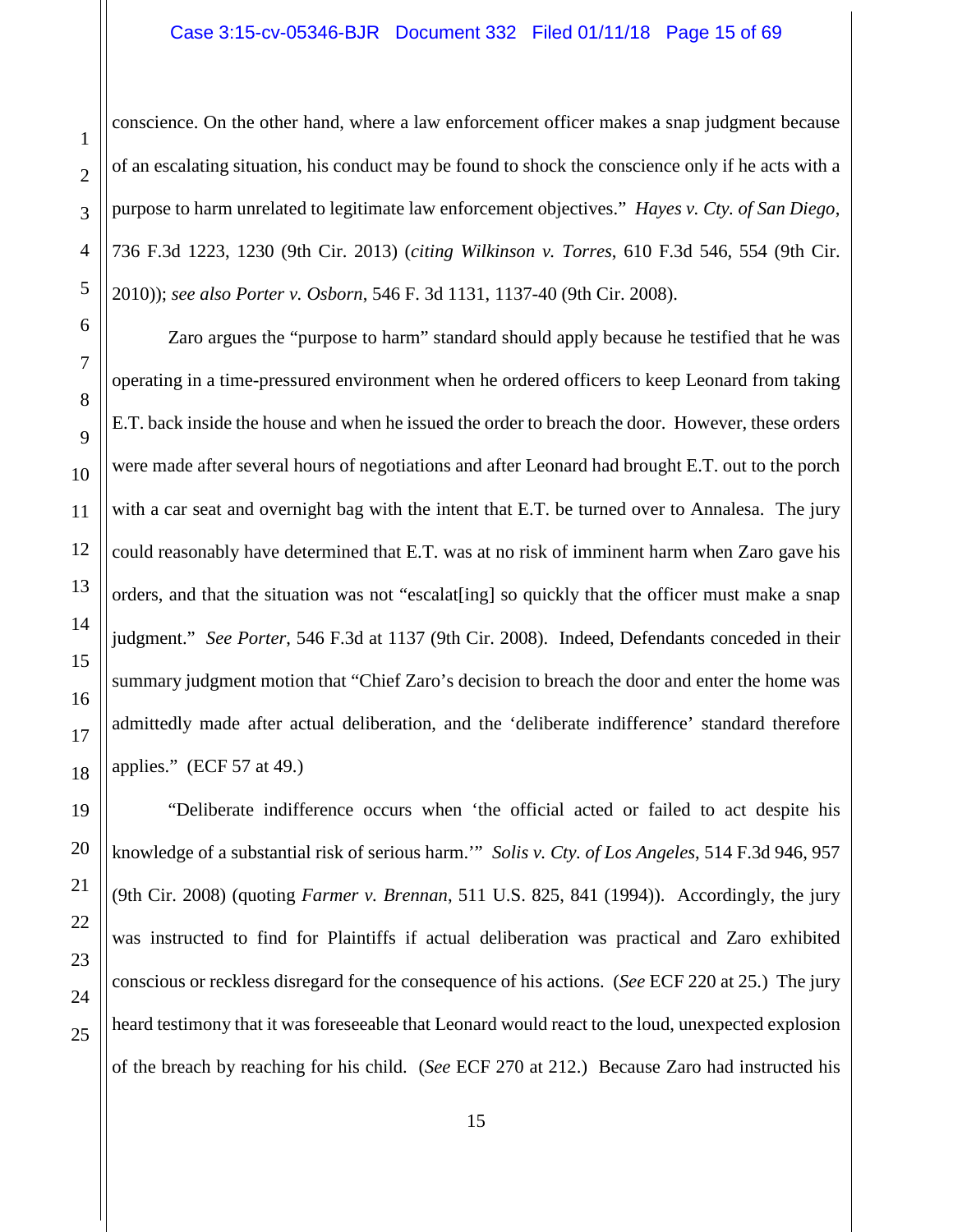team, including snipers, not to let Leonard back into the house with E.T., it was also foreseeable that should Leonard respond to the explosion by grabbing E.T. and retreating to the cover of his house, he would be shot and killed despite posing no threat of harm. The jury reasonably concluded that Zaro recklessly disregarded these consequences, and that disregarding the consequences that an unarmed man might be shot and killed shocks the conscience.

A jury finding that Zaro's order not to let Leonard return inside his house with E.T. was deliberately indifferent to the likely consequence that Leonard would be shot and killed for doing so is sufficient to support liability on this claim, without reference to Zaro's order to breach the back door. But even if the Court agreed with Defendants that the sole support for this claim rests on the argument that Zaro's order to breach the back door provoked the shooting, a directed verdict for Defendants still would not be appropriate. Defendants contend that such a finding would necessarily be based on a "provocation theory" that was rejected by the Supreme Court in *Cty. of Los Angeles v. Mendez*, 137 S. Ct. 1539 (2017). This contention is mistaken, as explained above. Unlike in *Mendez*, where the Supreme Court said a reasonable use of force could not be deemed unconstitutional due to another distinct constitutional violation, here the jury found that Defendants' use of force – including Zaro's authorization of that force – was itself unreasonable, and was unconstitutional as such. There is no reason to believe the jury applied a "provocation rule" that they were never instructed on and that did not fit the facts or arguments presented to them at trial.

Because liability was properly found against Zaro, the jury's verdict on this claim against Zaro's employer, the City of Lakewood, was appropriate as well.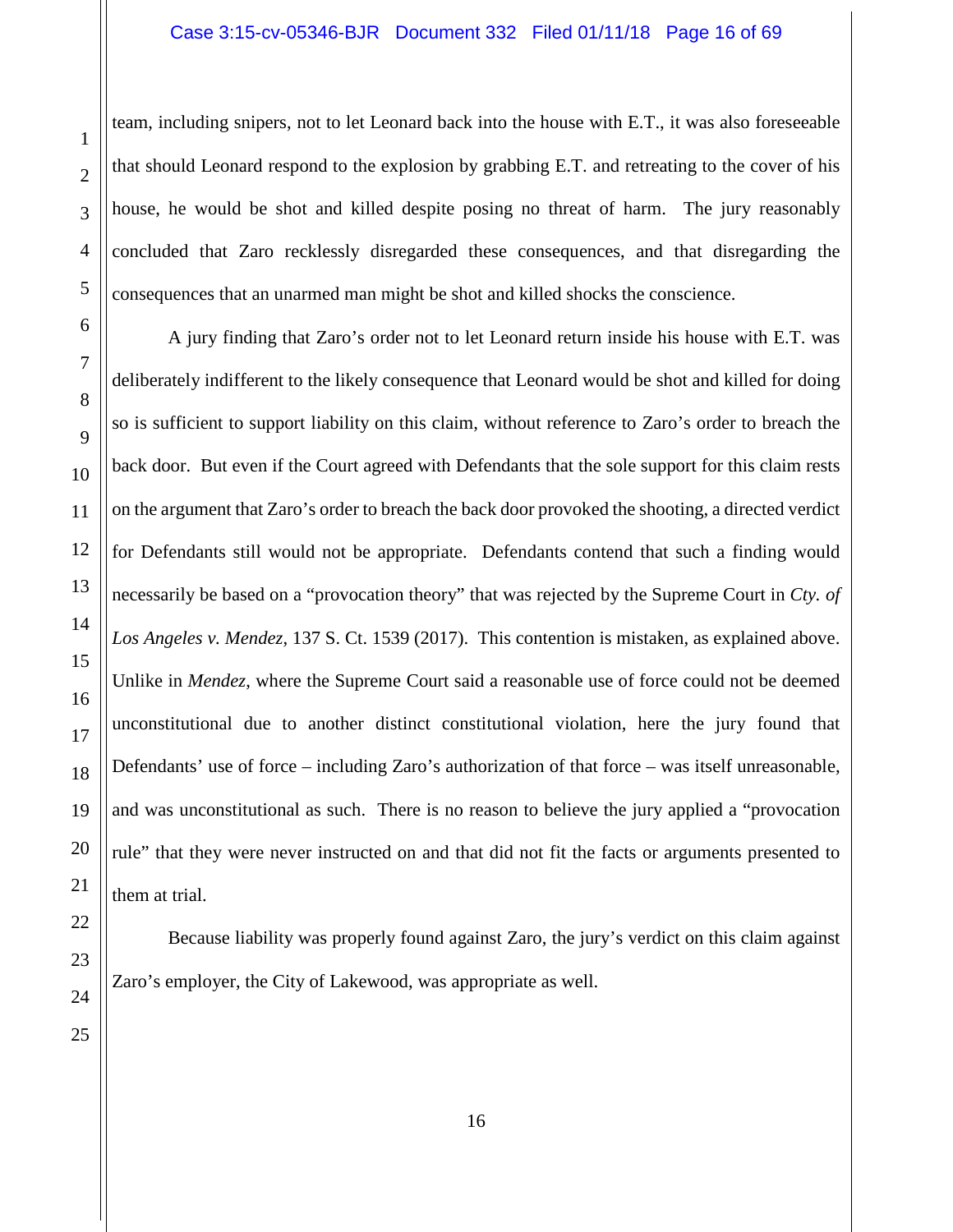#### <span id="page-16-0"></span>E. Unreasonable Search and Seizure: Explosive Breach (Verdict Question Four)

Question Four of the verdict form read:

Plaintiffs the Estate of Leonard Thomas, E.T., Fred Thomas, and Annalesa Thomas bring a Fourth Amendment constitutional claim for unreasonable seizure of their house through use of the explosive breach. Did any of the Defendants seize Plaintiffs' property through use of the explosive breach in an unreasonable manner, or cause their property to be unreasonably seized?

(ECF 237 at 5.)

The jury found Zaro, Wiley, and the City of Lakewood liable to E.T., Annalesa, Fred, and Leonard's Estate, and awarded \$125,000 to E.T., \$500,000 to Annalesa, \$125,000 to Fred, and \$125,000 to the Estate for this claim. Defendants argue that this award was improperly inflated because "[c]learly, the jury was awarding damages for the shooting of Leonard Thomas that occurred after the breach." (ECF 282 at 13.) Defendants maintain this was impermissible (once more) because the jury improperly relied on the Ninth Circuit's "provocation theory," and because these Plaintiffs were already compensated for the shooting of Leonard under other claims.

The Court disagrees. As discussed above, the Supreme Court held that reasonable use of force may not be deemed unreasonable due to a separate constitutional violation, such as warrantless entry. *See Cty. of Los Angeles v. Mendez*, 137 S. Ct. 1539 (2017). Here, in contrast, the officers did have a valid warrant, but the jury found that the officers' entry was not executed in a reasonable manner. Even when a warrant is validly issued, the warrant may be "unreasonably executed." *See Dalia v. United States*, 441 U.S. 238, 258 (1979). Given the state of negotiations with Leonard – he was on the front porch with E.T., a car seat, and an overnight bag, requesting Annalesa come to escort E.T. (*see* ECF 264 at 185) – the jury found that the use of an explosive charge was inherently dangerous and unreasonably destructive. That finding was supported by the evidence.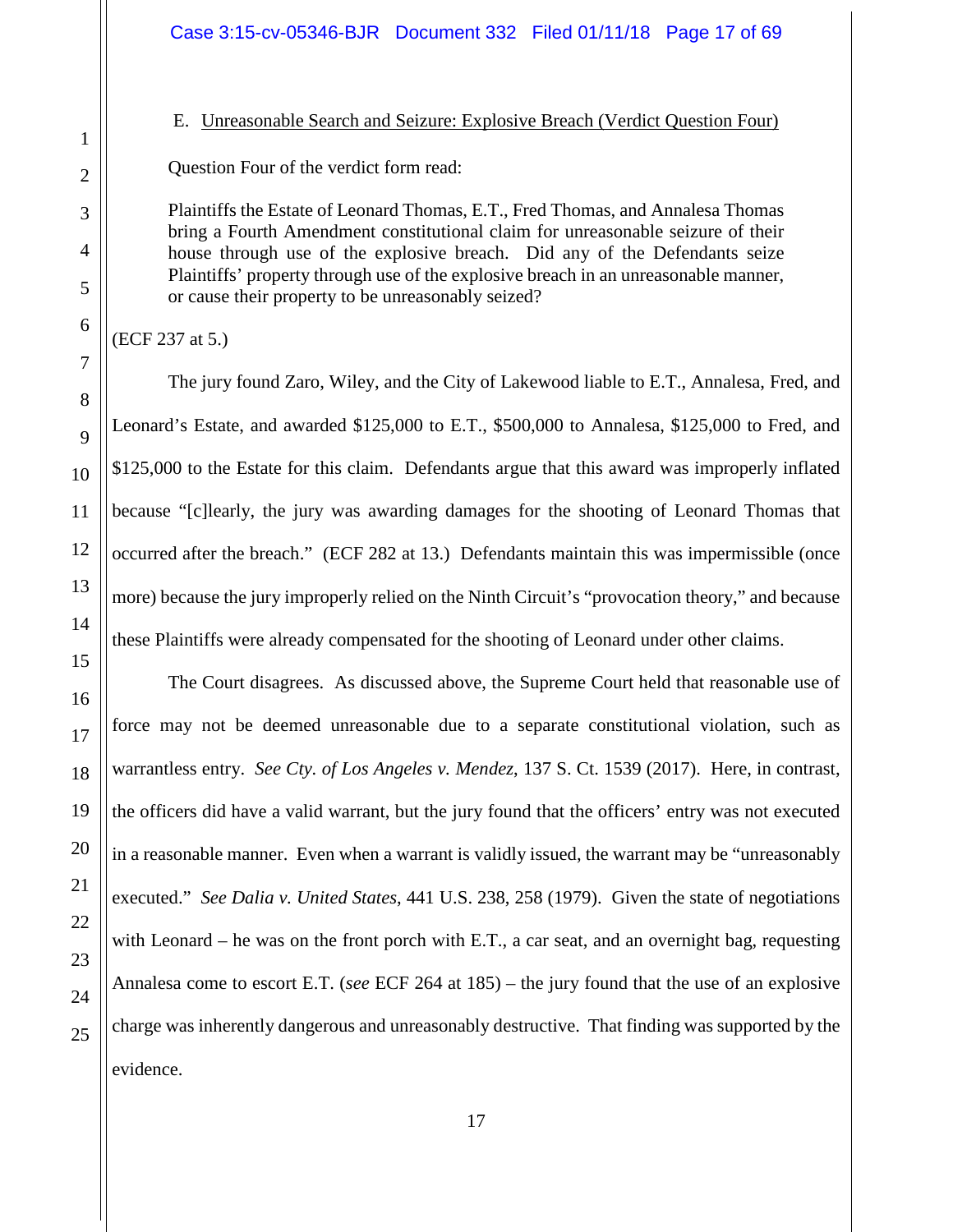Because the jury found in favor of Plaintiffs on several of their claims, the verdict form provided space for the jury to award damages under Question Ten. (ECF 237 at 11.) For each Plaintiff, the verdict form listed each claim brought by that Plaintiff and a line for the jury to assign damages for that claim. Thus, for example, Question 10a, as completed by the jury, read as follows:

**10a. E.T.:** For the claims you found in favor of E.T., what damages do you find for E.T. for each claim:

| Unreaonable seizure from his father (Question 1):<br>$\bullet$                                             | 500,000 |
|------------------------------------------------------------------------------------------------------------|---------|
| Deprivation of his familial relationship with Leonard (Question 3): $\frac{1}{2}$ , 2,750,000<br>$\bullet$ |         |
| Unreasonable seizure of his house (Question 4):<br>$\bullet$                                               | 125,000 |
| Unreasonable seizure of his dog (Question 5):<br>$\bullet$                                                 | N/A     |
| Outrage (Question 8) :<br>$\bullet$                                                                        | 125,000 |
| Negligent Investigation (Question 9):<br>$\bullet$                                                         | 500,000 |

(ECF 237 at 11.)

Defendants contend that the jury mistakenly included damages for the shooting of Leonard in their award for unreasonable seizure of the house. However, the verdict form clearly delineated these claims, so that when the jury came to the third line for damages related to the unreasonable seizure of the house, *i.e.* the explosive breach, it had already awarded \$3.25 million to E.T. for damages related to the shooting of Leonard. There is no reason to assume the jury believed that damages awarded for the explosive breach should include compensation to E.T. (or the other Plaintiffs) for a separate injury on which the jury had already ordered compensation.

Moreover, the jury awarded substantially more on this claim to Annalesa (\$500,000) than to E.T., Fred, or the Estate (\$125,000) each. If the jury understood this claim to concern the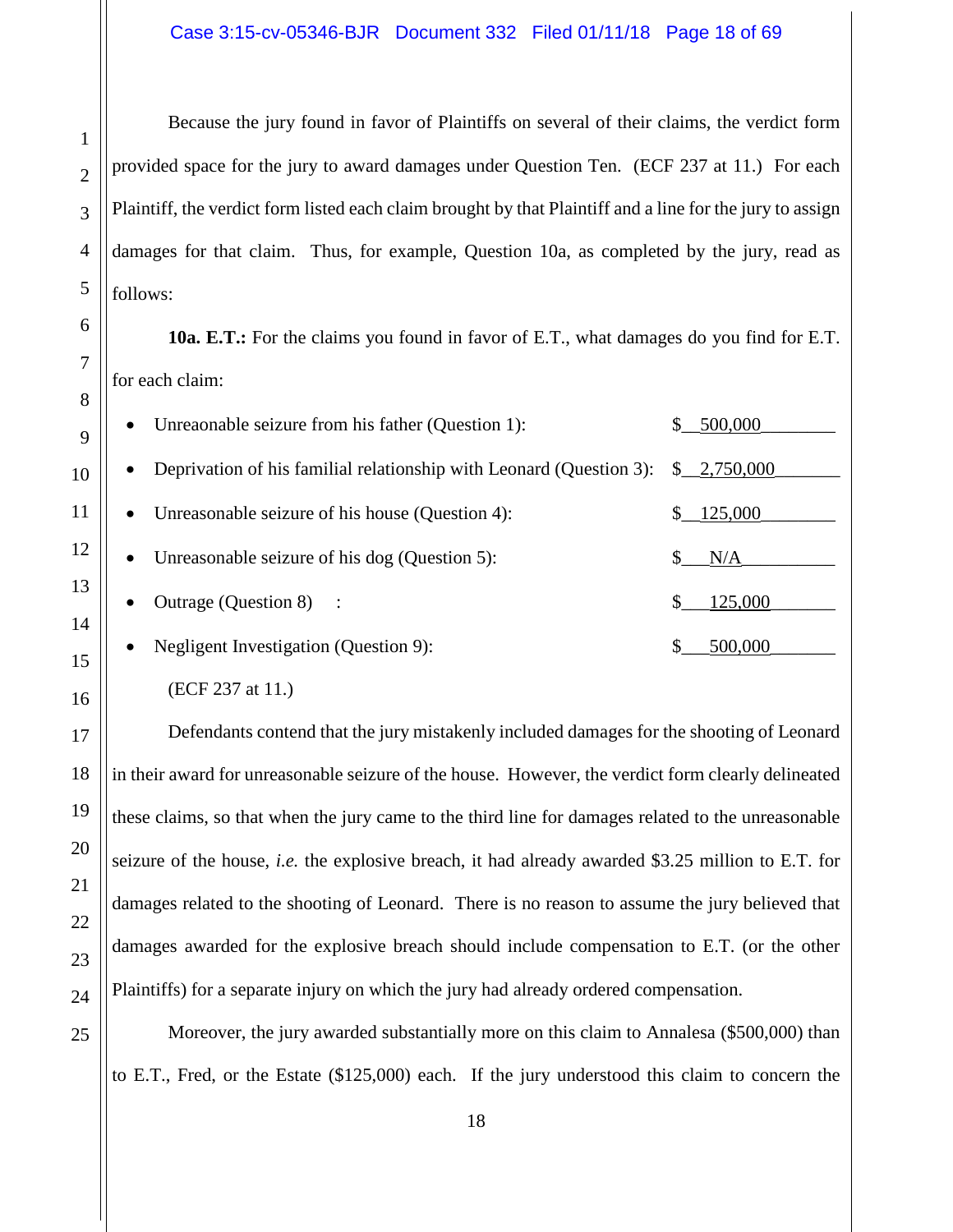#### Case 3:15-cv-05346-BJR Document 332 Filed 01/11/18 Page 19 of 69

shooting that followed the breach, this differentiation would make no sense because the jury did not find that the shooting caused substantially more harm to Annalesa than to the other Plaintiffs. (*See* ECF 237 at 11-12 (awarding Leonard and E.T. greater damages than Annalesa on claims related to the shooting, and awarding Fred equal damages to Annalesa on claims related to the shooting).) Rather, it is more likely the jury concluded that Annalesa suffered greater emotional distress from the unreasonable seizure of the house because, unlike Leonard and E.T., she owned the house, and unlike Fred, she was present when the explosive breach occurred. This greater emotional distress would properly produce a greater damages award. Thus, there is no reason to believe that the jury intended damages awarded for the explosive breach to compensate Plaintiffs for the shooting of Leonard.

At a hearing held regarding remittitur and qualified immunity on December 5, 2017, five months after the close of trial, Defendants for the first time offered an estimate of the value of the Thomas home to argue that the damages awarded for the explosive breach were excessive. The Court will not consider evidence that was not before the jury when it rendered its verdict. *See Young ex rel. Lowman v. Olds*, 168 F. App'x 140, 140-41 (8th Cir. 2006). Moreover, despite receiving an opportunity to question the jury after the verdict was rendered regarding any inconsistencies or duplication, Defendants declined to do so. (*See* ECF 295-1.) Because the evidence introduced at trial supported a finding that the explosive breach was unreasonable and that it was the source of destruction and mental anguish totaling the sums awarded by the jury, Defendants' claim is without merit.

Defendants additionally argue that Wiley's only involvement in the explosive breach was to relay the order from Zaro to the entry team at the back of the house, which they argue is insufficient to support liability. (ECF 282 at 14.) But the jury heard testimony from Zaro that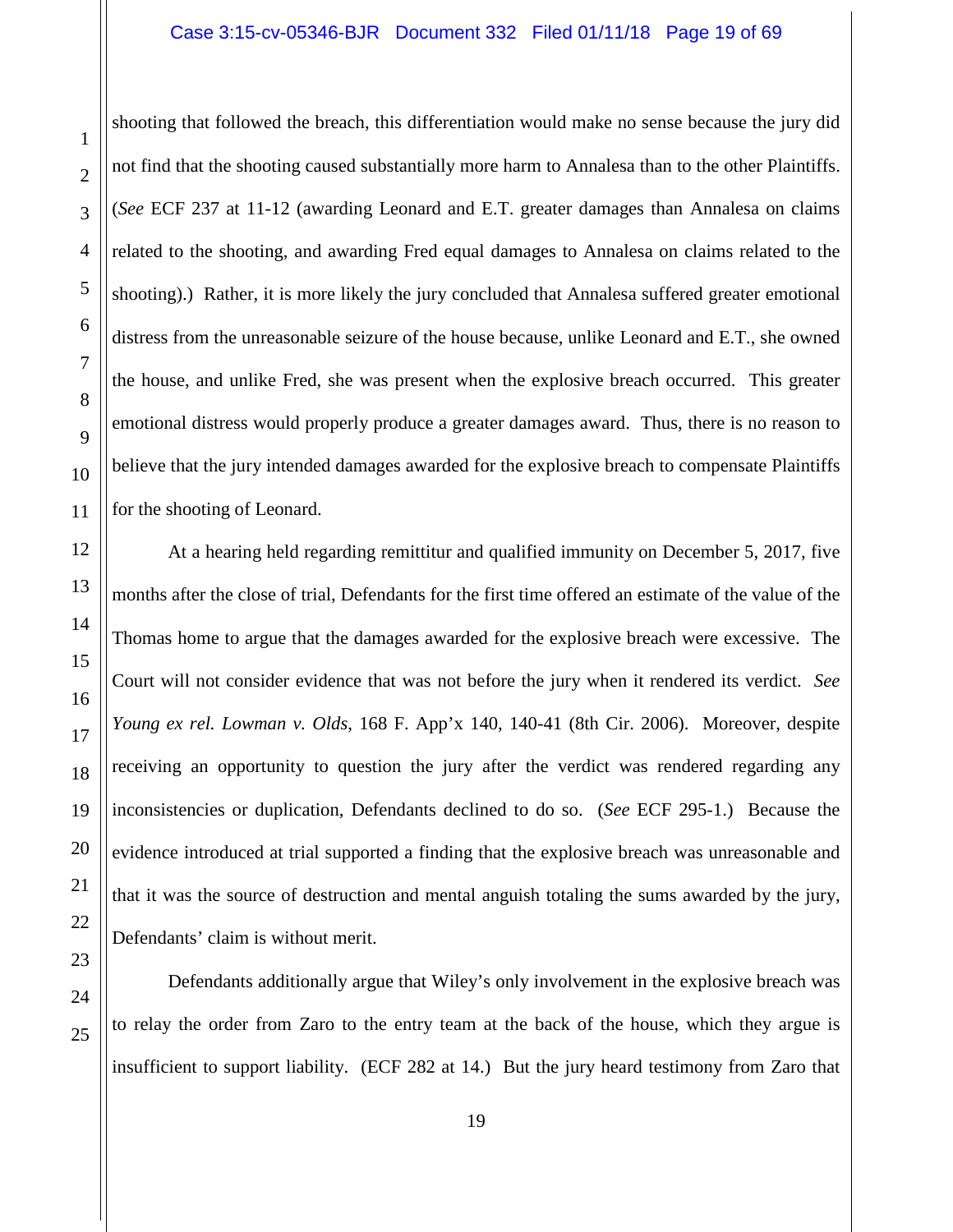<span id="page-19-0"></span>

| 1              | "Officer Wiley was asking repeatedly whether he could go ahead and breach." (ECF 263 at 198.)                                                                                                              |
|----------------|------------------------------------------------------------------------------------------------------------------------------------------------------------------------------------------------------------|
| $\overline{2}$ | And in his post-incident interview, Wiley recalled his role in the breach:                                                                                                                                 |
| 3              | I'm like, 'All right, all right. Hey sir this is not working. I need to set a charge now.'<br>I'm not getting anything, not getting anything like fuck it. 'Side 3, set that                               |
| $\overline{4}$ | charge.' Um, then I got the hold And then finally it was just like, 'Hey screw<br>this.' Um, I can't miss another opportunity where he separates from the kid, um.                                         |
| 5              | 'Hey [Cannon] set the charge.' [Zaro's] like, 'yeah, good with that.' 'Hey charge                                                                                                                          |
| 6<br>7         | is set.' 'Hey sir, if I get an opportunity you know, I'm going to have [Cannon's]<br>team go through Side 3, we're going to punch through Side 1.' So this time I<br>get authorization to make the breach. |
| 8              | (Trial Ex. 41 at 35, 40, 42.)                                                                                                                                                                              |
| 9              | Based on the evidence presented at trial, the jury reasonably determined that Wiley was a                                                                                                                  |
| 10             | but-for cause of the explosive breach. <sup>1</sup>                                                                                                                                                        |
| 11             |                                                                                                                                                                                                            |
| 12             | Unreasonable Seizure of the Dog (Verdict Question Five)<br>F.                                                                                                                                              |
| 13             | Question Five of the verdict form read:                                                                                                                                                                    |
| 14             | Plaintiffs the Estate of Leonard Thomas and E.T. bring a Fourth Amendment claim                                                                                                                            |
| 15             | for unreasonable seizure of their dog. Did any of the Defendants unreasonably<br>seize the dog when they killed him, or cause an unreasonable seizure of the dog?                                          |
| 16             | (ECF 237 at 6.)                                                                                                                                                                                            |
| 17<br>18       | The jury found Wiley liable to Leonard's Estate on this claim. ( <i>Id.</i> ) Defendants argue this                                                                                                        |
| 19             | verdict is legally and logically inconsistent because the jury did not find liability against Vance                                                                                                        |
| 20             | even though Vance also shot the dog Baxter. Defendants explain, "the verdict form did not ask                                                                                                              |
| 21             | the jury whether Vance and Wiley acted unreasonably when they 'shot' Baxter, but whether they                                                                                                              |
| 22             | acted unreasonably when they 'killed' him. Consequently, the verdict would have to be either                                                                                                               |
| 23             |                                                                                                                                                                                                            |
| 24             |                                                                                                                                                                                                            |
| 25             | <sup>1</sup> The Court did not previously dismiss Plaintiffs' Fourth Amendment claims against Wiley, as Defendants suggest.                                                                                |

<span id="page-19-1"></span><sup>&</sup>lt;sup>1</sup> The Court did not previously dismiss Plaintiffs' Fourth Amendment claims against Wiley, as Defendants suggest. To the extent Defendants interpret the Court's previous orders differently, the Court reconsiders those orders in light of the evidence presented at trial. *See Moses H. Cone Me. Hosp. v. Mercury Const. Corp.*, 460 U.S. 1, 12 (1983) ("Every order short of a final decree is subject to reopening at the discretion of the district judge.").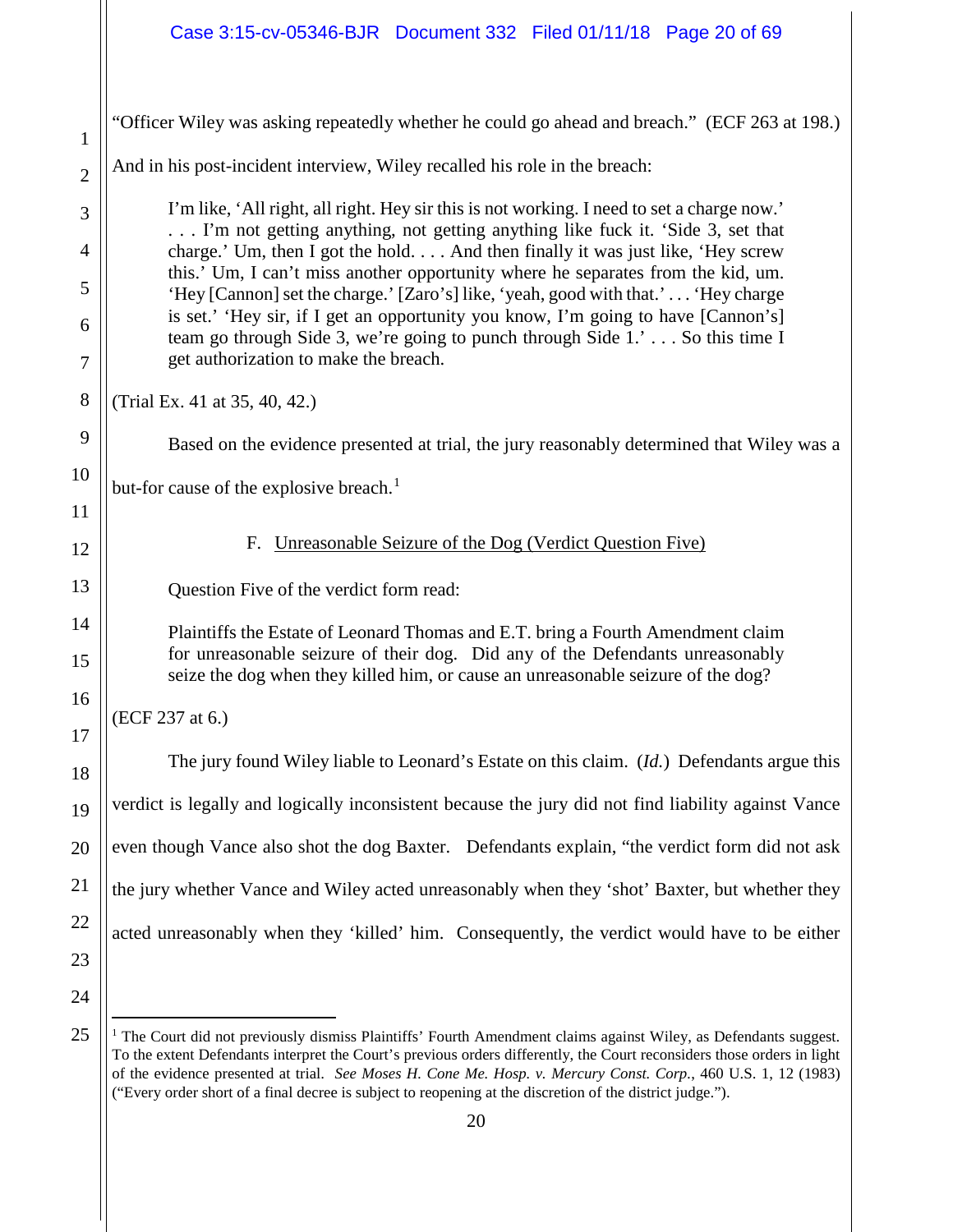'yes' or 'no' for both officers." (ECF 282 at 16 n.6.) On the contrary, the jury's verdict can be reconciled by the fact that Baxter was still alive after Vance shot it and before Wiley shot it. The jury could have found that Vance's use of force was reasonably calibrated to eliminate the threat from the dog, but that Wiley's subsequent decision to kill the dog was unreasonably gratuitous. Even if Defendants did not waive this claim by failing to ask the jury for clarification when given the opportunity, their argument fails on the merits.

# G. Fred's Fourth Amendment Seizure Claim (Verdict Question Six)

<span id="page-20-0"></span>Question Six of the verdict form read:

Plaintiff Fred Thomas brings a Fourth Amendment constitutional claim for unreasonable seizure of his person. Did any of the Defendants seizue Fred Thomas, or cause his person to be seized, without legal cause or with excessive force?

(ECF 237 at 7.)

The jury found Zaro and Cannon, but not Micenko (the officer who initially detained Fred) liable on this claim. (*Id.*) First, Defendants challenge whether Zaro and Cannon participated in Fred's arrest. Evidence presented at trial revealed that Cannon, the entry team leader, was at the back of house where Fred was arrested. (ECF 263 at 175.) After Micenko stopped Fred, Cannon radioed Zaro and said, "We've got the property owner and the father of the suspect detained. Where would you like [him]?" Zaro asked, "Other than him generally inserting himself onto the scene, does any of his activity warrant going to jail?" Cannon responded, "I guess that depends on how cooperative he is with you guys but you have at least obstructing on him if you want to." Zaro said, "That's what I need, thanks." (Trial Ex. 1041 at 10-11.) Fred was then taken to jail, where he was kept until two detectives and a chaplain arrived to inform him that Leonard had died. (ECF 266 at 133- 34, 159.) Based on this evidence, the jury reasonably concluded that Cannon and Zaro jointly made the decision to take Fred into custody for obstruction of justice.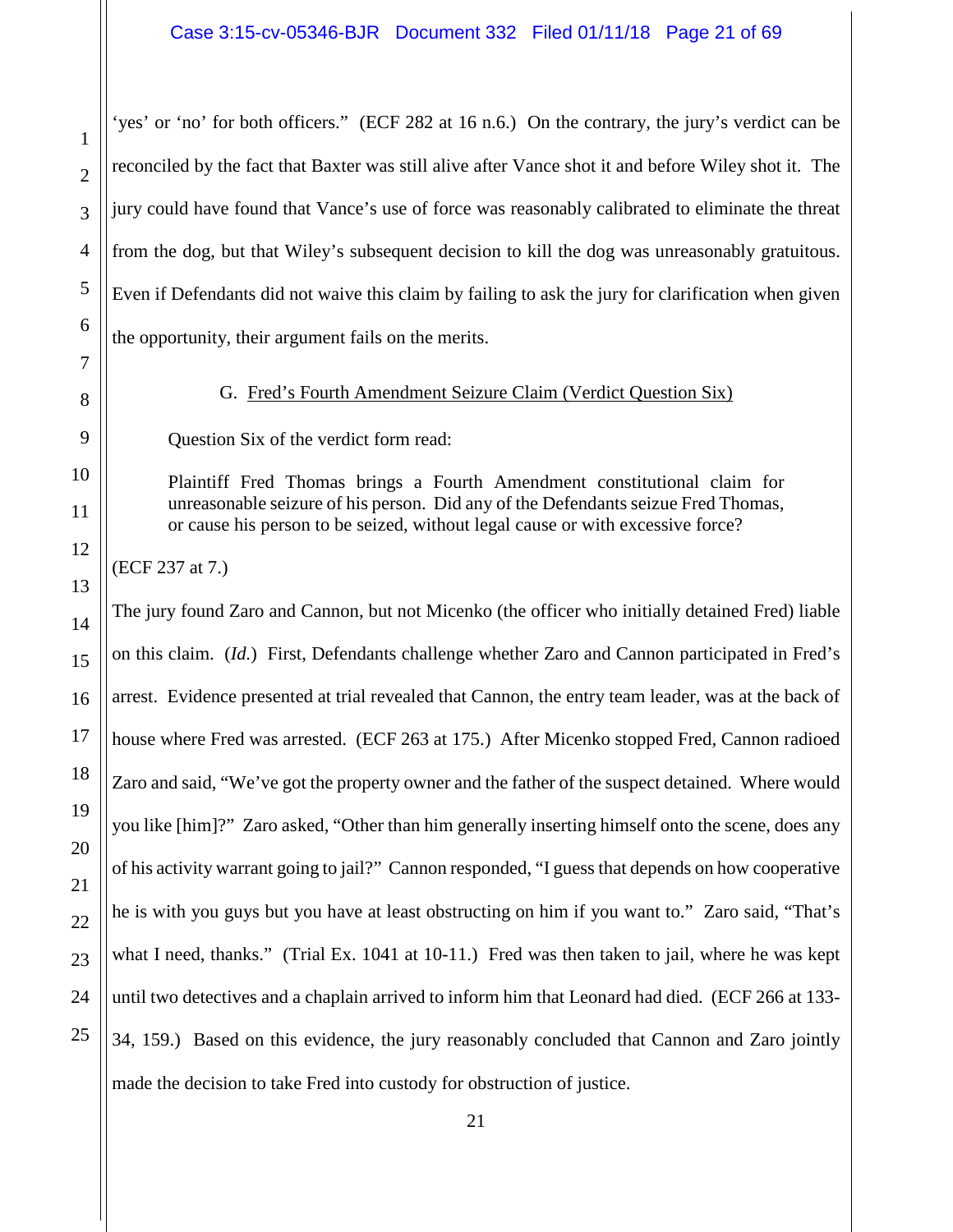Next, Defendants argue that even if Cannon and Zaro were responsible for Fred's arrest, the arrest was supported by probable cause, and holding Cannon and Zaro liable would be inconsistent with the jury's finding that Micenko was not liable. Fred testified that after his wife called him to request that he leave work and come help with Leonard, Fred drove within a few blocks of the house, where police informed him that the roads were closed. (ECF 266 at 124-25.) Fred decided to walk around to the back of the house, climb the fence, and attempt to walk over to talk to Leonard. (*Id.* at 126.) Fred testified that as soon as he climbed over the fence, officers yelled at him to put his hands up and to get on the ground. (*Id.* at 128.) Fred further testified that he complied with the order and explained that he was Leonard's father and simply wanted to talk to his son in order to help de-escalate the conflict, and that he was worried his son would be killed. Nonetheless, he was arrested and escorted to jail. (*Id.* at 128-30.)

Based on this evidence, the jury could have concluded that Micenko's initial seizure of Fred was justified in order to prevent any interference with the ongoing operation. However, the jury may also have reasonably concluded that Zaro's and Cannon's decision to transform that initial, temporary investigative stop into a full custodial arrest was not supported by probable cause. "The Fourth Amendment prohibits 'unreasonable searches and seizures' by the Government, and its protections extend to brief investigatory stops of persons or vehicles that fall short of traditional arrest." *United States v. Arvizu*, 534 U.S. 266, 273 (2002) (citing *Terry v. Ohio,* 392 U.S. 1, 9 (1968); *United States v. Cortez,* 449 U.S. 411, 417 (1981)). During an investigatory stop, a police officer may briefly stop and detain an individual for investigation without a warrant if the officer reasonably suspects that the person is engaged or about to be engaged in criminal conduct. *See United States v. Colin*, 314 F.3d 439, 442 (9th Cir. 2002). This "reasonable suspicion" standard requires less than probable cause. *See Arvizu*, 534 U.S. at 274-

1

2

3

4

5

6

7

8

9

10

11

12

13

14

15

16

17

18

19

20

21

22

23

24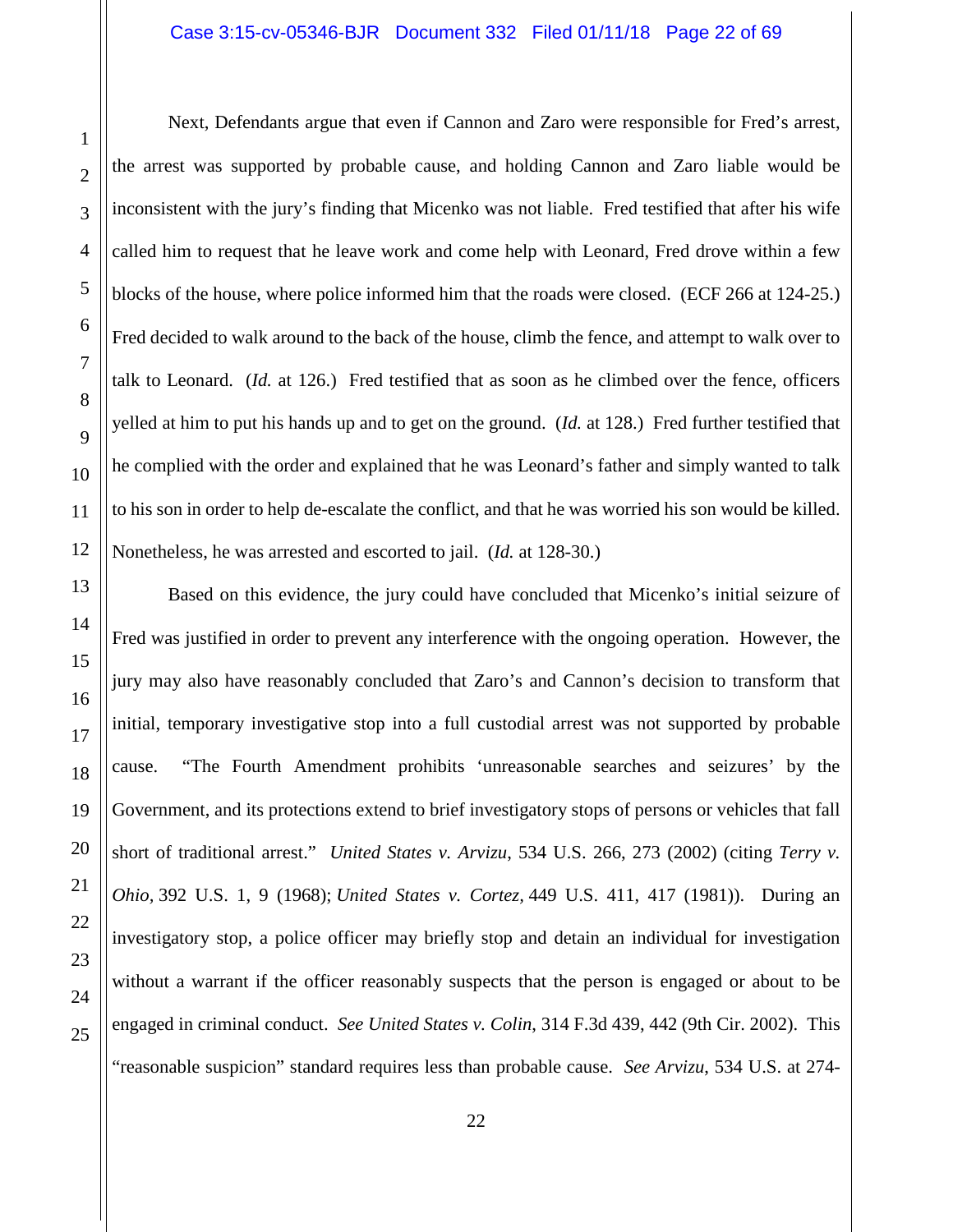76. Thus, the jury may have reasonably concluded that Micenko was not liable for briefly detaining Fred after Fred crossed the police perimeter, but that Zaro's and Cannon's decision to transform that brief detention into a custodial arrest lacked probable cause.

Alternatively, the jury may have recognized that when Zaro and Cannon made the decision to take Fred into custody, they had more information about Fred's legitimate intentions than Micenko possessed during the initial detention. By the time Zaro and Cannon decided to have Fred transported to jail, they knew that Fred was the property owner and father of Leonard. Fred had the opportunity to explain that he merely sought to help resolve the standoff with Leonard peacefully by talking to his son. Thus, the jury could have concluded that by the time Zaro and Cannon decided to formalize Fred's arrest, there was no longer a fair probability that Fred had willfully hindered, delayed, or obstructed law enforcement, and therefore there was no rational reason for his arrest. As the Ninth Circuit has held, probable cause for obstruction is not present where an individual complies with a police order slowly or fails to comply for only a few seconds. *See Mackinney v. Nielson*, 69 F.3d 1002, 1005-06 (9th Cir. 1995). Viewing the evidence in the light most favorable to Fred, he did no worse than comply with the officers' orders slowly. Because his actions did not supply probable cause for a custodial arrest, and the evidence supports a finding that Fred's custodial arrest was ordered by Zaro and Cannon, liability on this claim against those two Defendants was not inappropriate.

# H. State Law False Arrest (Verdict Question Seven)

<span id="page-22-0"></span>Question Seven of the verdict form read:

Plaintiff Fred Thomas brings a claim under Washington state law for false arrest. Did the Cities of either Fife or Lakewood, through the actions of their employees, cause Fred Thomas to be falsely arrested on May 24, 2013?

(ECF 237 at 8.)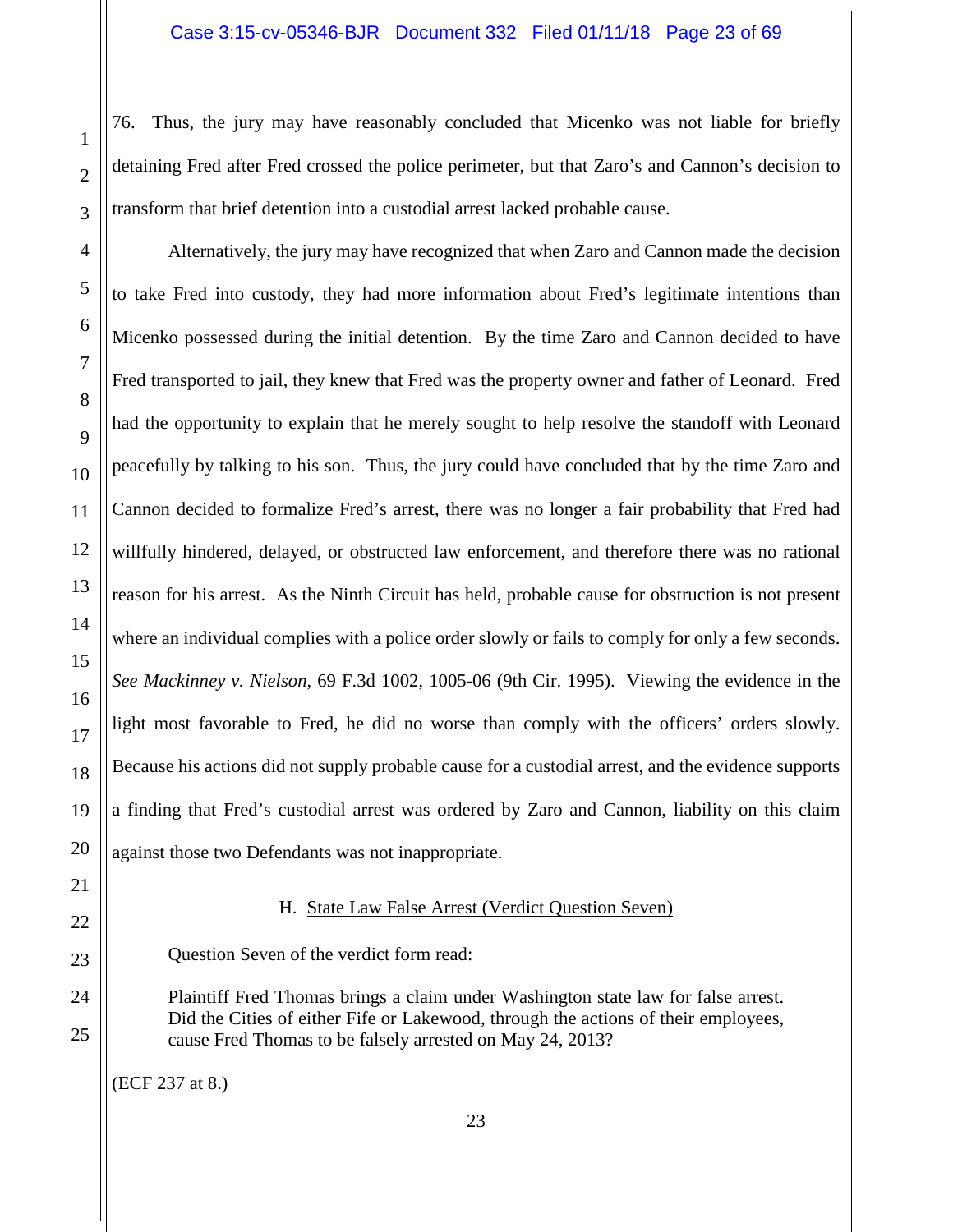The jury found the City of Lakewood liable to Fred on this claim. (*Id.*) Because Zaro and Cannon were agents of Lakewood, and liability against them for Fred's unreasonable seizure claim was supported by the evidence, the jury did not err by finding Lakewood liable as well. Defendants note that the Court previously granted their Rule 50(a) motion for a directed verdict against Lakewood on this claim. (ECF 219 at 3.) This ruling was a typographical error. While Defendants were free to object to the verdict form on the grounds that it was inconsistent with the Rule 50(a) order, they failed to do so. This claim was properly before the jury, and liability against Lakewood was supported by the evidence.

<span id="page-23-0"></span>

1

2

3

4

5

6

7

8

9

10

11

12

13

14

15

16

17

18

19

20

21

22

23

24

25

### I. E.T. and Annalesa's Outrage Claims (Verdict Question Eight)

Question Eight of the verdict form read:

Plaintiffs E.T. and Annalesa Thomas bring a claim under Washington state law for outrage against the City of Lakewood. Did the City of Lakewood, through the actions of its employees, intentionally or recklessly cause severe emotional distress to E.T. or Annalesa Thomas by outrageous conduct on May 24, 2013?

(ECF 237 at 9.)

The jury found the City of Lakewood liable to E.T. and Annalesa on this claim. (*Id.*) The tort of outrage requires the proof of three elements: (1) extreme and outrageous conduct, (2) intentional or reckless infliction of emotional distress, and (3) actual result to plaintiff of severe emotional distress. *Kloepfel v. Bokor*, 66 P.3d 630, 632 (Wa. 2003). Claims for outrage must be predicated on behavior that is "so outrageous in character, and so extreme in degree, as to go beyond all possible bounds of decency, and to be regarded as atrocious, and utterly intolerable in a civilized community." *Grimsby v. Sampson*, 530 P.2d 291, 295 (Wa. 1975) (internal citations omitted). As Defendants cite, "This cause of action is reserved for the most extreme of circumstances, such as forcing a plaintiff to witness the pain and suffering of his spouse while she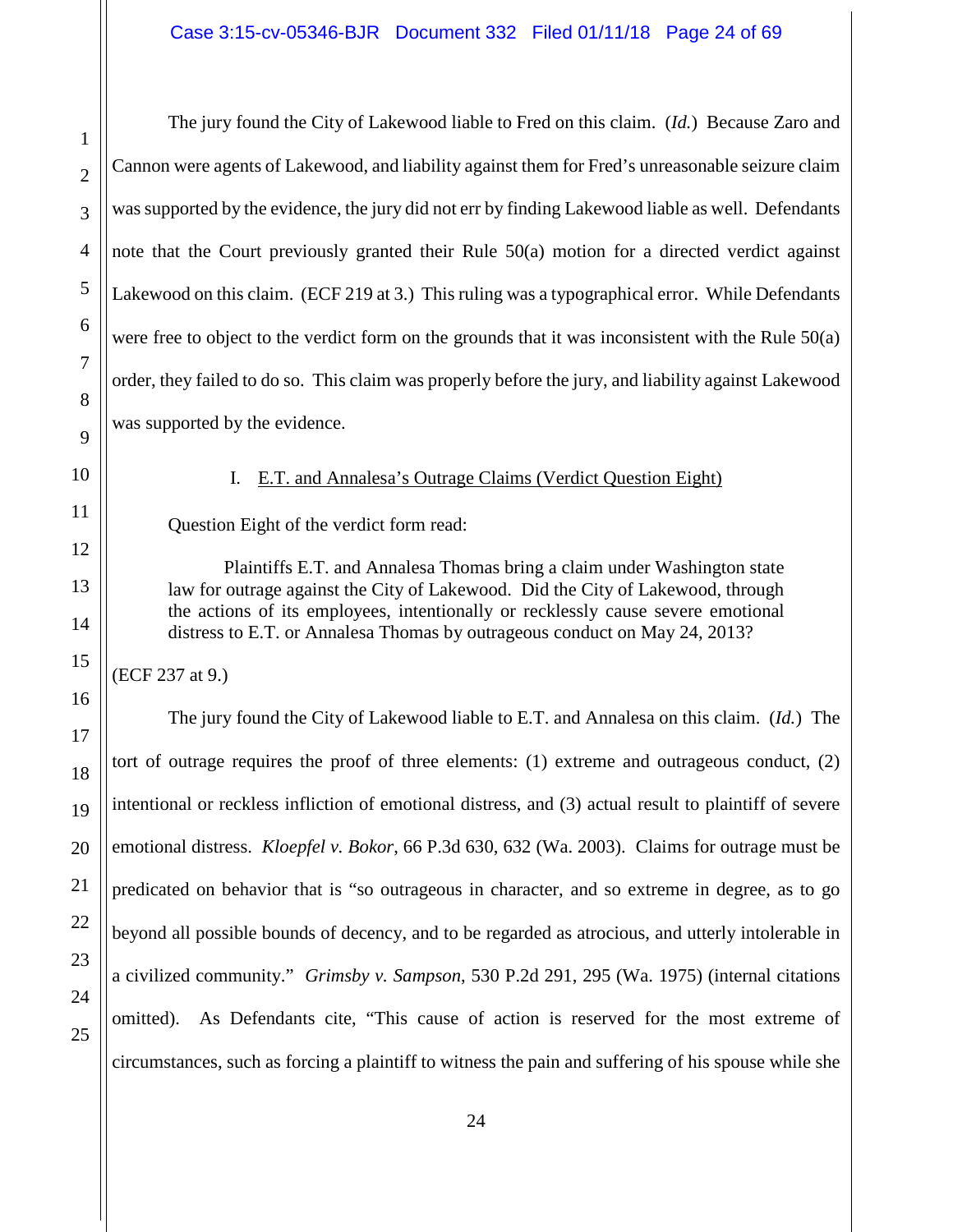died." *McCourt v. Ocwen Loan Servicing, LLC*, 2012 WL 681787 (W.D. Wash. 2012) (citing *Grimsby*, 530 P.2d at 295).

Yet Defendants maintain that no facts in this case rise to the level of outrage. The jury had

25

good reason to disagree. Zaro and Wiley orchestrated an operation, executed in critical part by Markert, whereby an unarmed man who was negotiating the temporary release of his four year old son to the boy's grandmother was subject to an explosive breach of his back door, shot in his abdomen, and then repeatedly punched in the face while he died, despite having never threatened violence to anyone that night. The cases cited by Defendants recognize the emotional distress inherent in the experience of a close family member's death. *See, e.g.*, *Grimsby*, 530 P.2d at 295. E.T. was being held in his father's arms when Leonard was shot and could be heard crying "Daddy, Daddy!" (ECF 264 at 186.) Annalesa was on the street in front of the house when she heard an explosion and gunfire, and said, "Oh my God, they've shot my son." (ECF 267 at 158-59.) An officer had to drag her down the street away from the scene. (*Id.* at 159.) Defendants consistently represent the facts in the light most favorable to themselves and consistently fail to recognize the scope of Plaintiffs' loss, and the traumatic nature of the way in which the loss took place. The jury resoundingly found otherwise. Its finding stands.

Finally, Defendants argue that the award for outrage is duplicative of the recovery E.T. and Annalesa won for their Fourteenth Amendment deprivation of familial relationship claims. In fact, however, these claims represent distinct injuries. The Fourteenth Amendment claim represents the permanent loss of E.T.'s father and Annalesa's son; the outrage claim represents the emotional trauma of being present when Leonard was killed. Each claim exists independently of the other.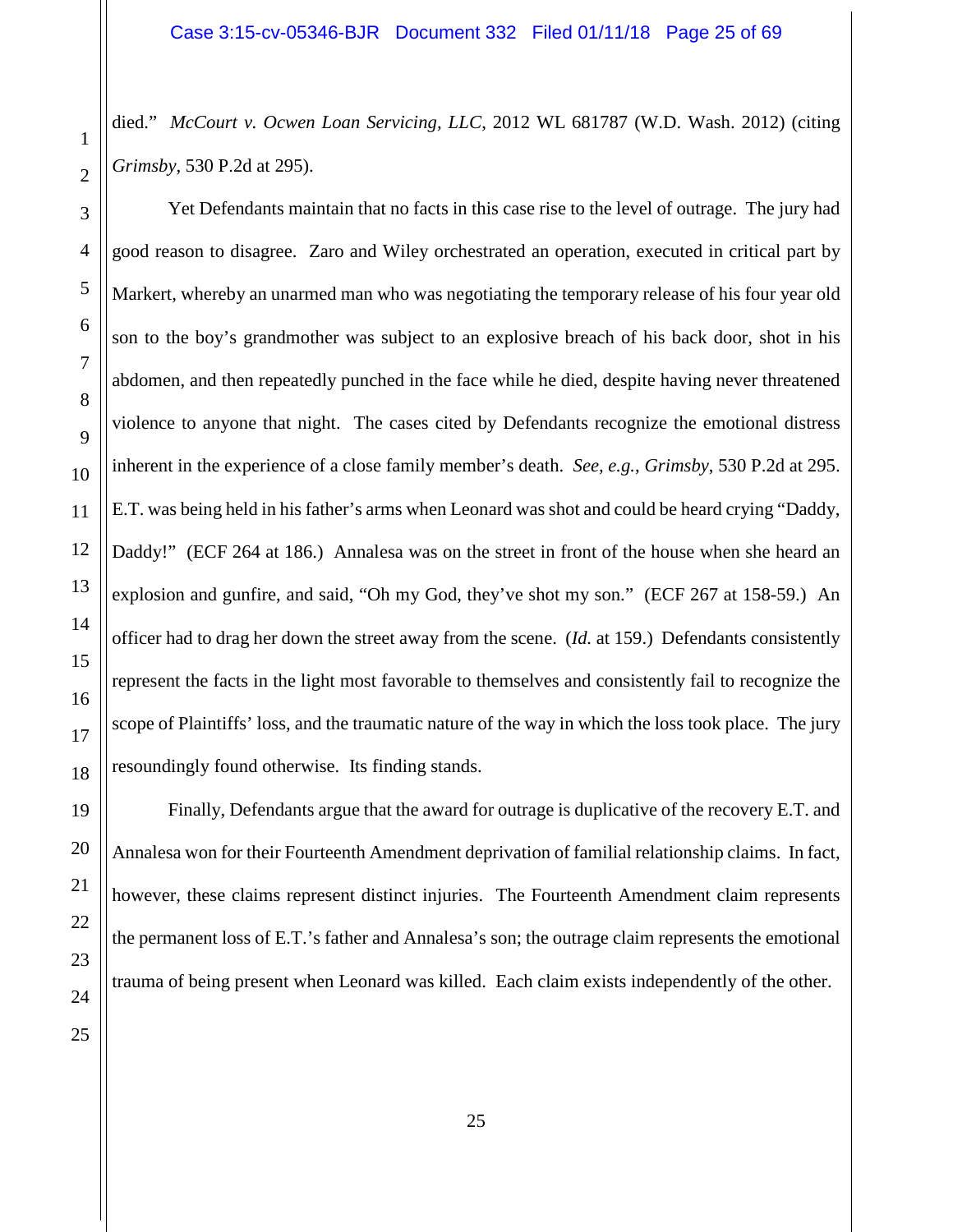<span id="page-25-0"></span>

1

2

3

4

## J. Negligent Child Abuse Investigation (Verdict Question Nine)

Question Nine of the verdict form reads:

Plaintiff E.T. brings a claim against the Cities of Fife and Lakewood under Washington state law for negligence in the investigation which separated him from his father. Did a negligent investigation by employees of the Cities of Fife or Lakewood cause the wrongful permanent removal of E.T. from his father Leonard Thomas?

(ECF 237 at 10.)

The jury found the Cities of Fife and Lakewood liable to E.T. on this claim. (*Id.*) The relevant statute provides that "A law enforcement officer may take, or cause to be taken, a child into custody without a court order if there is probable cause to believe that the child is abused or neglected and that the child would be injured or could not be taken into custody if it were necessary to first obtain a court order." RCW 26.44.050. The Supreme Court of Washington has recognized that this statutory duty implies a cause of action for children and parents for negligent investigation where authorities remove a child from a nonabusive home. *See M.W. v. Dep't of Soc. & Health Servs.*, 70 P.3d 954, 957 (Wa. 2003).

Defendants argue that the statute cannot be implicated because Defendants were executing a valid warrant for Leonard's arrest, and Defendants did not take E.T. "into custody" due to the fact that E.T. was turned over to his family. However, trial testimony indicated that Defendants decided not to arrest Leonard the night of the incident because the mission of their operation became "get[ting] custody of [E.T.]." (ECF 263 at 82; ECF 264 at 156.) The jury could reasonably have concluded that the force used by Defendants was intended to remove E.T. from the custody of Leonard and bring him into the custody of law enforcement. The jury could have further concluded that Defendants failed to exercise reasonable care in their investigation of the need to remove E.T. from Leonard's custody, which caused E.T. to be removed from a non-abusive home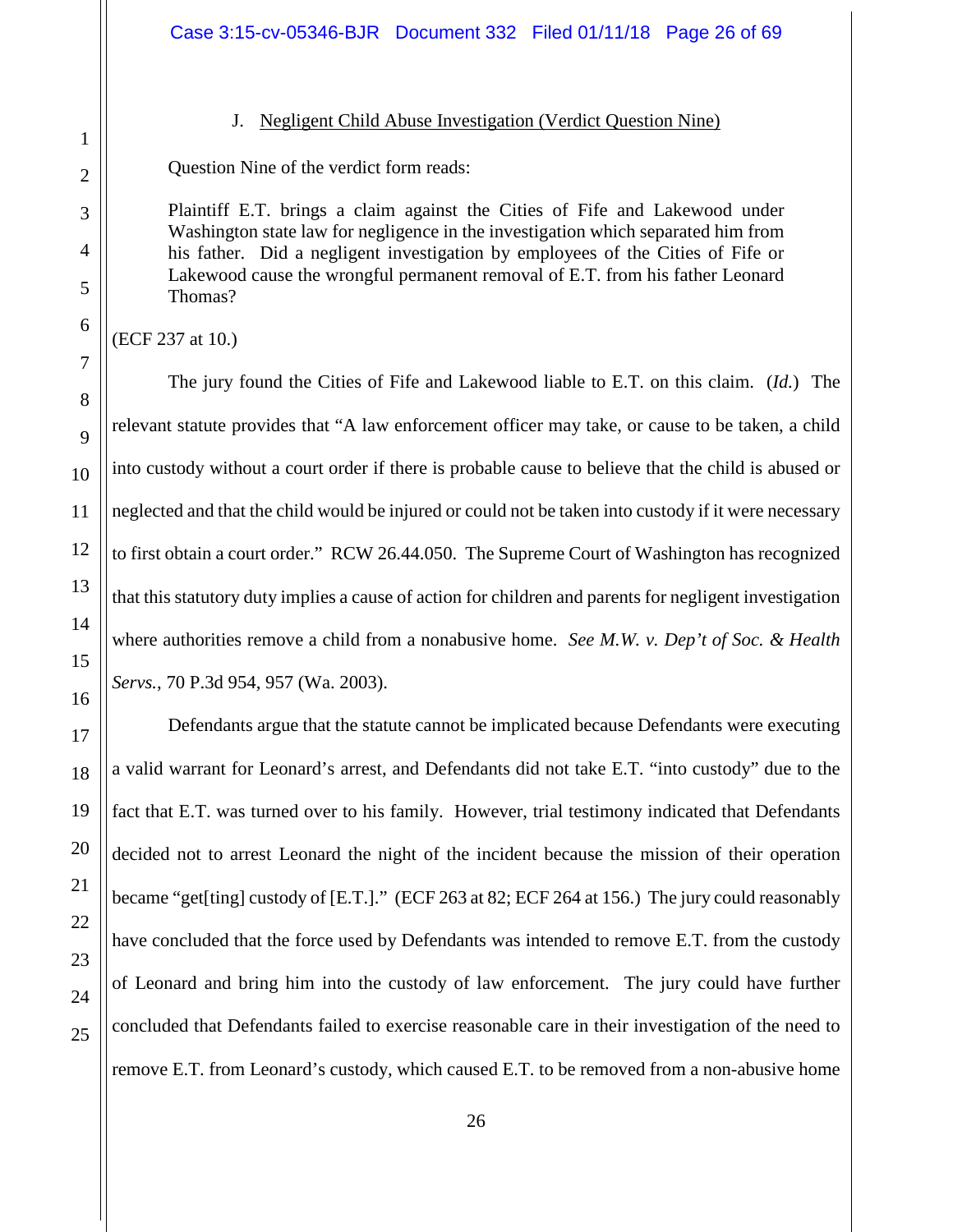by force. The fact that Defendants returned E.T. to his family after they secured custody of him does not excuse the manner in which E.T. was removed from his father's custody. Defendants also argue that they were improperly denied the opportunity to argue that Leonard was a superseding cause of any harm suffered by E.T. However, the jury was instructed in the context of the negligent investigation instructions on the principle of a superseding cause. (ECF 220 at 44.) The fact that the jury found liability despite this instruction indicates that it determined Defendants to be the proximate cause of the damages found.

# K. Punitive Damages (Verdict Question Eleven)

<span id="page-26-0"></span>Question Eleven of the verdict form asked whether punitive damages should be assessed against Zaro, Wiley, and/or Markert. (ECF 237 at 13.) Defendants briefly argue there was no evidence that they engaged in the type of conduct that would properly allow the issue of punitive damages to be placed before the jury. To the contrary, once the jury found that Defendants' actions were unreasonable and violated Plaintiffs' constitutional rights, it was reasonable and appropriate for the jury to consider the issue of punitive damages. The jury's conclusion that the Defendants' escalation and use of force resulting in the death of Leoanrd exhibited malice, recklessness, or callous indifference to Plaintiffs' rights was a reasonable conclusion based on the evidence presented to them.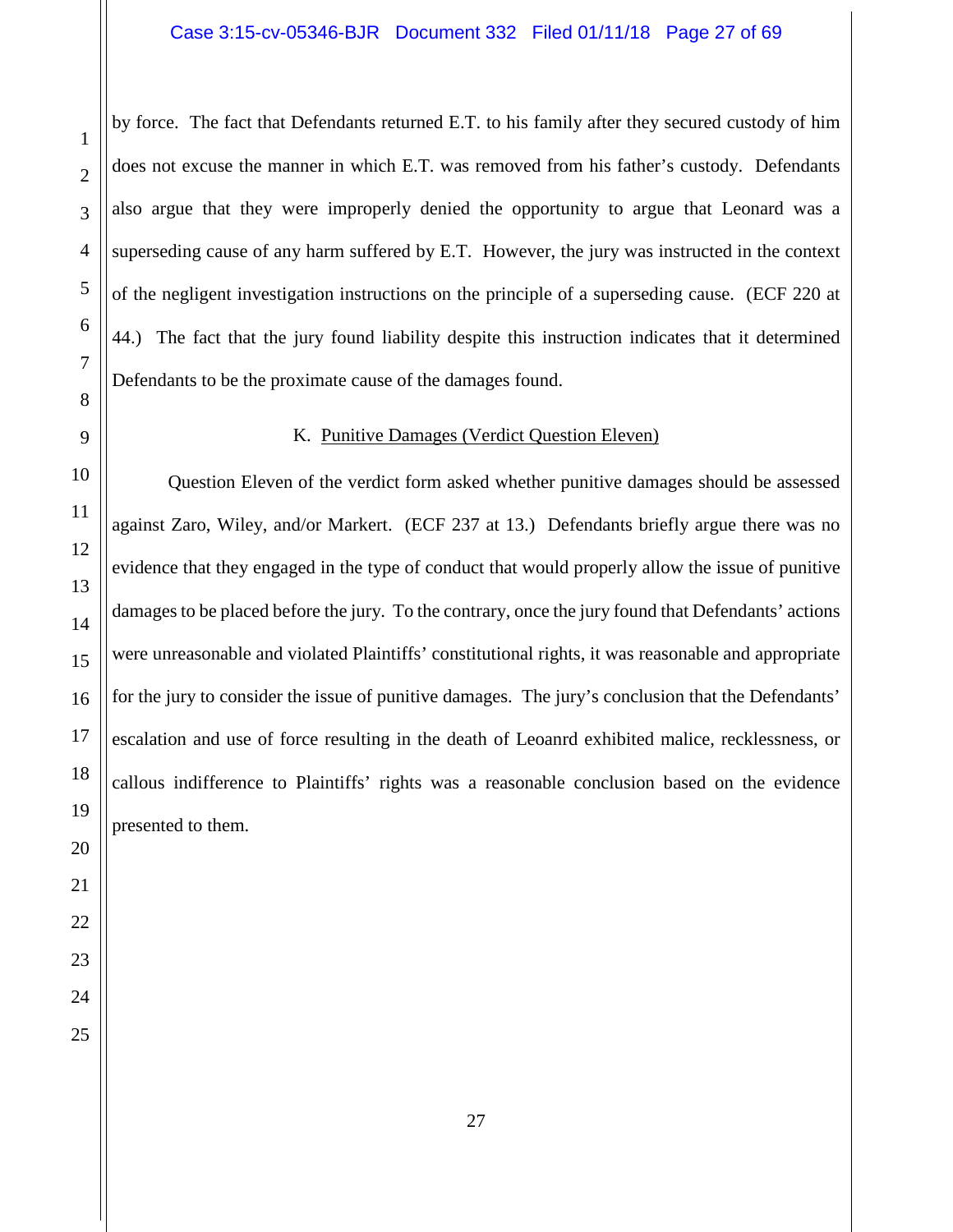|--|

<span id="page-27-0"></span>

| 1              | DEFERDARIO MOTION FOR REMITTITION                                                       |
|----------------|-----------------------------------------------------------------------------------------|
| $\overline{2}$ | Defendants move for remittitur of the compensatory and punitive damages awarded against |
| 3              | them. (ECF 284.) The jury awarded the following compensatory damages:                   |
| 4              | To E.T.:                                                                                |
| 5              | \$500,000 for unreasonable seizure from his father;                                     |
| 6              | \$2,750,000 for deprivation of his familial relationship with Leonard;                  |
| 7              | \$125,000 for unreasonable seizure of his house;                                        |
| 8<br>9         | \$125,000 for outrage; and                                                              |
| 10             | \$500,000 for negligent investigation.                                                  |
| 11             | To the Estate of Leonard Thomas:                                                        |
| 12             | \$750,000 for unreasonable seizure of his son;                                          |
| 13             | \$1,000,000 for excessive force;                                                        |
| 14<br>15       | \$125,000 for unreasonable seizure of his house; and                                    |
| 16             | \$10,000 for unreasonable seizure of his dog.                                           |
| 17             | To Annalesa Thomas:                                                                     |
| 18             | \$750,000 for deprivation of her familial relationship with Leonard;                    |
| 19             | \$500,000 for unreasonable seizure of her house; and                                    |
| 20             | \$125,000 for outrage.                                                                  |
| 21             | To Fredrick Thomas:                                                                     |
| 22             | \$750,000 for deprivation of his familial relationship with Leonard;                    |
| 23<br>24       |                                                                                         |
| 25             | \$125,000 for unreasonable seizure of his house; and                                    |
|                | \$500,000 for false arrest.                                                             |
|                |                                                                                         |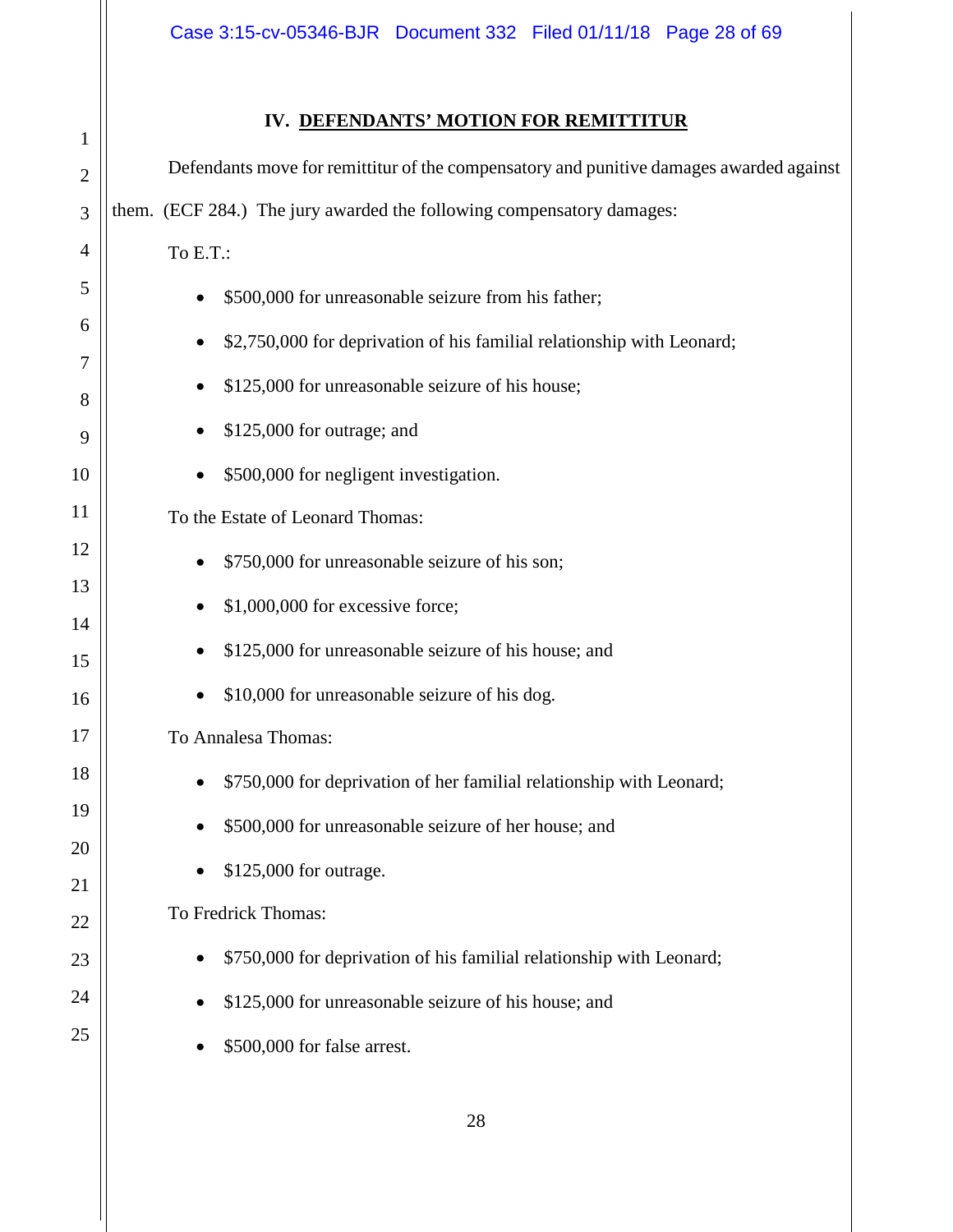Additionally, the jury imposed the following punitive damages:

- \$3,000,000 against Michael Zaro;
- \$1,500,000 against Michael Wiley; and
- \$2,000,000 against Brian Markert.

### (ECF 237 at 12-13.)

In considering a motion for remittitur, the Court views the evidence concerning damages in a light most favorable to the prevailing party. *Seymour v. Summa Vista Cinema, Inc.*, 809 F.2d 1385, 1387 (9th Cir. 1987), *amended on other grounds by* 817 F.2d 609 (9th Cir. 1997). "Generally, a jury's award of damages is entitled to great deference, and should be upheld unless it is 'clearly not supported by the evidence' or 'only based on speculation or guesswork.'" *In re First All. Mortg. Co.*, 471 F.3d 977, 1001, 1003 (9th Cir. 2006) (quoting *Los Angeles Mem'l Coliseum Comm'n v. Nat'l Football League*, 791 F.2d 1356, 1360 (9th Cir. 1986)). "An otherwise supportable verdict must be affirmed unless it is 'grossly excessive' or 'monstrous' or 'shocking the conscience.'" *Brady v. Gebbie*, 859 F.2d 1543, 1557 (9th Cir. 1988) (quoting *Fauntila v. Carter*, 571 F.2d 487, 492 (9th Cir. 1978)). That is, the Court will not substitute its own judgment for the judgment of the collective conclusion of the jury unless the jury's award is "clearly unsupported by the evidence." *Id.* "[C]ompensatory damages may be awarded for humiliation and emotional distress established by testimony or inferred from the circumstances, whether or not plaintiffs submit evidence of economic loss or mental or physical symptoms." *Tortu v. Las Vegas Metro. Police Dep't*, 556 F.3d 1075, 1086 (9th Cir. 2009).

Defendants argue that before analyzing the governing legal factors, the Court should address the fact that it is "clear" the jury's decision-making was improperly influenced by "sentiment in the community about police excessive force against African-Americans." (ECF 284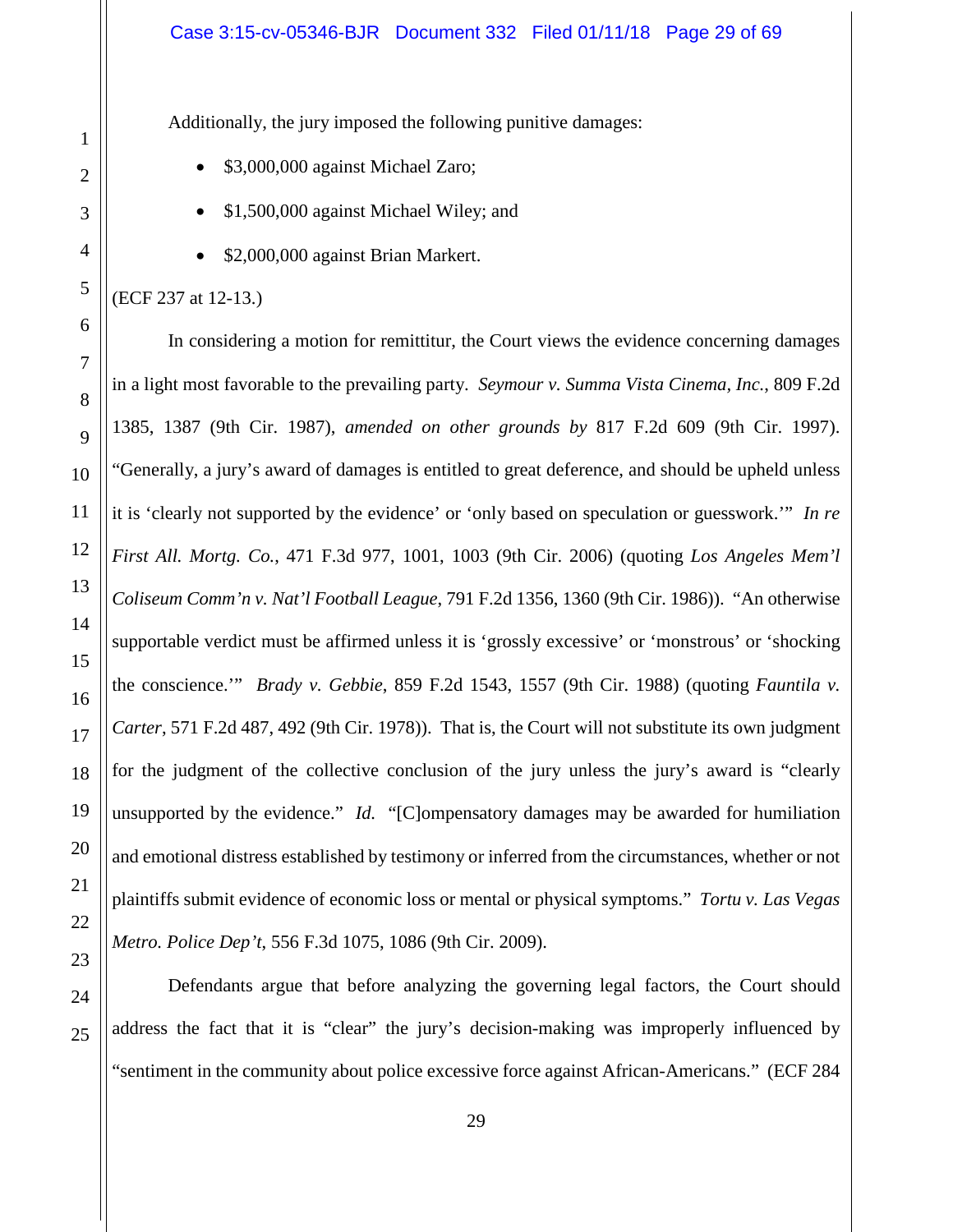1

2

3

4

5

6

7

8

9

10

11

12

13

14

15

16

17

18

19

20

21

22

23

24

25

at 2.) The jury's findings should be discounted, Defendants' counsel repeated to the Court during the December 5, 2017 hearing on qualified immunity and remittitur, because "what the jury found here is that they weren't going to go back to their individual communities and tell the people that they associate with, we found in favor of white cops that shot an unarmed black man." The Court could not more strongly reject Defendants' argument. Without any evidence – without any factual foundation whatsoever – Defendants have chosen to malign one of this country's most sacred civic institutions, the impartially selected petit jury. Eight individuals interrupted their lives for three and a half weeks of solemn attention to this case. These eight individuals swore to try the matter at issue according to the evidence and the instructions of this Court. They listened, they watched, and for five days they deliberated.

The suggestion that this jury flouted its charge and colluded to hold government officials liable merely to advance the jurors' individual reputations is not simply frivolous; it is insulting to our constitutional order. And the notion that the American justice system can be characterized by an illegitimate solicitude for black victims of alleged police misconduct is so painfully ahistorical that one wonders whether Defendants advance this argument seriously. Apparently, Defendants would have the Court declare a mistrial at this late stage on the basis of juror prejudice notwithstanding the fact that Defendants successfully moved to preclude the venire from viewing a video on unconscious bias (*see* ECF 146, 163); notwithstanding the fact that Defendants only used two of their three peremptory challenges (*see* ECF 168); notwithstanding the fact that Defendants represented to the Court that they accepted the jury as constituted (*see* ECF 261 at 169); notwithstanding the fact that Defendants never requested a continuance or change of venue; notwithstanding the fact, should it even matter, that none of the jurors were African American; and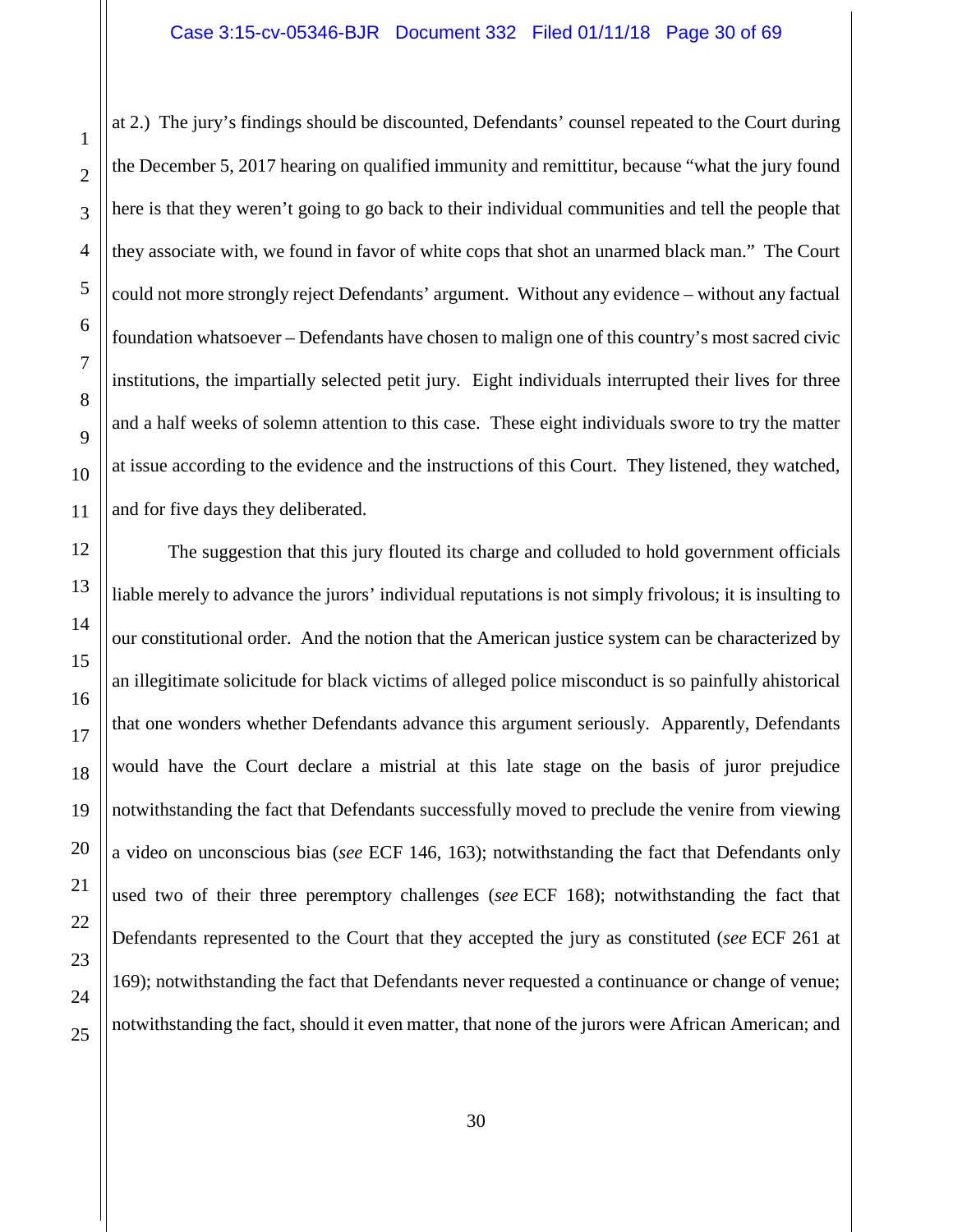notwithstanding the fact that all available evidence suggests each juror conducted himself or herself with integrity and impartiality. The Court declines Defendants' request.

Perhaps Defendants intend to argue that the damages awarded in this case were inflated because of passions and prejudices that clouded the jury's logical reasoning.<sup>[2](#page-30-2)</sup> If Defendants are, in fact, concerned that the jury's response to the facts of this case may have been colored by emotion, they fail to show that those emotions were somehow inappropriate. This jury was empaneled to hear a case about a misuse of police power that left a young man dead, a child fatherless, two parents devastated with grief. The law is not so cold and callous as to forbid an emotional reckoning with this suffering. The jury need not have – and could not have – avoided the manner and magnitude of the Thomas family's loss. Indeed, the jury was instructed to access its collective emotional register to consider whether the officials' conduct here "shocks the conscience." (ECF 220 at 25) It found in the affirmative, and rationally calculated that the sound and fury unleashed by Defendants in May 2013 signified something very specific: \$15,135,000 in damages.

# A. Compensatory Damages

<span id="page-30-0"></span>Defendants move for remittitur on every claim for which the jury awarded damages. The Court will address each in turn.

<span id="page-30-1"></span>1. Jury's Awards to E.T.

# a. Unreasonable seizure.

Defendants request that the \$500,000 awarded to E.T. for being unreasonably seized from his father be reduced to \$25,000 because E.T. has only a vague memory of what occurred that

<span id="page-30-2"></span> <sup>2</sup> In Part VI, below, the Court addresses – and rejects – Defendants' argument that Plaintiffs improperly exploited racial considerations.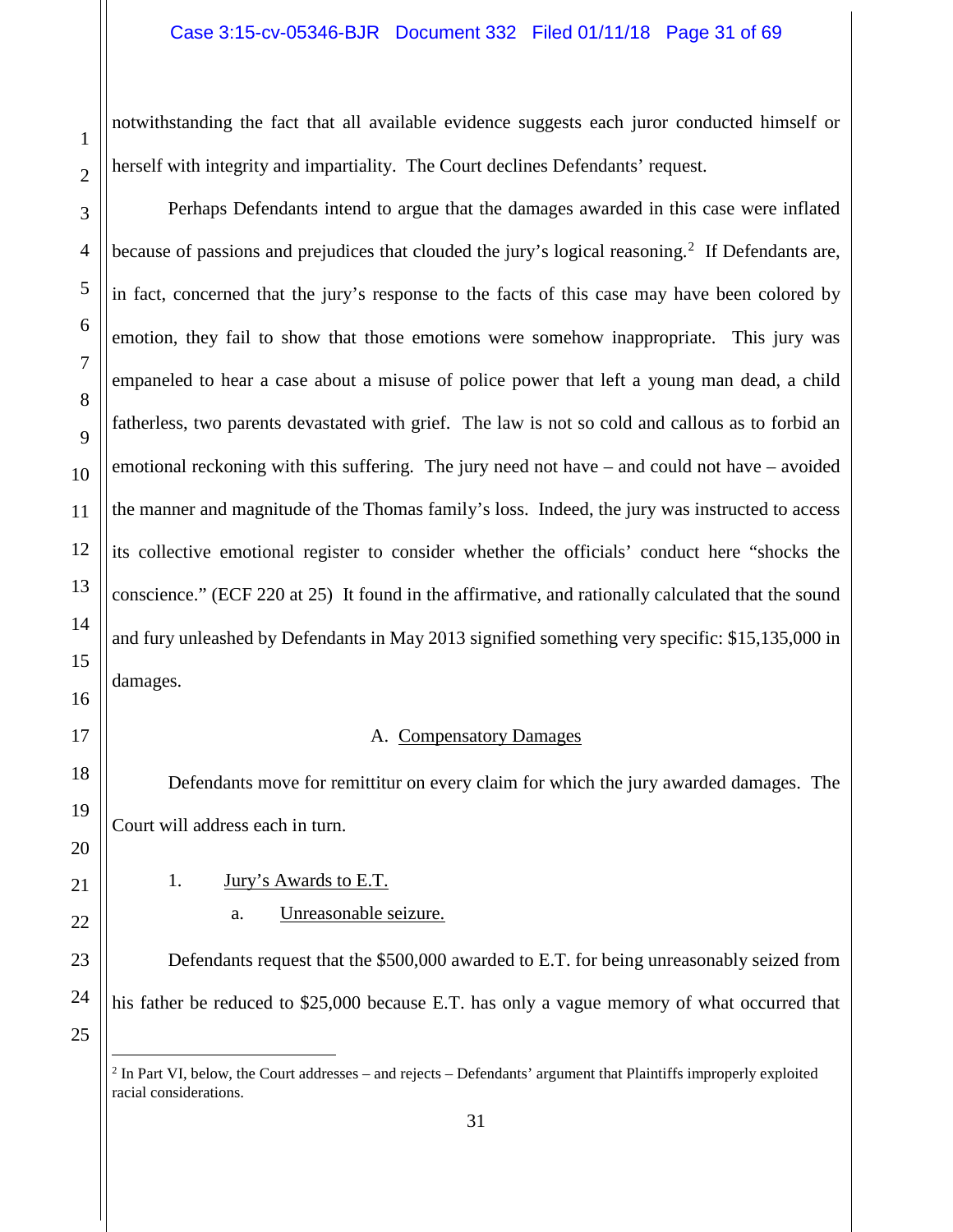night. Plaintiffs, however, submitted evidence that E.T. does appear to remember the relevant events. (*See* ECF 266 at 12.) Defendants seized E.T. from his father by shooting Leonard while he was holding E.T., and then pulling E.T. from Leonard's arms while he lie dying. Viewing the evidence in a light favorable to Plaintiffs, as the Court must, *Seymour*, 809 F.3d at 1387, this was all done even though E.T. was not in any danger from his father. Plaintiffs correctly note that the evaluation of the magnitude of a child's trauma is a quintessentially jury question. The Court finds that the jury's award is a reasonable reflection of the kind of trauma evidenced at trial.

# b. Deprivation of his familial relationship with Leonard.

Defendants request that the \$2,750,000 awarded to E.T. for the deprivation of his familial relationship with Leonard be reduced to \$500,000 because the jury disregarded, among other factors, that Leonard's chronic substance abuse problems frequently interfered with his ability to parent E.T. Defendants, however, ignore substantial evidence of Leonard's devotion and care for E.T. (*See* ECF 265 at 182-93; ECF 266 at 66-68, 72-75, 93, 119-21, 137-38, 148-54; ECF 267 at 37-39, 172-77.) Leonard was described by those who knew him as a father who loved his child and lived for his child, serving as E.T.'s primary caregiver and custodian. When Defendants ended Leonard's life they also severed one of the most important relationships in E.T.'s life. The jury's verdict will stand.

1

2

3

4

5

6

7

8

9

10

# c. Unreasonable seizure of his house.

Defendants request that the \$125,000 awarded to E.T. for the unreasonable seizure of his house be reduced to \$1 because E.T. did not remember the explosive breach and was not injured by it. Defendants ignore E.T.'s right not to have the home where he lived seized in an unconstitutional manner. An unreasonable violation of the personal home is not simply a nominal harm. The jury heard testimony that E.T., who rarely cried, sobbed when reminded of his old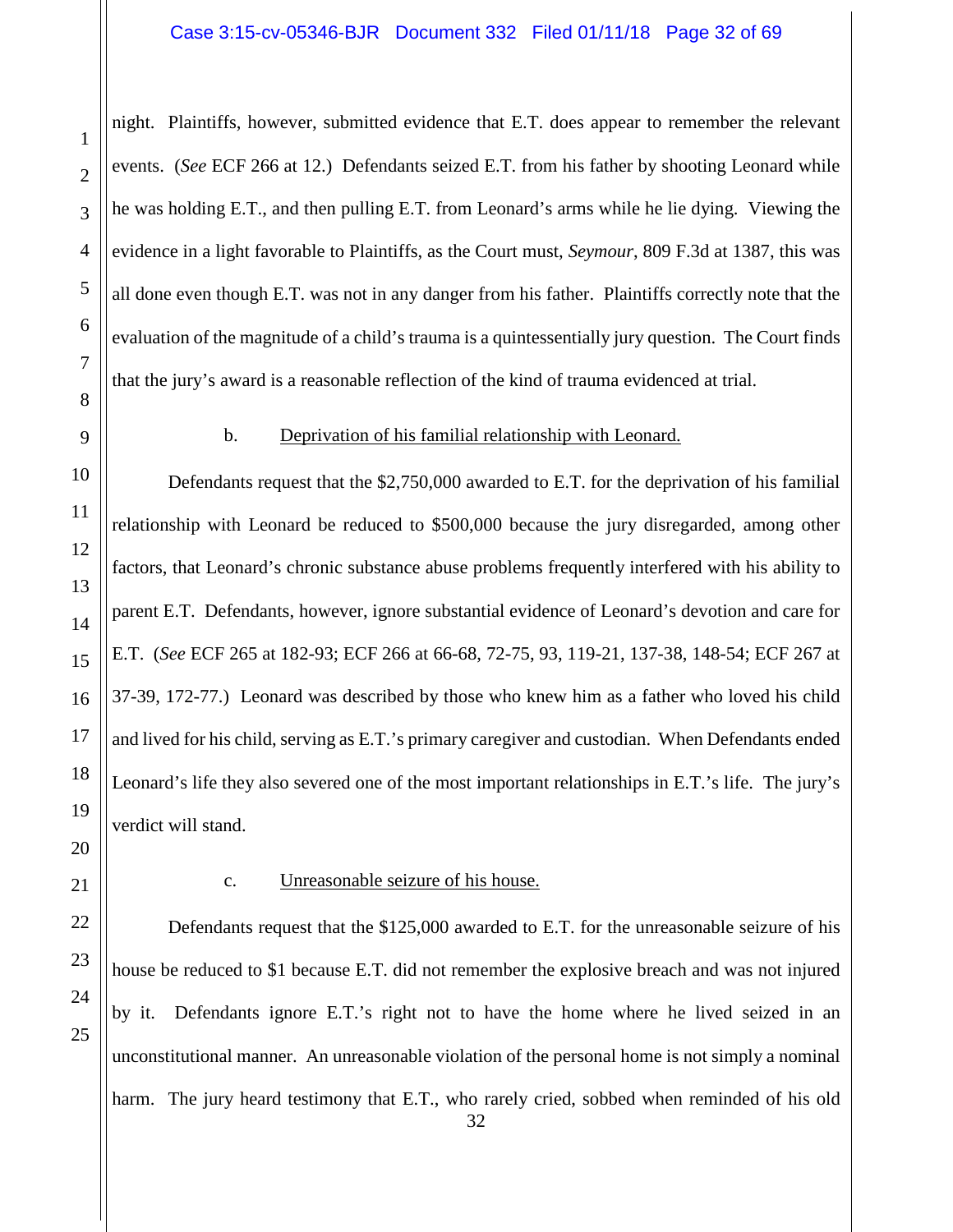home and wanted to return even though he knew his father was no longer there. (ECF 267 at 177- 78.) The damages awarded by the jury for the unreasonable seizure of his home will not be adjusted by the Court.

#### d. Outrage.

Defendants request that the \$125,000 awarded to E.T. for outrage be reduced to \$1 because the damages are duplicative of those awarded on his civil rights causes of action. Outrage, however, recognizes damages for personal presence during the injury of an immediate family member, *see Reid v. Pierce Cty.*, 961 P.2d 333, 337 (Wa. 1998), which is an injury distinct from the other claims brought by E.T. E.T. was present in the worst way when his father was killed – embraced by Leonard when the bullet hit, and pried from Leonard's arms as his father bled to death. Defendants further argue, "This is an example of the jury seeing a dollar-sign with a blank next to it and feeling obligated to fill in a number." (ECF 284 at 18.) This contention, however, is impossible to square with the jury's decision not to award any damages to Fred for excessive force during his arrest despite finding Zaro and Cannon liable on that claim. (*See* ECF 237 at 12.) The verdict reveals that the jury only awarded damages where it deemed an award to be appropriate. Given E.T.'s physical presence when his father was killed, the Court will not disturb the amount of the jury's verdict on this claim.

# e. Negligent investigation.

Defendants request that the \$500,000 awarded to E.T. for negligence in the investigation that precipitated the entire episode and separated him from his father be reduced to \$1 because the award was duplicative. Moreover, this was the only claim on which the jury found liability against the City of Fife, which again suggests that the jury was considering independent actions or consequences unique to each claim. Defendants rejected Plaintiffs' proposed verdict form, which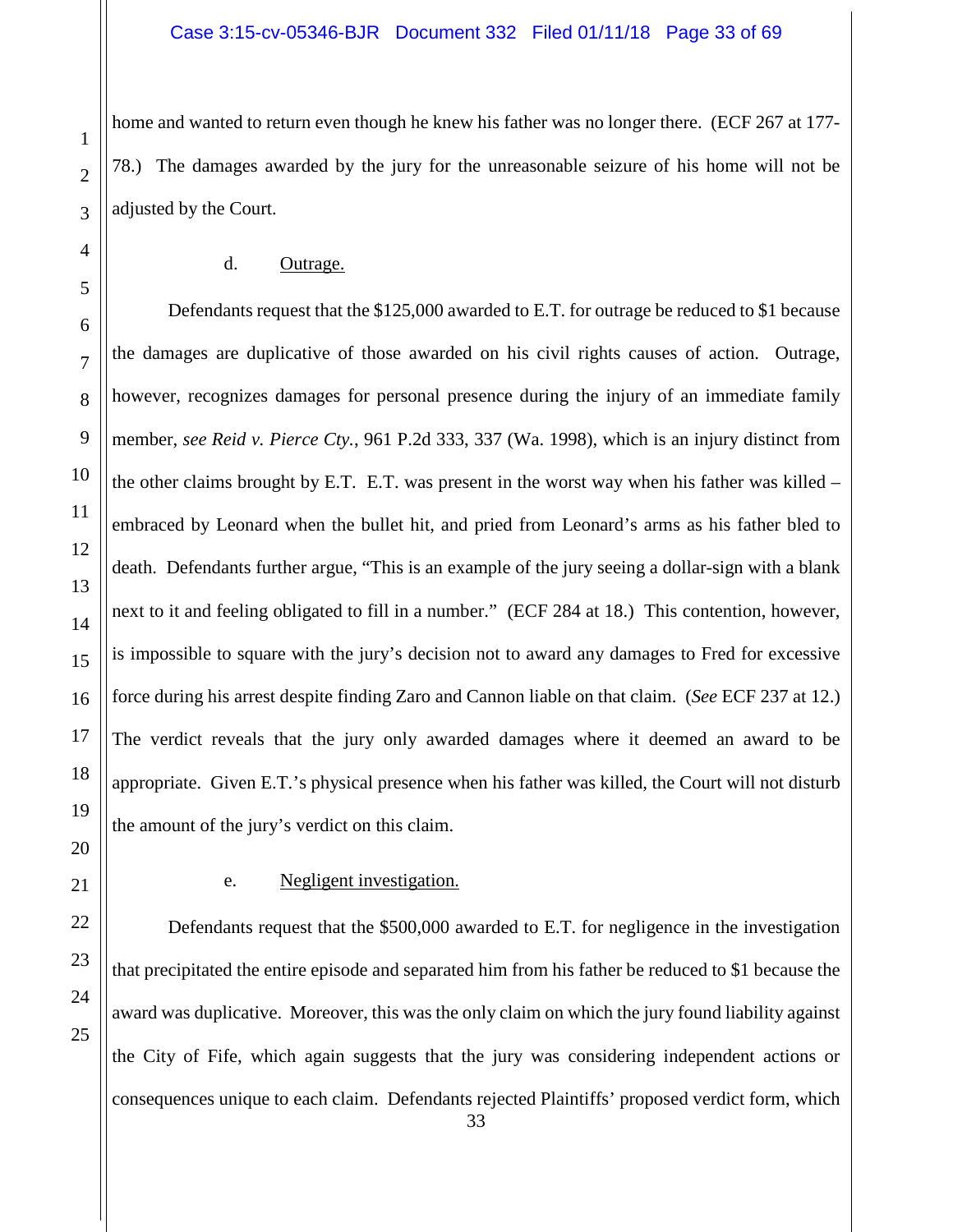carefully avoided any possibility of duplication (*see* ECF 208), and declined to raise any inconsistencies in the completed verdict form – despite receiving the opportunity to do so – before the jury was dismissed (*see* ECF 295-1). Defendants have otherwise failed to carry their burden of demonstrating duplication, and accordingly the jury's verdict will not be disturbed.

<span id="page-33-0"></span>

1

# 2. Jury's Awards to the Estate of Leonard Thomas.

# a. Unreasonable seizure of E.T.

Defendants request that the \$750,000 awarded to the Estate for the unreasonable seizure of E.T. be reduced to \$50,000 because Leonard could have expected that he was not going to be allowed to keep E.T. that night. Defendants ignore that Plaintiff's claim was not simply that E.T. was seized, but that E.T. was seized in a horrific manner. Police seized E.T. from Leonard by shooting Leonard in the stomach and then punching him in the face as they forcibly pulled his son from his arms. The anguish and distress that Leonard experienced due to this separation supports the jury's full award.

### b. Excessive force.

Defendants request that the \$1,000,000 awarded to the Estate for the excessive force used against Leonard be reduced to \$500,000 because Leonard was rendered unconscious within minutes of the shooting. Notwithstanding Defendants' unseemly efforts to diminish the physical pain and anguish suffered by a dying man, Defendants also ignore the fact that the jury was instructed to consider in its award of any damages, "The loss of enjoyment of life experienced and that with reasonable probability will be experienced in the future," and "Deprivation of life." (ECF 220 at 46.) These categories go beyond the agony that Leonard experienced in the final moments of his life to encompass the total sum of his loss. The Court will not disturb the jury's award.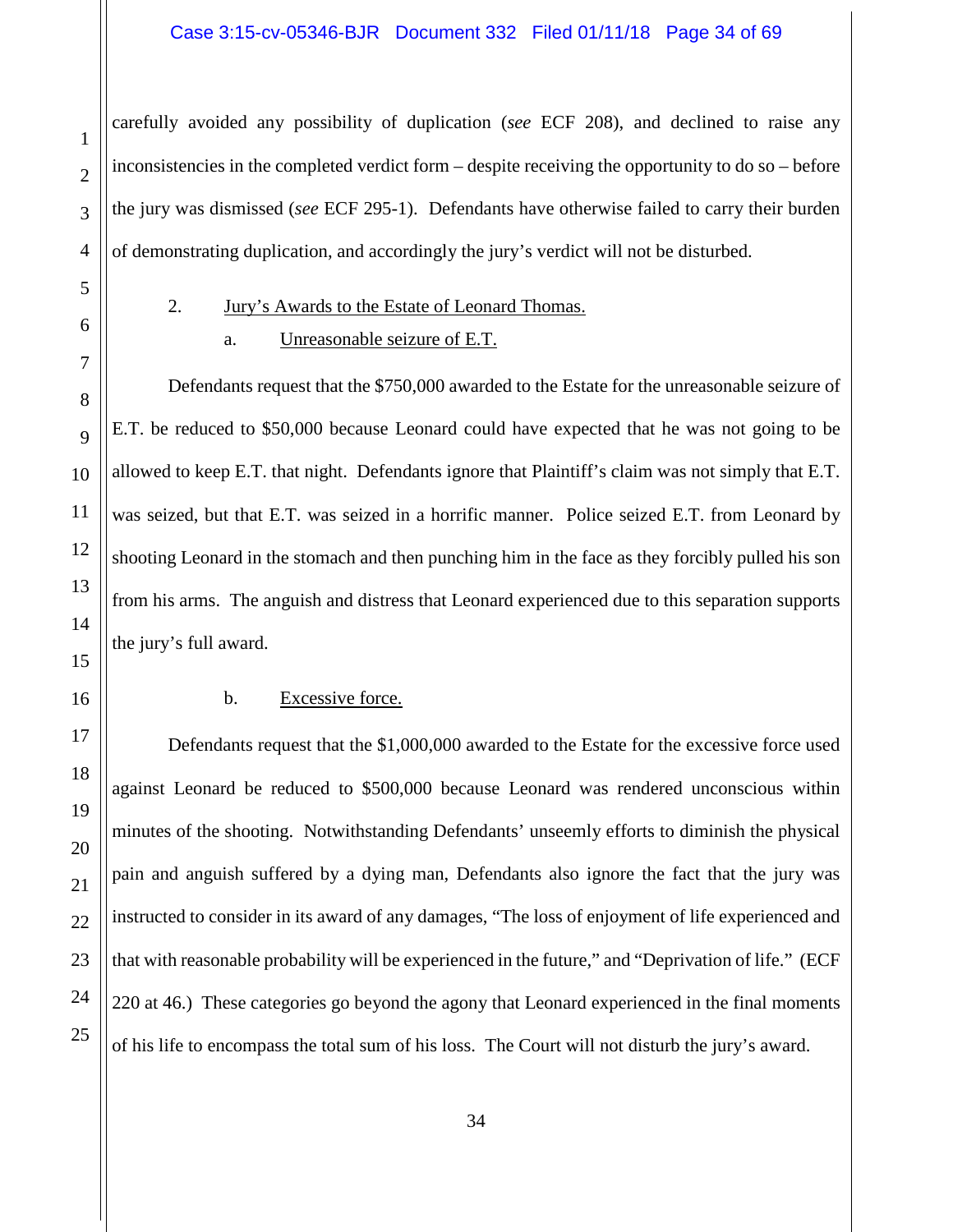25

#### c. Unreasonable seizure of his house.

Defendants request that the \$125,000 awarded to the Estate for the unreasonable seizure of Leonard's house be reduced to \$5,000 because it could come as no surprise that his home would become occupied by the police given the circumstances. As with their arguments against the Estate's award for unreasonable seizure of E.T., Defendants ignore the unconstitutional manner in which the seizure of the house occurred. Even though Defendants had a warrant to enter Leonard's home, the Constitution nonetheless applied to their method of entry. The method Defendants chose – an explosive breach ignited when Leonard was unarmed and negotiating the surrender of E.T. to Annalesa – was a dangerous, escalatory, destructive intrusion. The damages awarded fairly reflect the jury's view of the magnitude of that violation.

# d. Unreasonable seizure of his dog.

Defendants request that the \$10,000 awarded to the Estate for the unreasonable killing of Leonard's dog Baxter be reduced to \$1 because the dog was in poor health and may not have survived the first volley of shots fired by Nathan Vance, who was found not liable. Dogs do not lose all of their value, however, when they become ill, and Defendants cannot point to unrefuted evidence in the record that this dog would not have survived but for Wiley's gratuitous gunshots. Leonard's emotional attachment to Baxter was apparent from the manner in which he mourned the dog's illness, and that loss supports an award of \$10,000.

# <span id="page-34-0"></span>3. Jury's Awards to Annalesa Thomas.

# a. Deprivation of familial relationship with Leonard.

Defendants request that the \$750,000 awarded to Annalesa for the deprivation of her familial relationship with Leonard be reduced to \$250,000 because Annalesa had a troubled relationship with Leonard and was a domestic violence victim of Leonard on the night he was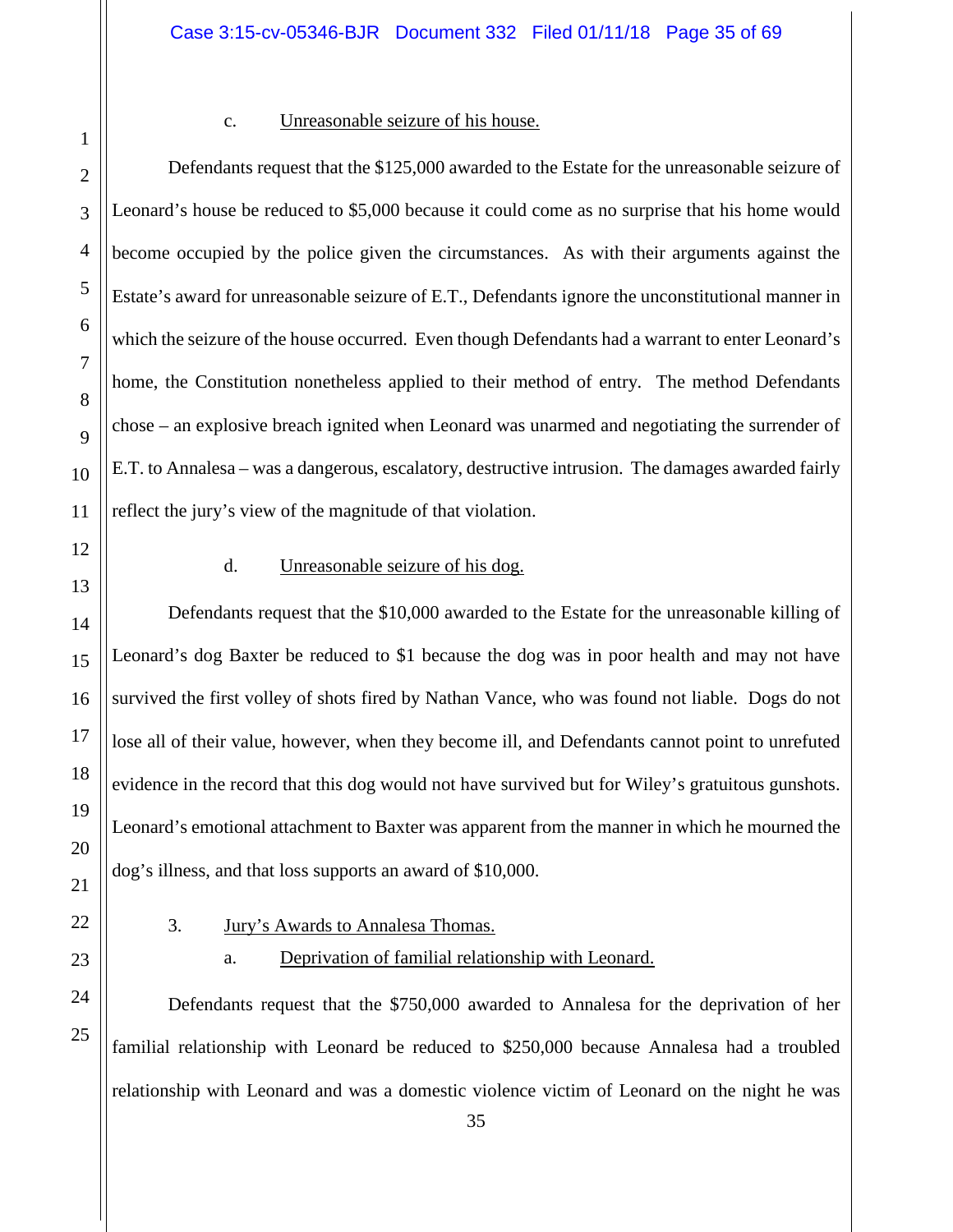#### Case 3:15-cv-05346-BJR Document 332 Filed 01/11/18 Page 36 of 69

killed. The domestic violence in question involved Leonard grabbing Annalesa's wrist during the scuffle over a phone. As an example of Annalesa's troubled relationship with Leonard, Defendants point out that "She wrote a letter to a court in one of Leonard's criminal cases, begging for something short of a jail sentence because Leonard was an end-stage alcoholic who could die during alcohol withdrawals." (ECF 284 at 21.) A mother's begging the court for leniency on behalf of her son, however, seems to be more an example of parental love for her child than an example of antagonism or estrangement. That love was well documented during trial, and the jury witnessed firsthand the grief that Annalesa continues to endure. (*See, e.g.*, ECF 267 at 141-42.) The jury's award was an appropriate calculation of the damages suffered by a mother's loss of her child.

1

2

3

4

5

6

7

8

9

10

11

12

13

14

15

16

17

18

19

20

21

22

23

24

25

# b. Unreasonable seizure of her house.

Defendants request that the \$500,000 awarded to Annalesa for the unreasonable seizure of her house be reduced to \$5,000 because the evidence does not support the jury's decision to award Annalesa a greater sum on this claim than was awarded to the other Plaintiffs. The jury's decision to award a greater sum to Annalesa than to the other Plaintiffs may be explained by the fact that unlike Leonard and E.T., Annalesa owned title to the house. And unlike Fred, she was present when the explosive breach was detonated. The jury could reasonably have concluded that these variables resulted in greater damages to Annalesa. The fact that Annalesa summoned the police to help deescalate a minor conflict with her son was not a license for an unconstitutional entry that damaged her house and exacerbated the standoff.

#### c. Outrage.

Defendants request that the \$125,000 awarded to Annalesa for outrage be reduced to \$1 because she did not see Markert's bullet strike Leonard. Defendants provide no citation, however,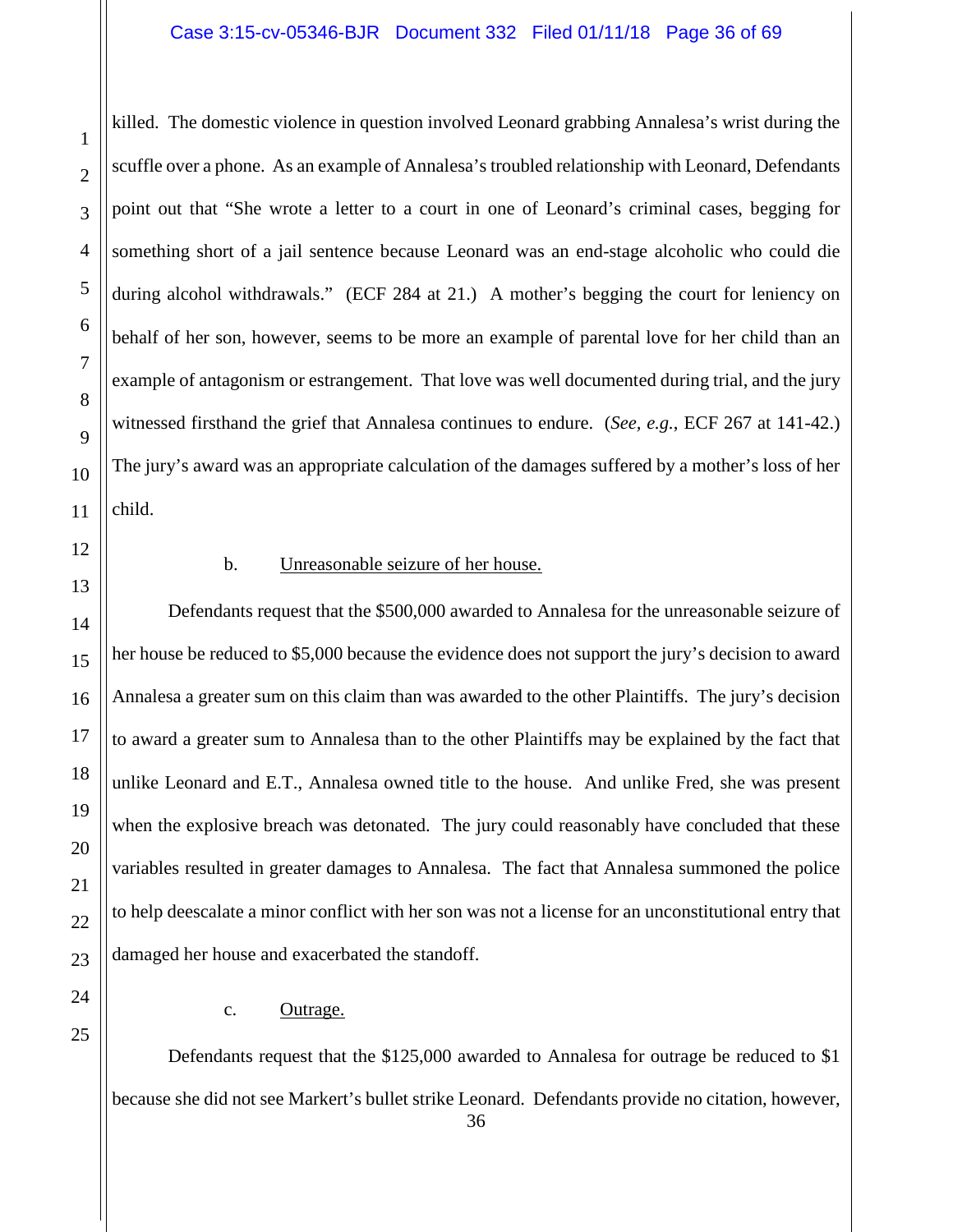## Case 3:15-cv-05346-BJR Document 332 Filed 01/11/18 Page 37 of 69

for a requirement that Annalesa physically witness the shooting. Annalesa was present at the scene, heard the explosion and gunfire that killed her child, and exclaimed, "Oh my God, they've shot my son." (ECF 267 at 158-59.) This is precisely the type of emotional trauma for which outrage damages are intended to compensate. *See Grimsby v. Sampson*, 530 P.2d 291, 295 (Wa. 1975)

<span id="page-36-0"></span>

1

2

3

4

5

6

7

8

9

10

11

12

13

14

15

16

17

18

19

20

21

22

23

24

25

- 4. Jury's Awards to Fredrick Thomas.
	- a. Deprivation of his familial relationship with Leonard.

Defendants ask that the \$750,000 awarded to Fred for the deprivation of his familial relationship with Leonard be reduced to \$300,000 because "Fred's relationship with Leonard was a troubled one." (ECF 284 at 22.) On the contrary, the jury heard extensive testimony about the enduring, loving, father-son bond between Fred and Leonard. (*See, e.g.*, ECF 266 at 112-13, 139- 41; ECF 267 at 38-39, 170-71.) The jury was entitled to credit this testimony and award Fred \$750,000 for the loss of his son.

### b. Unreasonable seizure of his house.

Defendants ask that the \$125,000 awarded to Fred for the unreasonable seizure of his house be reduced to \$1 because Fred did not suffer any harm as a result of his house being seized. The jury found that the police caused unreasonable destruction to a home Fred owned, and that finding is supported by the evidence. The violation of residential property is not a trivial matter. The Court cannot say that the jury's award was "grossly excessive."

c. False arrest.

Defendants ask that the \$500,000 awarded to Fred for false arrest be reduced to \$50,000 because the jury "essentially awarded Fred damages for the lost opportunity to bring the standoff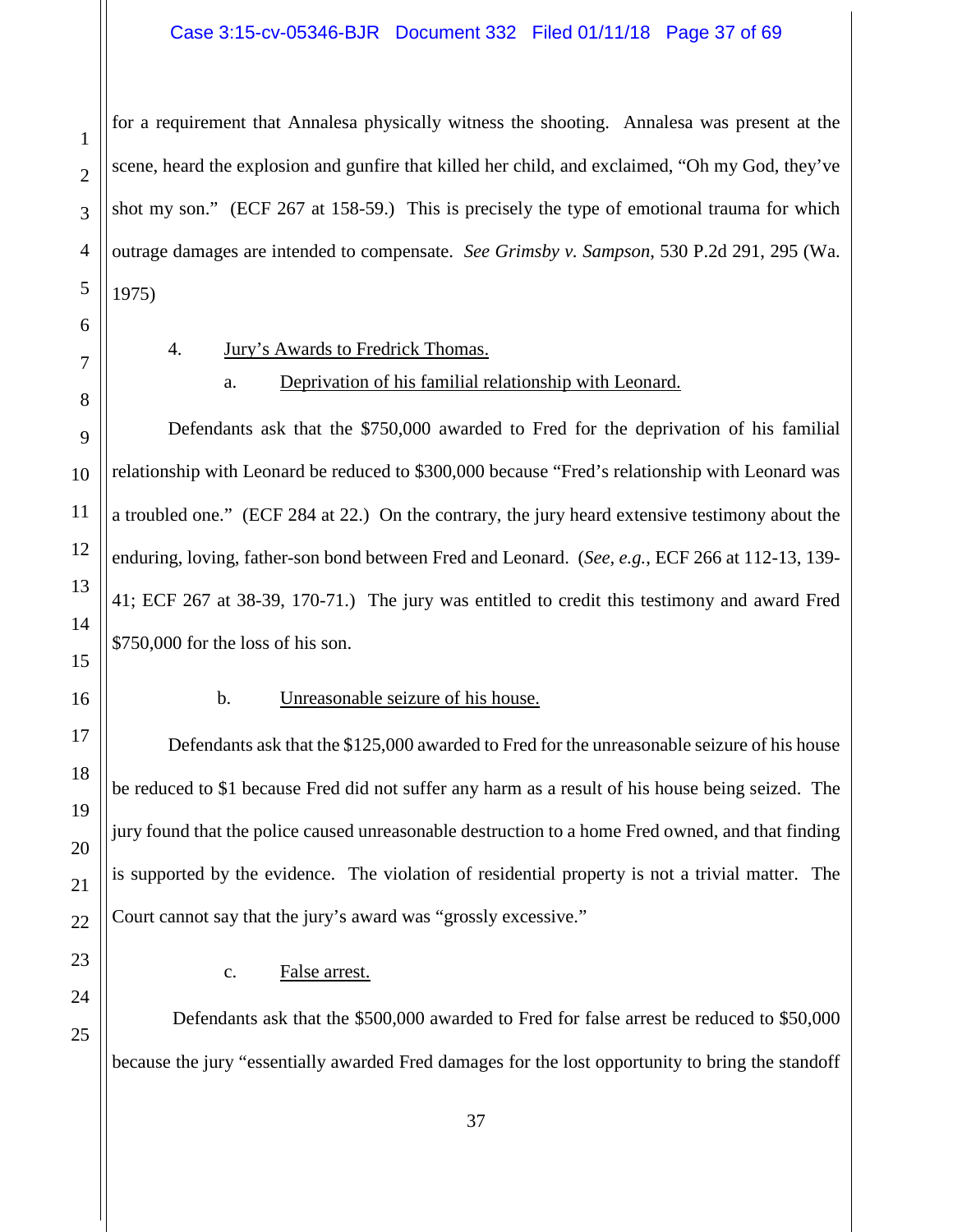to a peaceful resolution." (ECF 284 at 23.) Defendants have not provided any citation, however, for why the jury was not permitted to consider the circumstances of the arrest and the emotional toll that Fred endured during his wrongful confinement. The jury found that Zaro and Cannon ordered Fred to be removed from the scene even though Fred had explained that he was the property owner and simply wanted to speak with his son. Regardless of whether Fred could have successfully contributed to resolving the standoff had he been permitted to remain, the consequences of removing him were severe. He wrongfully spent the night in a cell, unable to speak to his wife or son during this critical moment in their lives. He testified, "I sat in that cage all night long, knowing my son was dead." (ECF 266 at 134.) The following morning two officers and a chaplain arrived to inform Fred that Leonard had indeed been killed. When police returned Fred's cellphone he saw a missed call and voicemail from Leonard where, Fred testified, "He begs me, 'Please help me, Dad. Please help me, Dad,' and I never heard it till the next day." (ECF 266 at 168.) The jury had an opportunity to observe Fred testify and view his still-palpable grief. Its award for the false arrest of Fred is supported by the evidence presented to the jury.

# B. Punitive Damages

<span id="page-37-0"></span>The jury imposed punitive damages against Zaro in the amount of \$3 million, against Markert in the amount of \$2 million, and against Wiley in the amount of \$1.5 million. Defendants argue that the punitive damages award was unreasonable and violated the Constitution's Due Process Clause. The Court assesses reasonableness through analysis of the "*Hammond* factors": (a) whether there is a reasonable relationship between the punitive damages award and the harm likely to result from the defendant's conduct as well as the harm that actually occurred;

(b) the degree of reprehensibility of the defendant's conduct, duration of that conduct, the defendant's awareness, any concealment, and the existence and frequency of similar past conduct;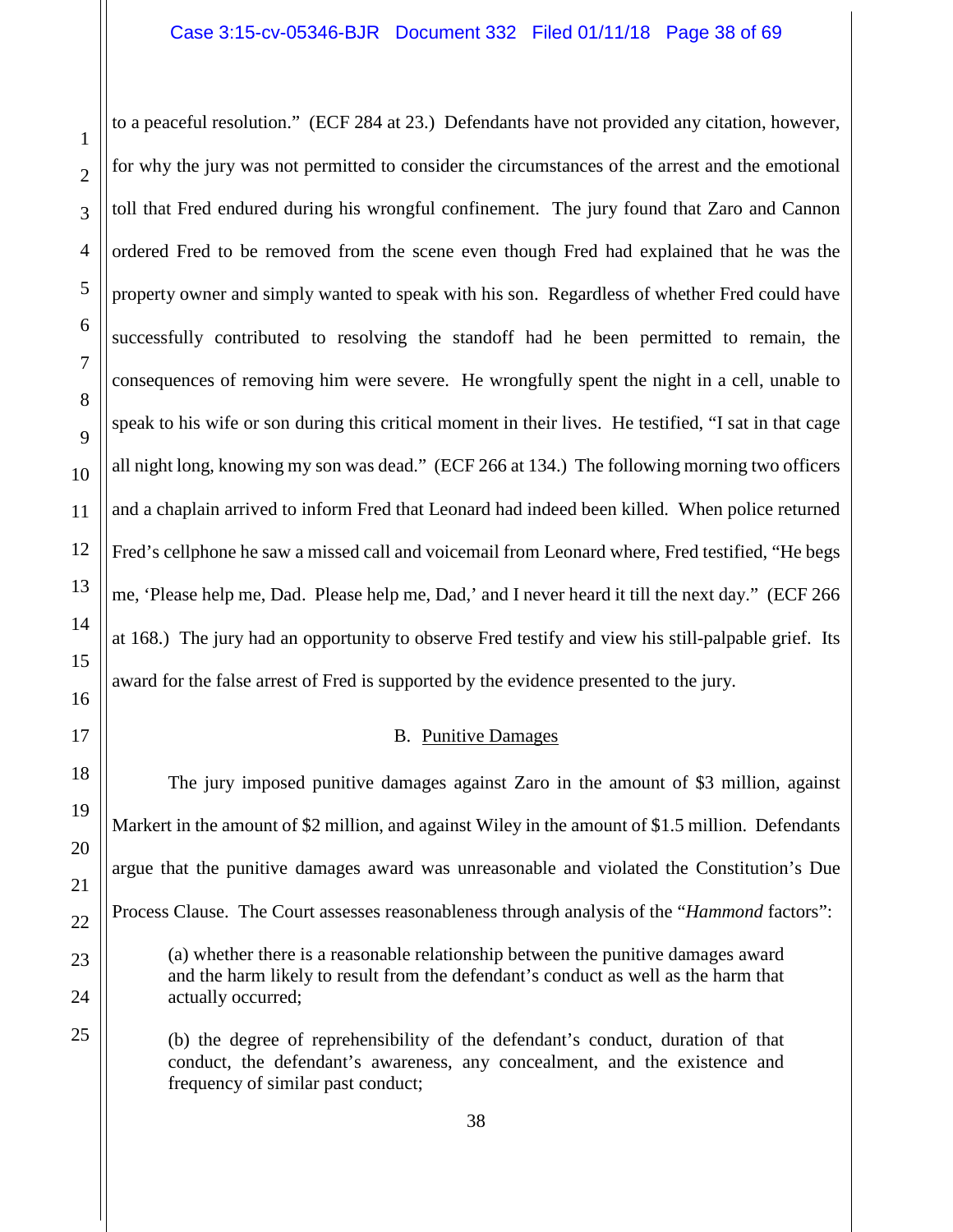(d) the "financial position" of the defendant;

(e) all the costs of litigation;

. . .

(f) the imposition of criminal sanctions on the defendant for its conduct, these to be taken in mitigation; and

(g) the existence of other civil awards against the defendant for the same conduct, these also to be taken in mitigation.

*Morgan v. Woessner*, 997 F.2d 1244, 1257 n.14 (9th Cir. 1993) (quoting *Pacific Mut. Life Ins. Co. v. Haslip*, 499 U.S. 1, 21-22 (1991)). The Court may also look to "other general elements of reasonableness to determine whether a punitive damage award should be upheld. The broader picture must not be lost." *Id.* at 1257. "The task of the court is a comparison between the amount of punitive damages actually assessed and a figure derived from the facts of the case at hand. To arrive at this figure, the court should look to awards in similar cases and to its own experience." *Id.*

The *Hammond* factors support a finding that the jury's award was reasonable. The harm caused and reprehensibility exhibited by the Defendants warrants significant condemnation. The Defendants have not been subject to any other civil or criminal sanction, and they have not borne the costs of litigation. Indeed, this jury verdict is the only form of accountability Defendants face for their conduct.

The sole factor that might raise a question about the amount of the award is the Defendants' financial position. Defendants argue that the punitive damages amount to "the financial equivalent of a death sentence" because they failed to "take into account the financial realities of being a career police officer." (ECF 284 at 6.) There are two problems with this argument. First, "There is no constitutional prohibition of awards in excess of a party's net worth." *Dawe v. Corr. USA*,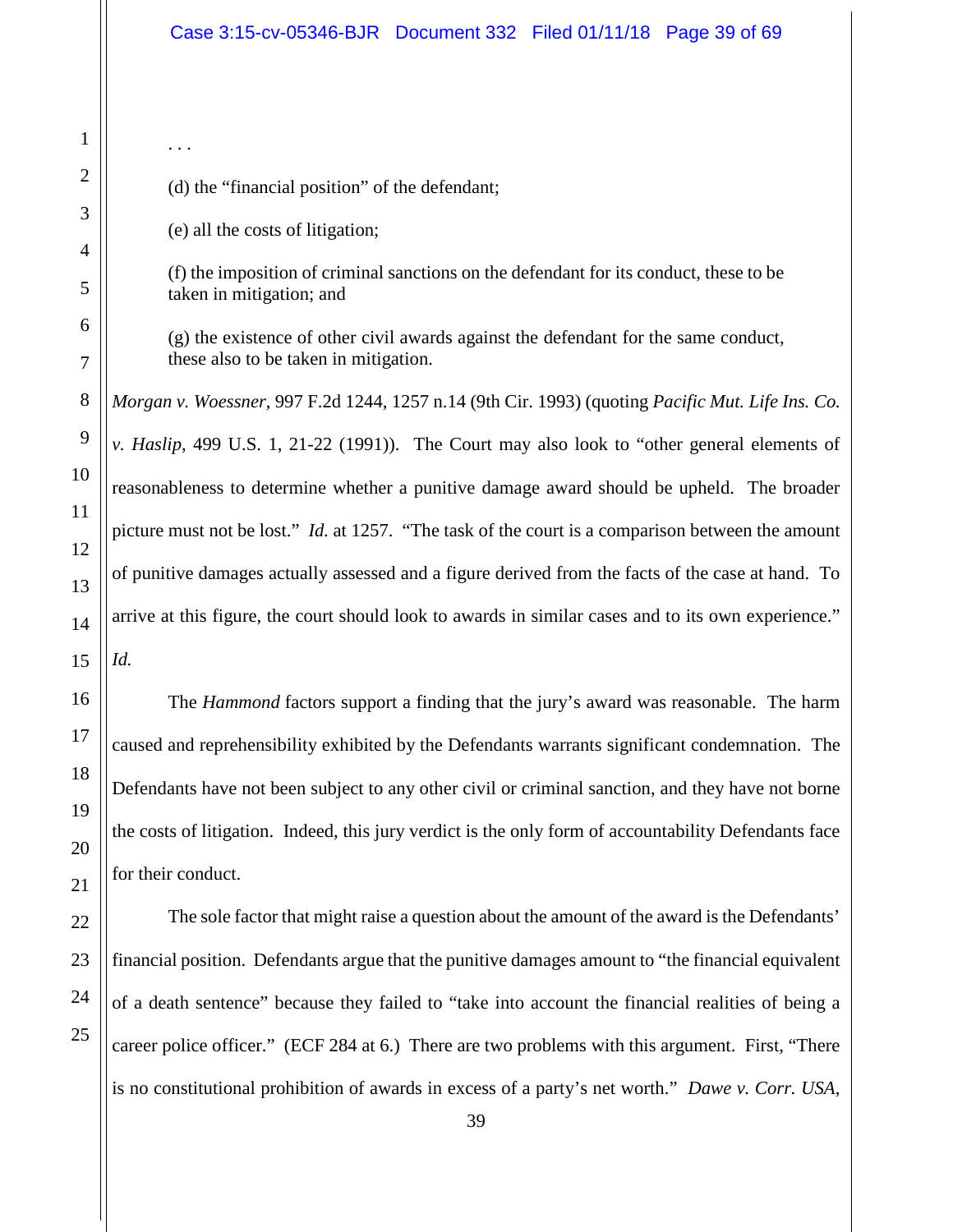506 F. App'x 657, 660 (9th Cir. 2013); *see also Kemezy v. Peters*, 79 F.3d 33, 36 (7th Cir. 1996) ("The reprehensibility of a person's conduct is not mitigated by his not being a rich person, and plaintiffs are never required to apologize for seeking damages that if awarded will precipitate the defendant into bankruptcy."). While this factor may weigh in Defendants' favor, it is not dispositive.

Second, Defendants may not argue that the jury unreasonably failed to consider the Defendants' financial position when Defendants made the strategic choice not to present evidence of their finances to the jury. The Ninth Circuit has refrained from interfering with a punitive damages award when defendants offered no evidence of their financial ability to pay. *See Tri-Tron Int'l v. Velto*, 525 F.2d 432, 438 (9th Cir. 1975); *El Ranco, Inc. v. First Nat'l Bank of Nev.*, 406 F.2d 1205 (9th Cir. 1968), *cert. denied,* 396 U.S. 875 (1969). This is a common rule across the country. *See, e.g.*, *Schaub v. VonWald*, 638 F.3d 905, 926 & n.14 (8th Cir. 2011) ("as a matter of federal law, it is a defendant's burden to introduce evidence of net worth for purposes of minimizing a punitive damages award"); *Provost v. City of Newburgh*, 262 F.3d 146, 163-64 (2d Cir. 2001) ("The duty then is on the defendant to present evidence, before the jury renders its verdict . . . of his limited resources if he wishes that factor to be weighed in the calculation of punitive damages."); *Mason v. Okla. Turnpike Auth.*, 182 F.3d 1212, 1214 (10th Cir. 1999) ("plaintiff does not bear the burden of demonstrating defendant's financial condition"); *Kemezy*, 79 F.3d at 36 (same); *Hutchinson v. Stuckey*, 952 F.2d 1418, 1422 n.4 (D.C. Cir. 1992) ("the weight of authority places on *the defendant* the burden of producing evidence of his own financial condition if he wishes it considered by the jury.); *Fishman v. Clancy,* 763 F.2d 485, 490 (1st Cir. 1985) (declining to overturn a jury verdict where the defendants "failed to create a record of their financial capabilities"). Defendants cannot argue their inability to pay at this stage when no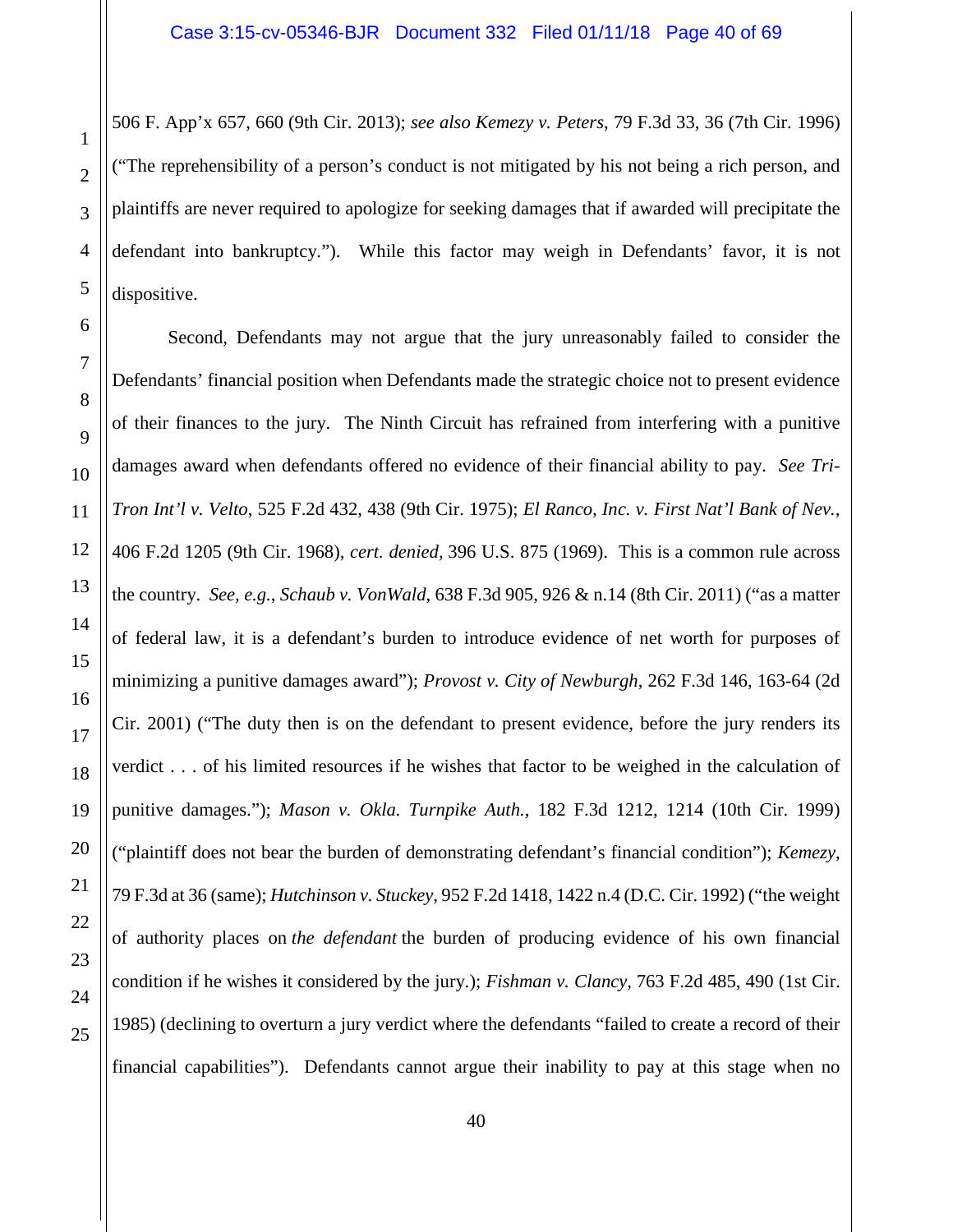evidence on the matter was introduced during trial. The Court will not second guess the jury by considering evidence that the jury did not have before it.

An award of punitive damages must also be consonant with the Due Process Clause of the Fourteenth Amendment. The Supreme Court has identified three "guideposts" for courts to consider when reviewing the constitutionality of a punitive damages award:

(1) the degree of reprehensibility of the defendant's misconduct;

(2) the disparity between the actual or potential harm suffered by the plaintiff and the punitive damages award; and

(3) the difference between the punitive damages awarded by the jury and the civil penalties authorized or imposed in comparable cases.

*State Farm Mut. Auto. Ins. Co. v. Campbell*, 538 U.S. 408, 418 (2003).

"Perhaps the most important indicium of the reasonableness of a punitive damages award is the degree of reprehensibility of the defendant's conduct." *BMW of N. Am., Inc. v. Gore*, 517 U.S. 559, 575 (1996). The jury obviously found that the type of harm and reprehensible conduct revealed at trial were unusually severe, even for a wrongful death case. At every step of the evening after Annalesa and Thomas first asked the police for help resolving where E.T. should spend the night, Defendants escalated the probability that someone would die. They responded to a minor domestic dispute with a full SWAT Team including two armored trucks and two snipers. When Leonard brought E.T. onto the porch in preparation to hand him off, Zaro ordered his team – including the snipers – not to let Leonard back inside with his son. Wiley orchestrated an explosive breach that destabilized any hope for a peaceful resolution. Markert shot and killed an unarmed man who was holding his son in his arms. Unlike civilians, police officers are trained to respond to tense conflicts with equipoise and empathy. Instead, taking the facts in the light most favorable to the verdict, these three defendants exhibited conduct that was reckless and destined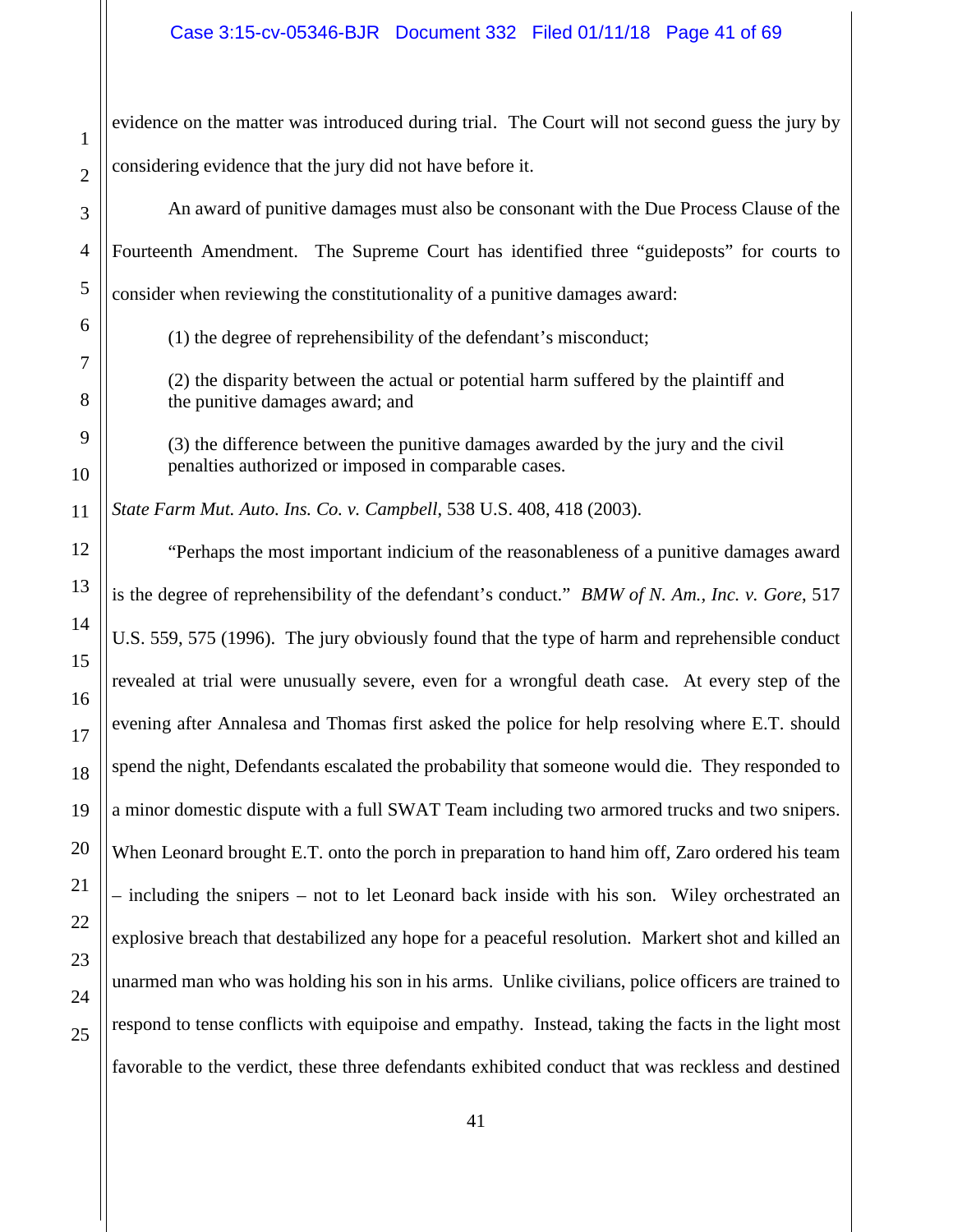to cause harm. The Supreme Court has recognized that conduct causing physical harm is more reprehensible than conduct causing merely economic harm, and conduct that evinces indifference or reckless disregard for the health or safety of others is more likely to be reprehensible than a mere accident. *Id.* at 575-76. The intentional acts here resulted in the most tragic of physical harms: death.

"The second and perhaps most commonly cited indicium of an unreasonable or excessive punitive damages award is its ratio to the actual harm inflicted on the plaintiff." *Id.* at 580. This can be measured by calculating the ratio between punitive damages and compensatory damages. *Id.* The Supreme Court has recognized a punitive damages award of more than four times the amount of compensatory damages might be close to the constitutional line. *Id.* at 581. Here, the punitive damages imposed against each defendant are less than the compensatory damages assessed against them. The jury's award does not exceed the bounds of reasonability and due process.

Finally, the Court may assess the constitutionality of a punitive damages award by comparing the verdict to damages imposed in comparable cases. Defendants have compiled a spreadsheet of 64 appellate cases reviewing the jury's assessment of punitive damages to show that the mean award, adjusted to present value, is \$370,479. (ECF 295 at 96-97.) This spreadsheet suffers an obvious deficiency: it includes all cases where the jury awarded punitive damages, for any claim. That a jury assessed \$5,000 in a Fair Housing Act action (*see Fountila v. Carter*, 571 F.2d 487, 488 (9th Cir. 1978)) or \$10,000 for a First Amendment violation (*see Acosta-Sepulveda v. Hernandez-Purcell*, 889 F.2d 9, 13 (1st Cir. 1989)) is singularly unhelpful when determining the appropriate range of damages for Fourth and Fourteenth Amendment violations that resulted in the loss of life. Of further concern, Defendants omit the most analogous case, *Estate of*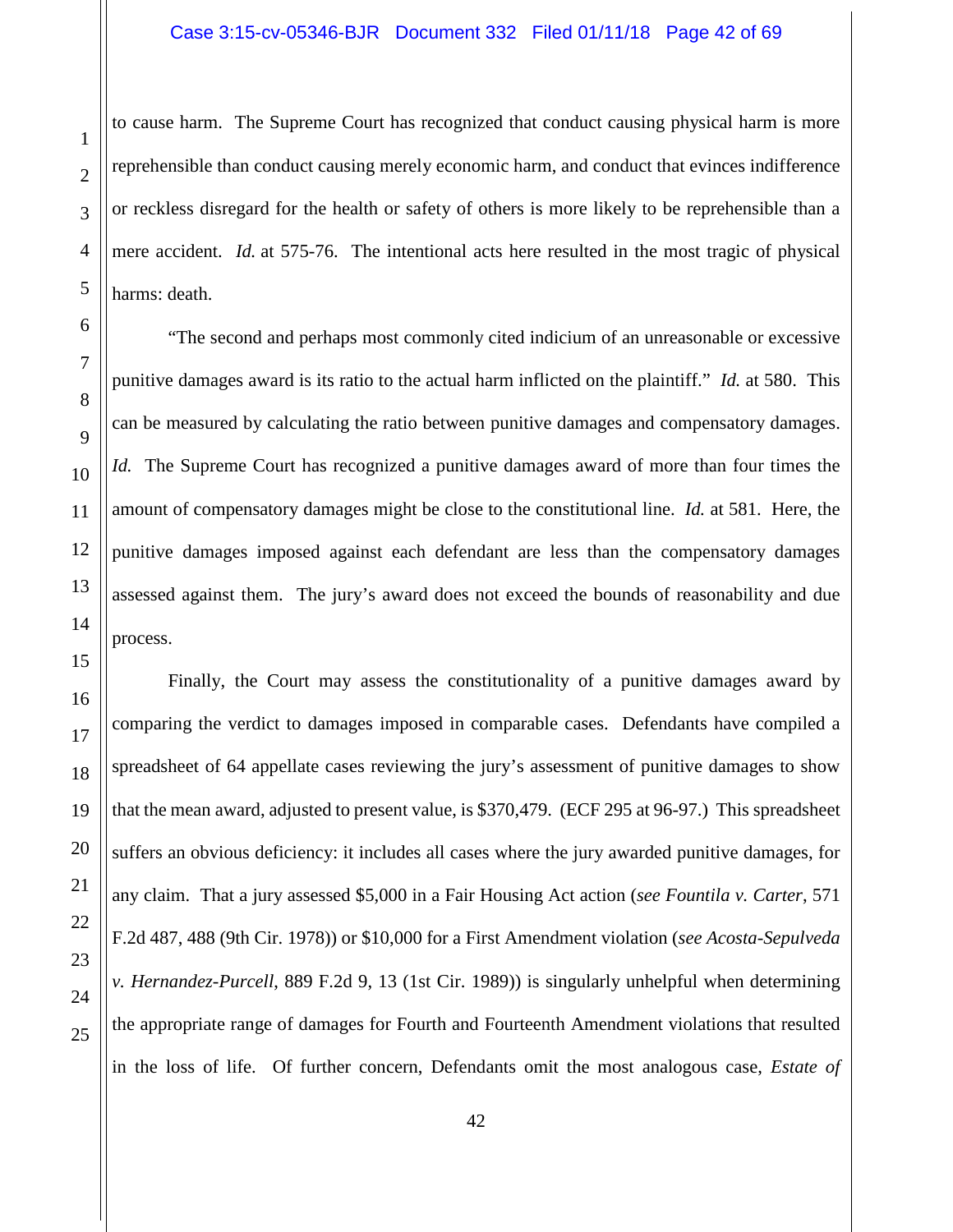*Moreland v. Dieter*, 395 F.3d 747 (7th Cir. 2005). In *Moreland*, the jury awarded a combined \$27.5 million in punitive damages against two sheriff's deputies after finding them liable for wrongfully causing the death of an individual by the use of unnecessary and excessive force. 395 F.3d at 751. The much smaller award here was properly calibrated to punish and deter.

Given the evidence presented at trial, the compensatory and punitive damages awards were well within the jury's prerogative and the Court will not disturb them. Defendants' Motion for Remittitur (ECF 284) is DENIED.

# **V. DEFENDANTS' MOTION FOR QUALIFIED IMMUNITY**

<span id="page-42-0"></span>Defendants move for qualified immunity pursuant to Rule 50(b) for the following individuals:

- Mike Zaro (for the Fourth Amendment and Fourteenth Amendment claims resulting from his orders that led to the shooting of Leonard and the explosive breach);
- Brian Markert (for the Fourth Amendment claims resulting from his shooting of Leonard);
- Mike Wiley (for the Fourth Amendment and Fourteenth Amendment claims resulting from his participation in the explosive breach and for shooting the dog); and
- Jason Cannon (for the Fourth Amendment claims resulting from his participation in the arrest of Fred).

(ECF 280.)

Three questions must be addressed to resolve this motion. First, did Defendants waive their qualified immunity claims? Second, did Defendants commit a constitutional violation? And third, if a constitutional violation was committed, would a reasonable officer have known that the conduct was unconstitutional? The Court will address each in turn.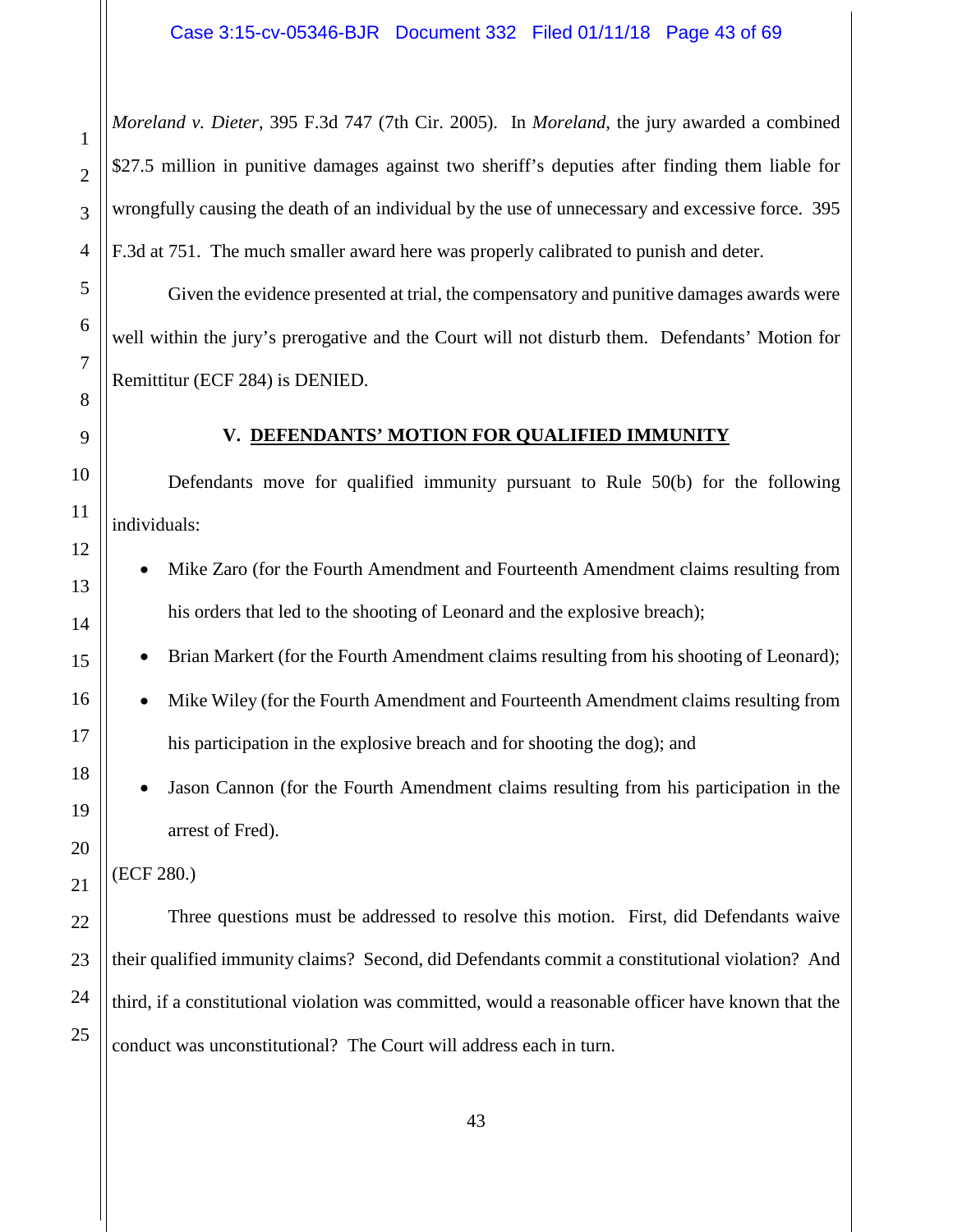#### A. Waiver

# <span id="page-43-0"></span>1. Markert, Wiley, Cannon

<span id="page-43-1"></span>The Supreme Court has formulated the doctrine of qualified immunity to dispose of "insubstantial claims" at the earliest stage of litigation possible. *See Harlow v. Fitzgerald,* 457 U.S. 800, 818 (1982); *Hunter v. Bryant,* 502 U.S. 224, 227 (1991) ("[W]e repeatedly have stressed the importance of resolving immunity questions at the earliest possible stage in litigation."). Thus, defendants typically assert qualified immunity in a motion to dismiss or motion for summary judgment. At those stages, a court may grant qualified immunity if the plaintiffs have not made out a constitutional violation, based on the facts alleged or "shown." *See Pearson v. Callahan,* 555 U.S. 223, 232 (2009).

Markert, Wiley, and Cannon raised qualified immunity in a motion to the Court for the first time in their Rule 50(a) motion for a directed verdict on July 3, 2017. (ECF 184.) Plaintiffs argue that by failing to raise qualified immunity in a motion to dismiss or motion for summary judgment, and by failing to request special verdicts relevant to a qualified immunity defense to the jury, the defense has been waived. Where the jury's verdict "necessarily rel[ies] on factual findings which are determinative of the immunity issue[,] district courts may be required to solicit special verdicts on the factual issues needed to determine entitlement to qualified immunity." *Sloman v. Tadlock*, 21 F.3d 1462, 1469 n.9 (9th Cir. 1994). The Second Circuit has also held that, "To the extent that a particular finding of fact is essential to a determination by the court that the defendant is entitled to qualified immunity, it is the responsibility of the defendant to request that the jury be asked the pertinent question. . . . If the defendant does not make such a request, he is not entitled to have the court, in lieu of the jury, make the factual finding." *Zellner v. Summerlin*, 494 F.3d 344, 368 (2d Cir. 2007) Moreover, Plaintiffs note, the Ninth Circuit has held that a district court may only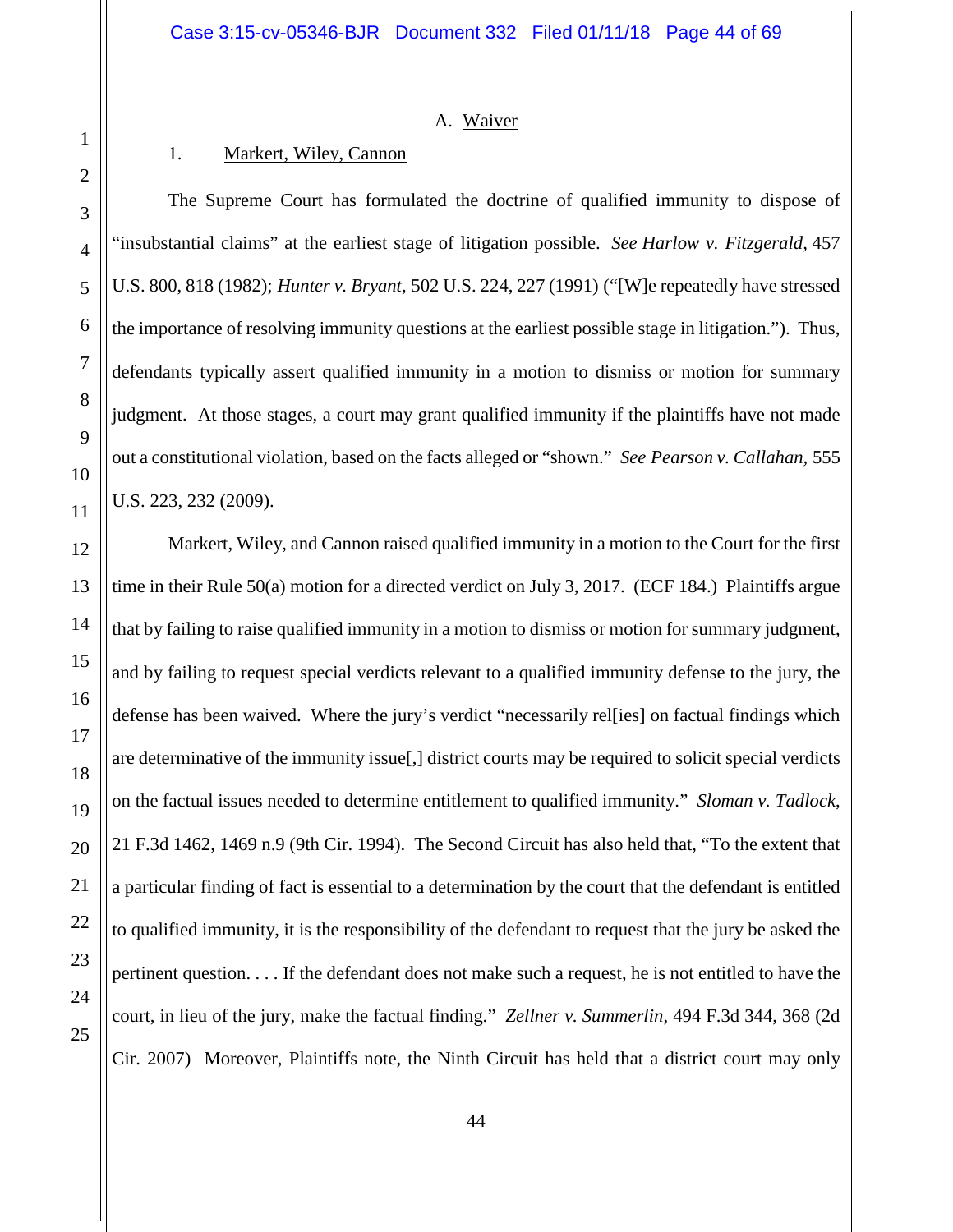submit qualified immunity to the jury where "historical facts material to the qualified immunity determination are in dispute." *Connor v. Heiman*, 672 F.3d 1126, 1131 (9th Cir. 2012).

None of these cases support a finding of complete waiver, however. *Connor* simply prohibits juries from resolving the legal elements of qualified immunity, which is why the Court denied Defendants' requested jury instruction that would have had the jury do so here. (*See* ECF 119.) *Sloman* and *Zellner*, meanwhile, prohibit judges from resolving the factual elements of qualified immunity. Because the jury found Defendants liable, and because none of the Defendants requested special verdicts on any factual issues, all factual disputes shall be resolved in favor of Plaintiffs. As discussed below, however, that factual deference does not completely resolve the qualified immunity inquiry because the legal element – whether the constitutional prohibition was "clearly established" – remains for the Court's determination. That determination can be made at any time, even after trial.

In *Hill v. McKinley*, 311 F.3d 899 (8th Cir. 2002), the Eighth Circuit addressed the district court's post-trial denial of qualified immunity where the defendant did not submit any special verdicts to the jury. The Court explained:

The defendants raised the qualified immunity defense in their answer to Hill's third amended and substituted complaint, but did not file a motion for summary judgment, as is the usual practice. Although the defendants did not receive the benefit of an early resolution to their claim of qualified immunity, the defense is not waived by failure to assert it by motion prior to trial. On appeal from a posttrial rejection of a qualified immunity defense, we consider the evidence in a light favorable to the prevailing party."

311 F.3d at 902 (citations omitted).

In an unpublished decision, the District of Arizona construed Ninth Circuit precedent to permit qualified immunity to be raised for the first time on the fourth day of trial. *See Thompson v. City of Tucson Water Dep't*, No. CIV 01-53-TUC-FRZ, 2006 WL 3063500, at \*6 n.14 (D. Ariz.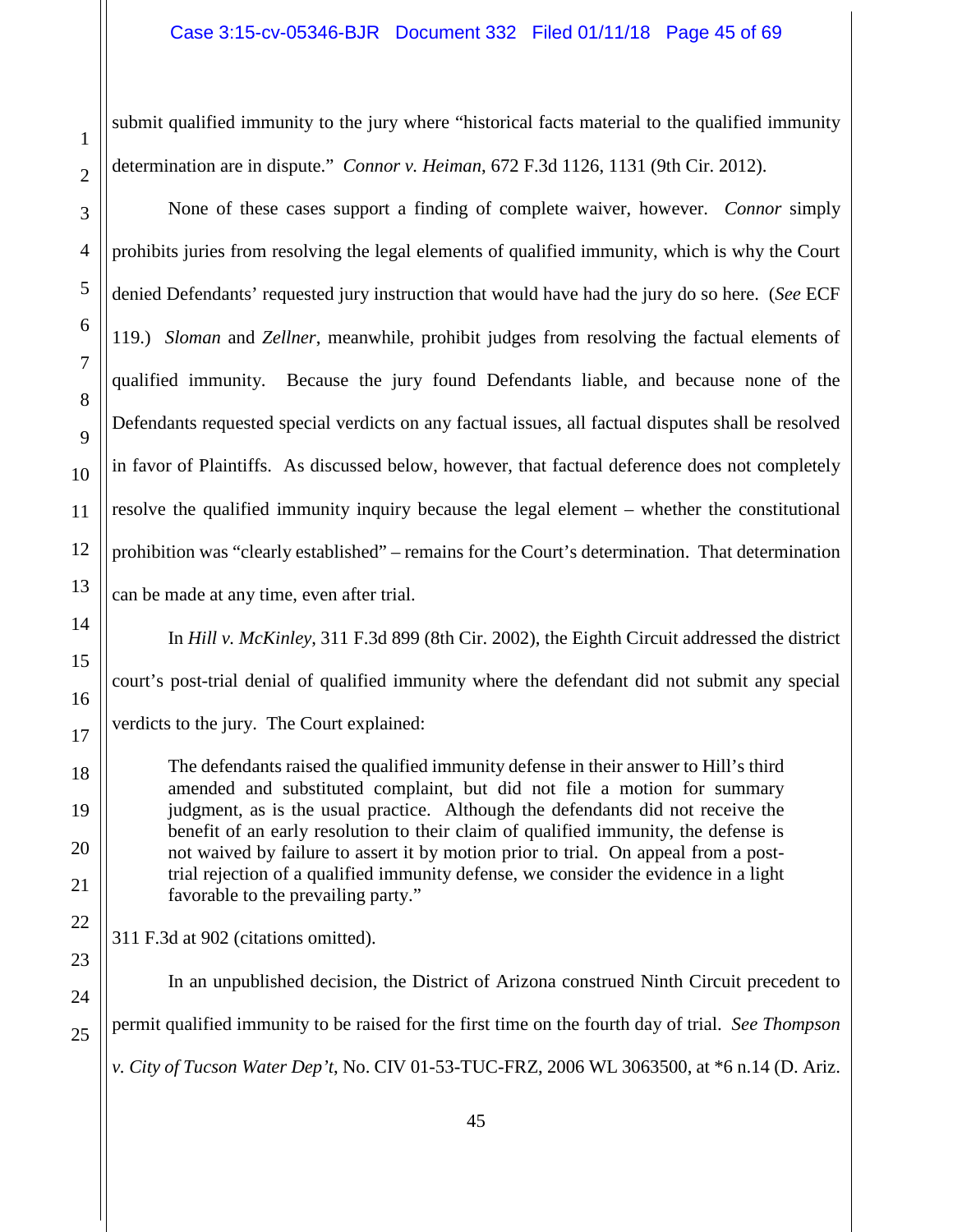Oct. 27, 2006) ("[A]s the Ninth Circuit has generally found that qualified immunity can be raised in a Rule 50 motion, the Court will err on the side of caution and find that the qualified immunity defense has not been waived.").

Thus, the Court concludes that Markert, Wiley, and Cannon did not waive their qualified immunity claims by waiting until their Rule 50(a) motion to formally raise the issue for the Court's resolution.

<span id="page-45-0"></span>2. Zaro

While Defendants' Rule 50(a) motion for judgment as a matter of law argued that Micenko, Cannon, Markert, and Wiley were entitled to qualified immunity, it did not assert qualified immunity for Zaro. (ECF 184.) "When a qualified immunity claim cannot be resolved before trial due to a factual conflict, it is a litigant's responsibility to preserve the legal issue for determination after the jury resolves the factual conflict. A Rule 50(a) motion meets this requirement." *Tortu v. Las Vegas Metro. Police Dep't*, 556 F.3d 1075, 1083 (9th Cir. 2009). The "failure to file a Rule 50(a) motion precludes consideration of a Rule 50(b) motion for judgment as a matter of law." *Id.*

Thus, Plaintiffs argue, Zaro's claim has been waived and may not be entertained now. Defendants respond that they did argue against liability for Zaro in their Rule 50(a) motion on the grounds of insufficient evidence, and that this was adequate to preserve the claim for qualified immunity because the insufficient evidence arguments overlap substantially with the qualified immunity arguments. The First Circuit has confronted this exact situation, and held otherwise. In *Parker v. Gerrish*, 547 F.3d 1 (1st Cir. 2008), the Court considered a case where the defendant argued insufficiency of the evidence in a Rule 50(a) motion without mentioning qualified immunity, and subsequently moved for qualified immunity under a Rule 50(b) motion. The Court held this was too late: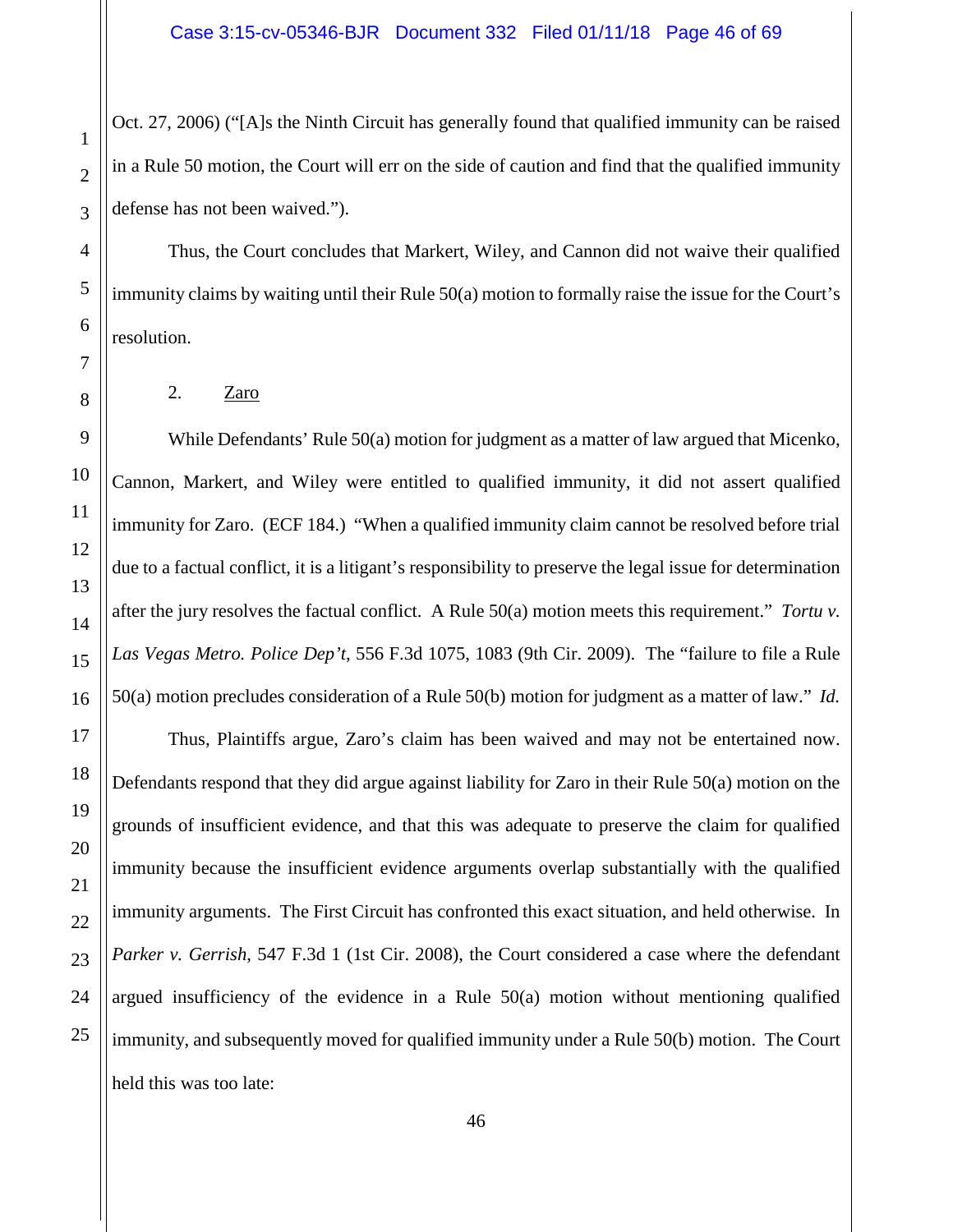[The] Rule 50(a) motion only argued that the evidence was insufficient to support a finding of a constitutional violation. Though Gerrish stated that there were two issues, he only argued the excessive force issue. Gerrish did not specify qualified immunity as the legal basis for his motion or give the district court judge adequate notice that he was renewing that claim in this context. *See United States v. Samboy,* 433 F.3d 154, 161 (1st Cir. 2005) ("To raise an argument on appeal, a party must 'spell out its arguments squarely and distinctly . . . or else forever hold its peace.'" (quoting *Rivera–Gómez v. de Castro,* 843 F.2d 631, 635 (1st Cir. 1988))). Accordingly, his qualified immunity defense is waived.

Though we have discretion "to relieve a party from the normal consequences of failure to proffer a defense" in a timely manner, we do so only to prevent a "miscarriage of justice" where "error is plain" and the equities heavily favor correcting that error. *Correa,* 69 F.3d at 1196. We need not conduct a detailed examination of the waived qualified immunity arguments to conclude that no such circumstances are presented here.

547 F.3d at 12; *see also Isom v. Town of Warren*, 360 F.3d 7, 9 (1st Cir. 2004) ("[D]efendants did

not raise immunity as an issue at the time of their Rule 50 motion, and so they have waived that defense as a grounds for the motion."); *Provost v. City of Newburgh*, 262 F.3d 146, 161 (2d Cir. 2001) ("Because [the defendant officer] did not specifically include a qualified immunity argument in his pre-verdict request for judgment as a matter of law, he could not have included such an argument in his post-verdict motion even had he attempted to do so.").

Accordingly, Zaro has waived his qualified immunity defense. In the alternative, he would

<span id="page-46-0"></span>not be entitled to qualified immunity on the merits, as discussed below.

# B. Constitutional Violation

"A defendant will receive qualified immunity if one of two conditions are met. First, immunity will be applied if the plaintiff has not 'alleged' or 'shown' facts that would make out a constitutional violation. Second, even if the Plaintiff has shown such a violation, the defendant is entitled to qualified immunity if the constitutional right allegedly violated was not 'clearly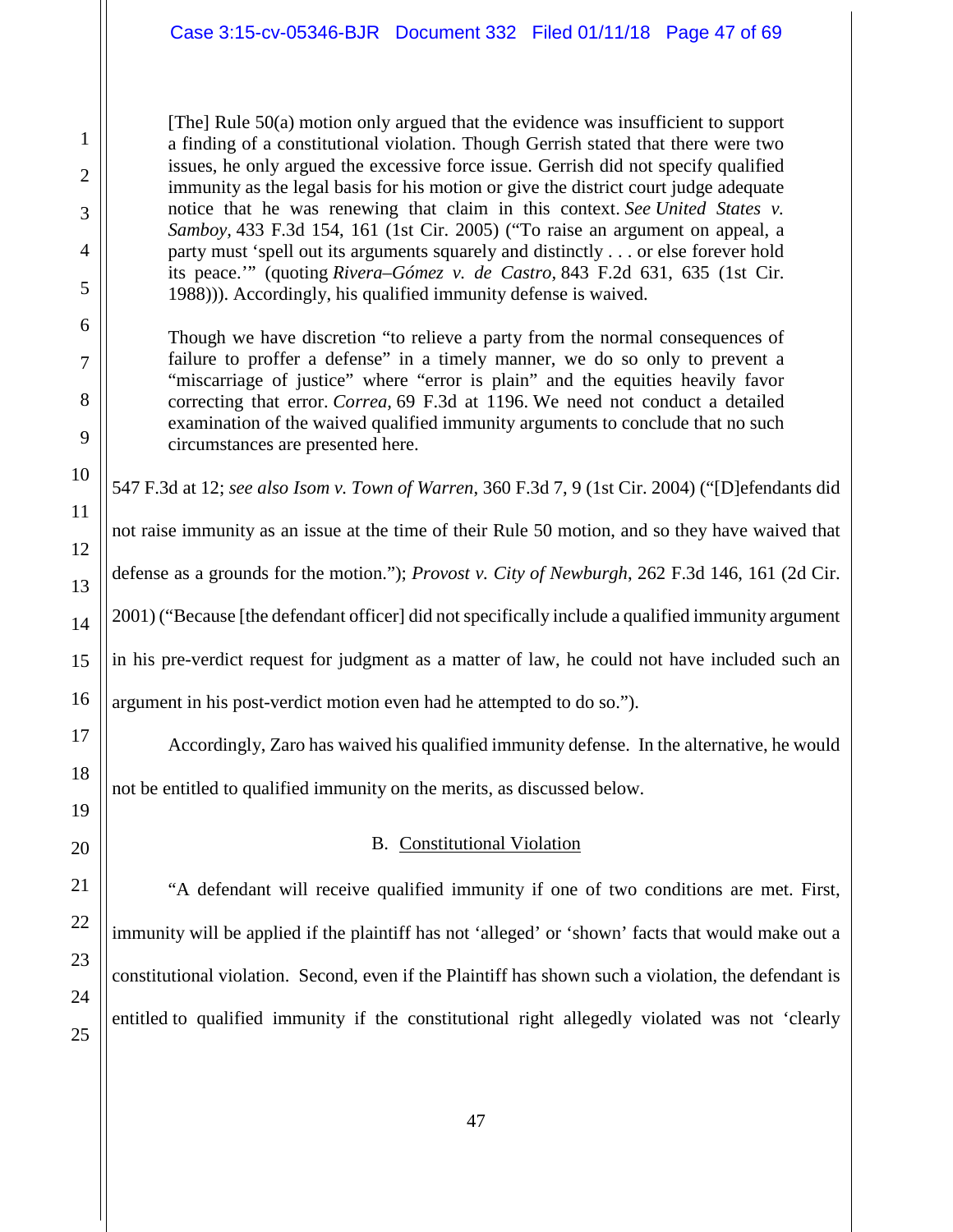established' at the time of defendant's alleged misconduct." *A.D. v. California Highway Patrol*, 712 F.3d 446, 453-54 (9th Cir. 2013) (citations omitted).

*A.D.* provides an analogous situation where qualified immunity was requested after trial. The Ninth Circuit emphasized the importance of deferring to the jury's verdict in determining the first prong of qualified immunity analysis, whether Plaintiff has "shown facts that would make out a constitutional violation." 712 F.3 at 453. The Court said that Markgraf, the defendant officer, was not entitled to qualified immunity because "Plaintiffs have done more than 'show' that Markgraf violated their due process rights – they proved it to a jury." *Id.* at 456. The Court explained that "the verdict precludes us from hypothesizing about whether Markgraf could have believed that a legitimate law enforcement objective existed" because "deference to the jury's view of the facts persists throughout each prong of the qualified immunity inquiry." *Id.* (quoting *Guillemard–Ginorio v. Contreras–Gomez,* 585 F.3d 508, 528 (1st Cir. 2009)). "According to the jury's view of the facts, Markgraf shot Eklund without a legitimate law enforcement objectives. We would not be deferring to that view if we now held that Markgraf was entitled to qualified immunity, because he *could have* believed a legitimate law enforcement objective existed under the circumstances. Although such an inquiry might be appropriate when a defendant asserts qualified immunity in a motion for summary judgment or a pre-verdict JMOL motion, the jury's view of the facts must govern our analysis once litigation has ended with a jury's verdict." *Id.* at 456-57 (emphasis in original). "[P]ost-verdict, a court must apply the qualified immunity framework to the facts that the jury found (including the defendant's subjective intent)." *Id.* at 459. The Ninth Circuit recognized that the jury's factual findings could be logically inferred by viewing the jury's verdict in light of the jury instructions. *Id.* at 456 n.5.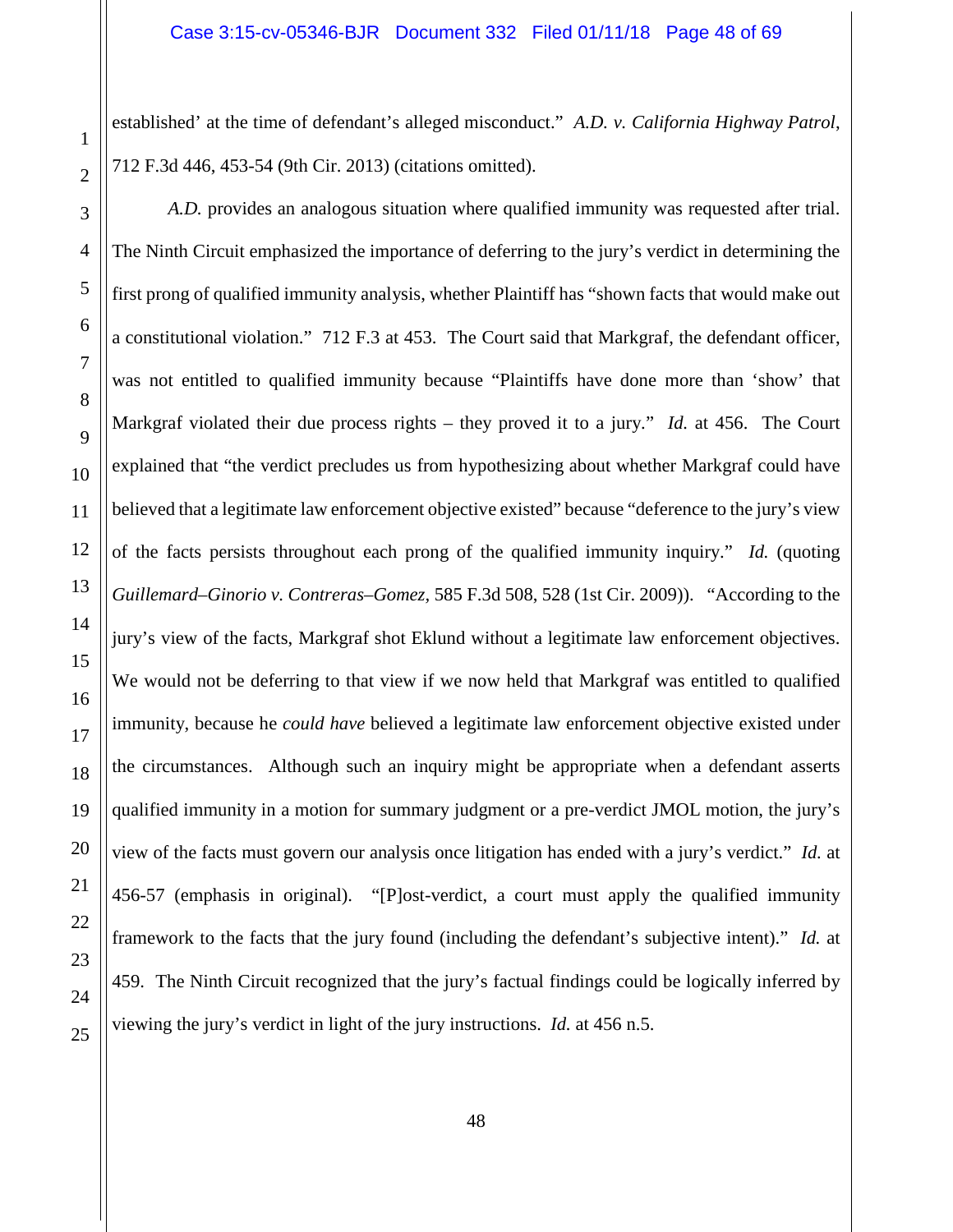The importance of deferring to a jury's fact finding when deciding a motion for qualified immunity was also discussed in *Corcoran v. Fletcher*, 160 F. Supp. 2d 1085 (C.D. Cal. 2001). The court explained, "[D]espite the difficulty in applying qualified immunity, one thing is certain and, for the purposes of this case, dispositive. That is, where essential historical facts concerning what an official knew or did are in dispute, 'it is clear that these are questions of fact for the jury to determine.'" 160 F. Supp. 2d at 1090 (quoting *Headwaters Forest Defense v. Cty. of Humboldt*, 240 F.3d 1185, 1207 (9th Cir. 2000)). "Put simply, 'the jury, not the judge, must decide the disputed 'foundational' or 'historical' facts that underlie the determination.'" *Id.* (quoting *Acosta v. City and County of San Francisco,* 83 F.3d 1143, 1147 (9th Cir.1996)). The *Corcoran*  court also recognized that a jury award of punitive damages renders qualified immunity particularly unlikely:

Furthermore, the special verdicts (i.e., the Punitive Damages Special Verdict Form) indicate that the jury not only found there was no probable cause for Corcoran's arrest, but that Fletcher was either "malicious or in reckless disregard of Corcoran's constitutional rights" and so merited punitive damages. *See Larez v. Holcomb,* 16 F.3d 1513, 1518 (9th Cir. 1994) (observing in context of faulty jury instruction that the jury's award of punitive damages "provides a strong indication that the jury did not find the [officer's] account persuasive," and citing *Benigni v. City of Hemet,* 879 F.2d 473, 480 (9th Cir. 1988), for the proposition that "the jury's award of punitive damages indicated that the jury found the police officer's conduct unreasonable"). Indeed, it would be entirely inconsistent with the jury's clearly supportable finding that Fletcher was either malicious or reckless in the denial of Corcoran's rights to then conclude that his conduct is entitled to immunity. *See Hamilton v. Endell,* 981 F.2d 1062, 1066 (9th Cir. 1992) ("A finding of deliberate indifference necessarily precludes a finding of qualified immunity.").

Therefore, because the jury instructions demonstrate that the jury must have determined that Officer Fletcher not only lacked probable cause to arrest Corcoran but did so unreasonably, and because this Court holds that the jury's determination was sufficiently supported by the record, this Court hereby denies Fletcher's assertion of qualified immunity.

*Id.* at 1090-91.

1

2

3

4

5

6

7

8

9

10

11

12

13

14

15

16

17

18

19

20

21

22

23

24

25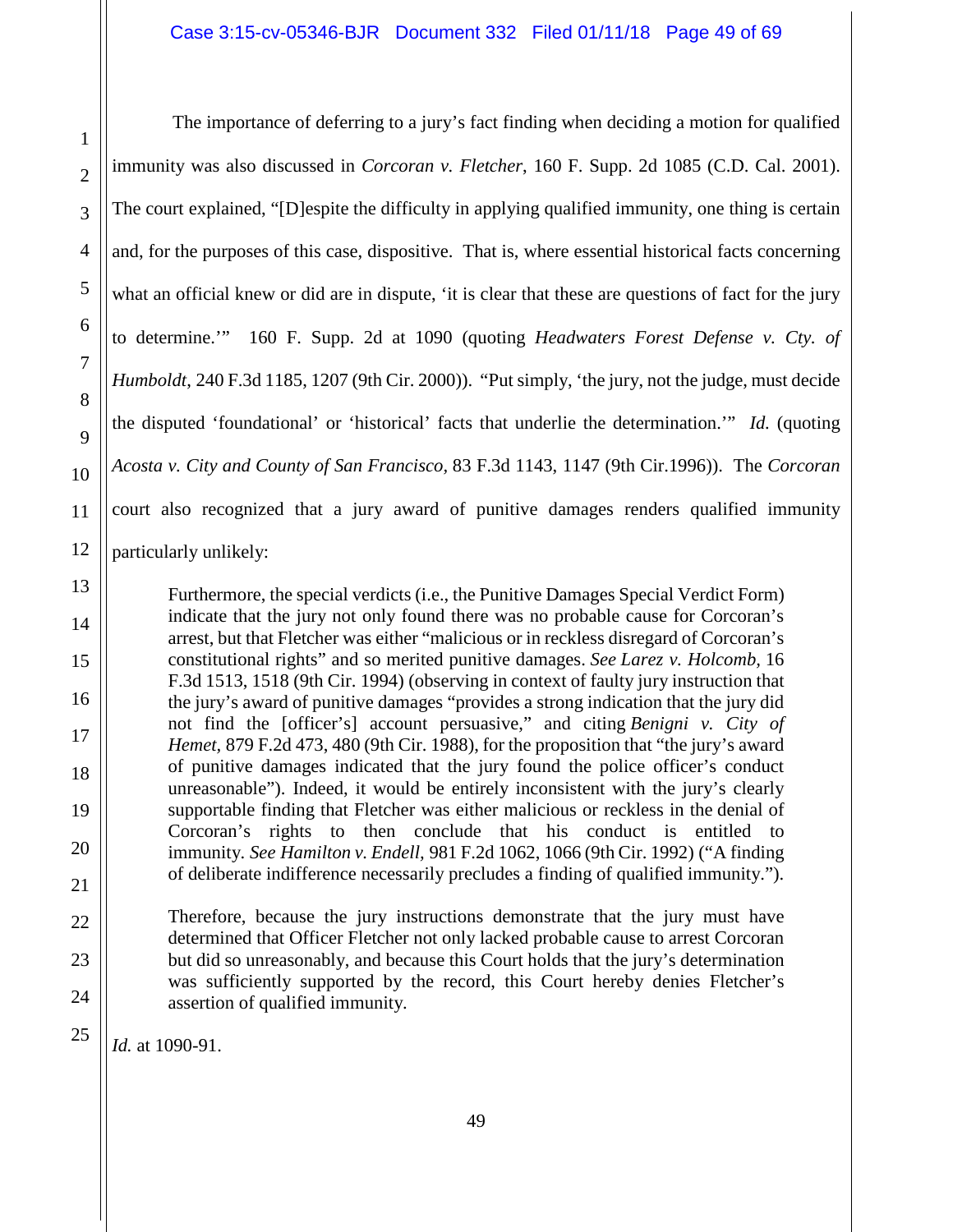When a jury has rendered a verdict against a defendant claiming qualified immunity, the defendant is not without recourse. The *A.D.* Court suggested that the defendant could directly attack the sufficiency of the evidence to support the jury's verdict, or attack the jury instructions as inadequate statements of clearly established law. 712 F.3d at 459.

The jury verdict here is sufficient to recognize that each of the Defendants committed a constitutional violation. Zaro argues that his command "don't let him go back into the house with that kid" was not an order to kill. Wiley argues that he was not directly responsible for the explosive breach and was justified in shooting Leonard's dog because the dog was trying to get back up after it had been shot. Markert argues he was justified in shooting Leonard because Leonard was holding E.T. in a threatening manner. Cannon argues he was not involved in Fred's arrest and that the arrest was justified by probable cause for obstruction of justice. The jury's verdict refutes all of these claims.

The jury found that Zaro caused excessive force to be used against Leonard and caused Plaintiffs' property to be unreasonably seized, and found Zaro's actions so reprehensible that it imposed \$3 million in punitive damages against him. The jury found that Wiley caused Plaintiffs' property to be unreasonably seized, caused excessive force to be used against Leonard, and unreasonably seized the dog, and found his behavior so reckless and malicious that it assessed \$1.5 million in punitive damages. The jury found that Markert used excessive force against Leonard, which means it must not have believed his account of the way Leonard was holding E.T., and assessed \$2 million in punitive damages. Finally, after being instructed on the definition of obstruction and probable cause, the jury found Cannon guilty of causing Fred to be seized without legal cause.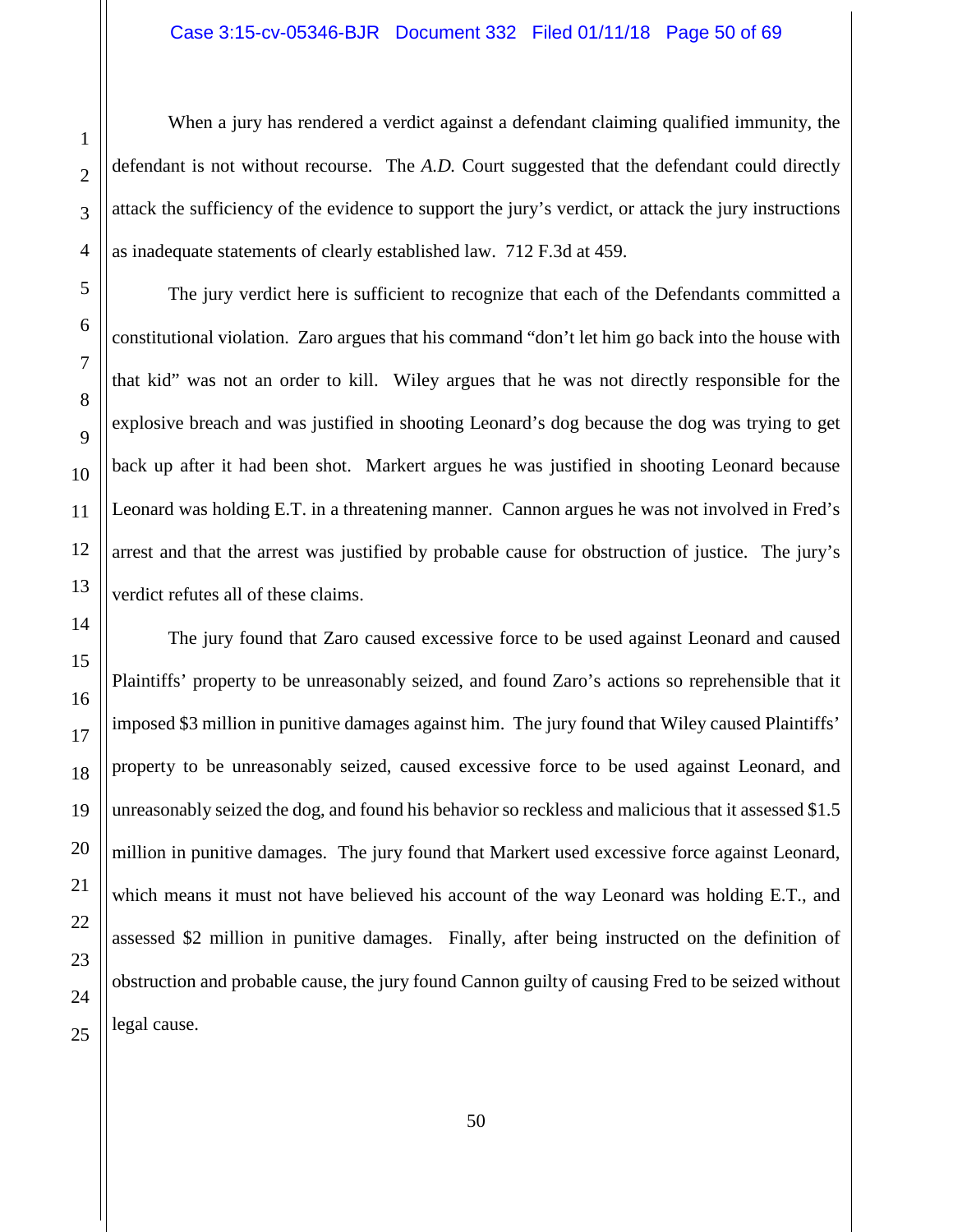Defendants counter that a number of undisputed facts weigh in their favor. They argue that the officers were told that Leonard had a pistol and that he had hung his son out of a second-story window, that the officers knew Leonard was agitated, and that the officers knew that Leonard never released E.T. during the course of the four and a half hour standoff. Defendants would have the Court focus on these facts in isolation, without reference to the evidence submitted by Plaintiffs, to find that Defendants' use of force was constitutional. But even if the Court were to give credence to Defendants' novel form of "deference" to the jury's findings, they would not prevail. That an agitated man may have a pistol, and may have held his son dangerously hours earlier, does not supply constitutional authorization for his killing. The shooting of Leonard could only be justified if Leonard posed an immediate threat to the safety of officers or to others. This disputed fact required a jury trial, and the jury supplied a unanimous answer: No he did not. To the extent Defendants have challenged the sufficiency of the evidence to support the liability findings (*see* ECF 282), the Court has rejected these arguments in Part III above.

# C. Clearly Established Law

<span id="page-50-0"></span>The final question is whether these constitutional violations found were "clearly established at the time of the challenged conduct." *Ashcroft* v. *al-Kidd*, 563 U.S. 731, 735 (2011). "A Government official's conduct violates clearly established law when, at the time of the challenged conduct, '[t]he contours of [a] right [are] sufficiently clear' that every 'reasonable official would have understood that what he is doing violates that right.'" *Id.* at 741 (alterations in original) (quoting *Anderson* v. *Creighton*, 483 U.S. 635, 640 (1987)). The Supreme Court does not "require a case directly on point, but existing precedent must have placed the statutory or constitutional question beyond debate." *Id.*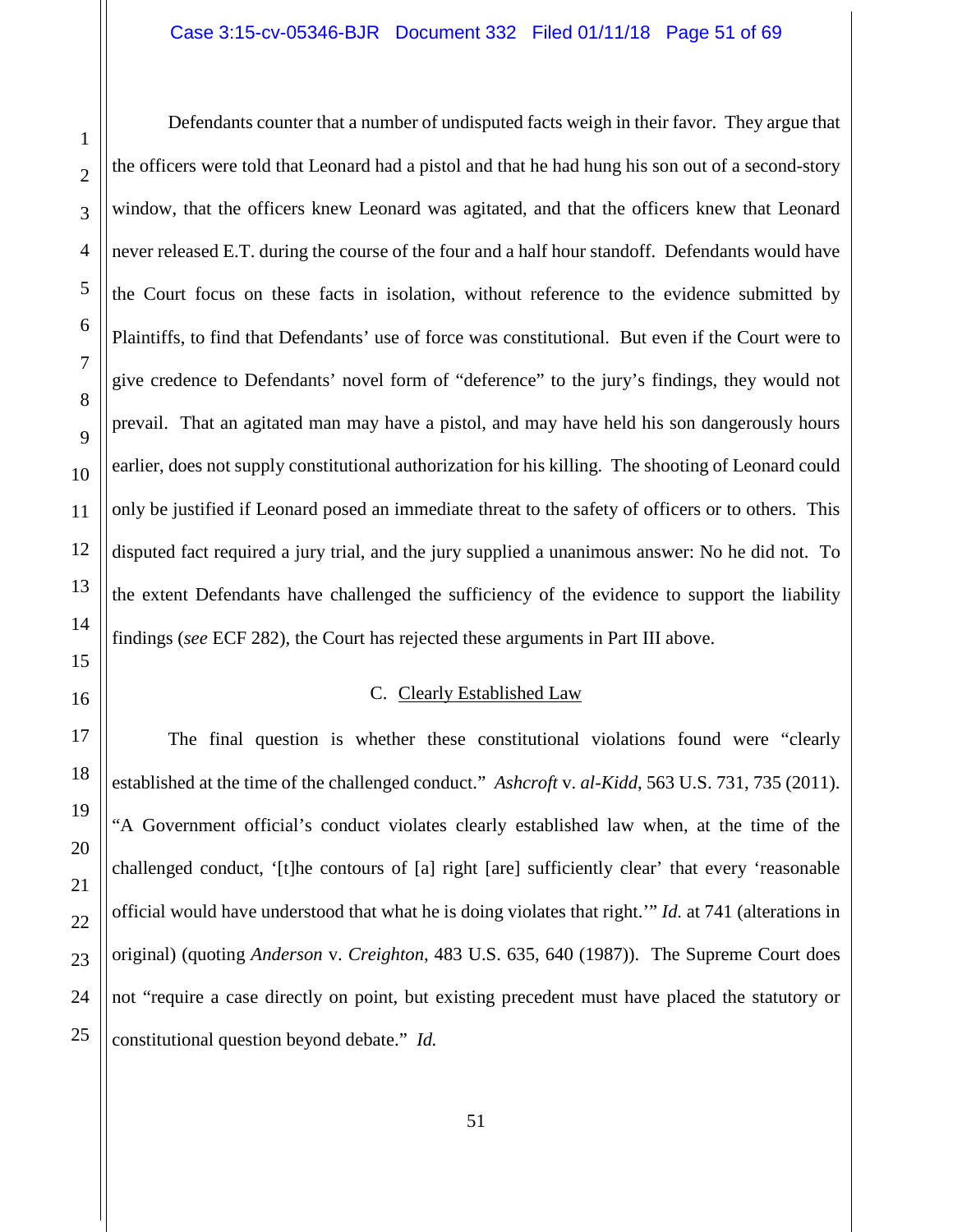The "'clearly established' inquiry is a question of law that only a judge can decide." *Morales v. Fry*, 873 F.3d 817, 821 (9th Cir. 2017). An Eighth Circuit case, *Hill v. McKinley*, 311 F.3d 899 (8th Cir. 2002), provides an example of when qualified immunity may be appropriate after a jury returns a guilty verdict. There, the plaintiff had been arrested for public intoxication and brought to jail, where, she testified, she was strapped naked to a restraining board, visible to male guards, for three hours. 311 F.3d at 901-03. Consistent with the jury's verdict against the prison officials, the Court held that plaintiff's "Fourth Amendment rights were violated when the defendants allowed her to remain completely exposed to male guards for a substantial period of time after the threat to security and safety had passed." *Id.* at 903. However, the Court continued, "Although we conclude that the facts establish a constitutional violation, we believe the defendants were entitled to qualified immunity on the ground that their actions did not violate clearly established law" because "we cannot say as a matter of law that it was clearly established in 1996 that a highly intoxicated, loud and violent prisoner could not constitutionally be restrained naked outside the view of all but a small number of guards." *Id.* at 904-05. Accordingly, the Court's task is to resolve all factual disputes in favor of Plaintiffs, and then determine whether Defendants' actions would have been clearly unconstitutional on the night of the shooting, May 24, 2013.

# 1. Excessive force against Leonard.

<span id="page-51-0"></span>As for the shooting of Leonard, we must resolve the dispute about the way Leonard was holding E.T. in favor of Plaintiffs and ask whether it was clearly established that police may not authorize or use lethal force against a suspect who is not threatening immediate harm. It plainly was. As the Ninth Circuit recently recounted, citing cases pre-dating 2013, "If a jury determines" that [a plaintiff] no longer posed an immediate threat, any deadly force . . . used after that time violated long-settled Fourth Amendment law. We have cases holding that the use of deadly force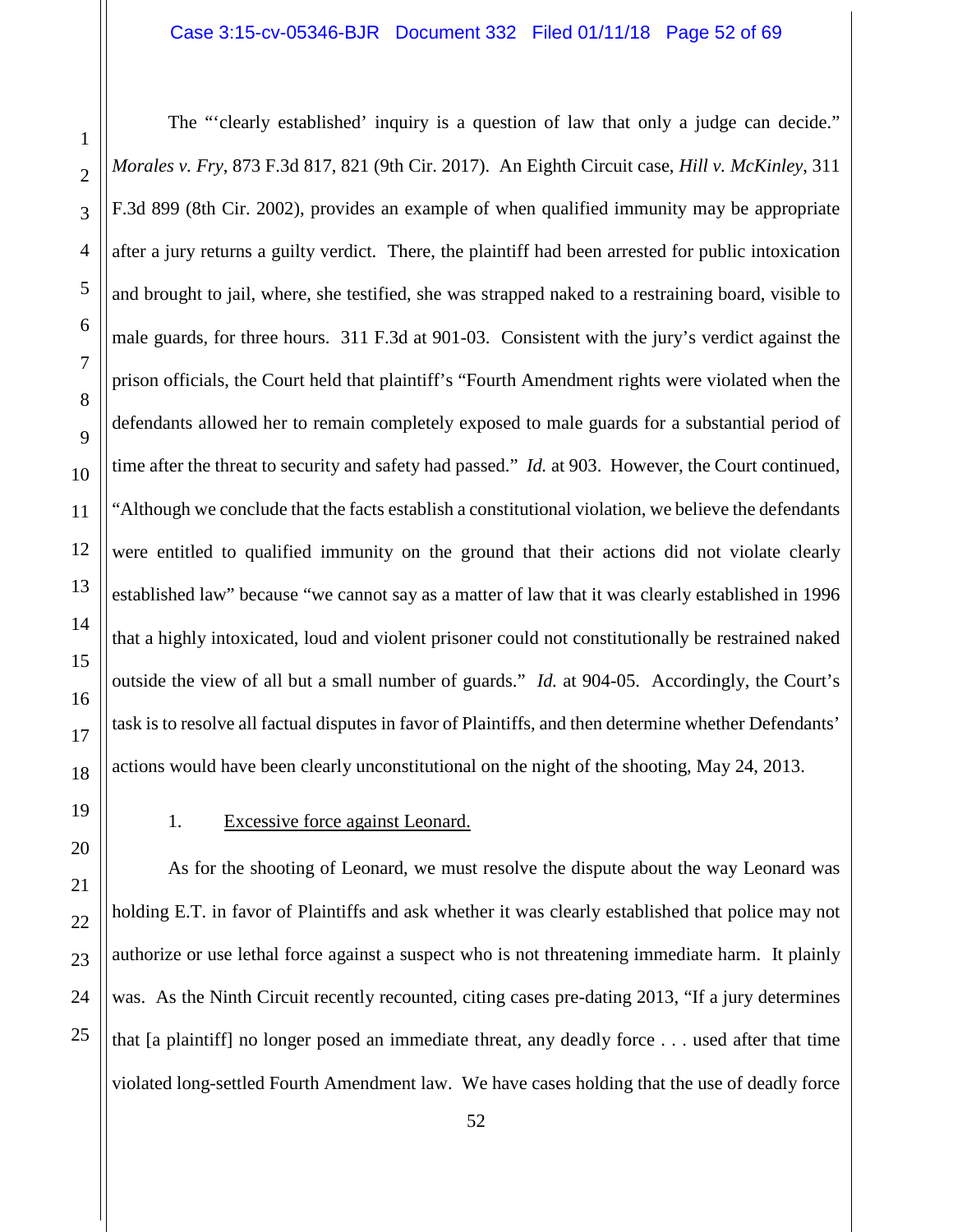#### Case 3:15-cv-05346-BJR Document 332 Filed 01/11/18 Page 53 of 69

against a non-threatening suspect is unreasonable." *Zion v. Cty. of Orange*, 874 F.3d 1072, 1076 (9th Cir. 2017) (citing *Tennessee* v. *Garner*, 471 U.S. 1, 11–12 (1985); *Harris* v. *Roderick*, 126 F.3d 1189, 1201 (9th Cir. 1997)). "While locating the outer contours of the Fourth Amendment may at times be a murky business, few things in our case law are as clearly established as the principle that an officer may not seize an unarmed, nondangerous suspect by shooting him dead in the absence of probable cause to believe that the suspect poses a threat of serious physical harm, either to the officer or to others." *Torres v. City of Madera*, 648 F.3d 1119, 1128 (9th Cir. 2011) (citations and alterations omitted).

The Ninth Circuit has identified and established constitutional violations in other cases with facts that overlap with this one. For example, the Court denied qualified immunity to the FBI agents involved in the Ruby Ridge siege in *Harris v. Roderick*, 126 F.3d 1189 (9th Cir. 1997). After an initial outdoor firefight between agents and Plaintiff Harris, Weaver, and Weaver's son Sammy left one agent and Sammy dead, Harris and Weaver retreated to Weaver's cabin. 126 F.3d at 1193. An FBI team created rules of engagement providing that any armed adult male observed in the vicinity of the cabin "could and should be killed." *Id.* At approximately 6:00 pm the following day, Harris, Weaver, and Weaver's daughter Sarah exited the cabin and approached a nearby shed, where Sammy had been prepared for burial. *Id.* Defendant Horiuchi, an FBI sniper, shot Weaver in the back, and after Weaver called out for his wife Vickie, Horiuchi fired a second shot that passed through Vickie and hit Harris. *Id.* at 1193-94.

Horiuchi argued that the "shot he fired while Harris was trying to return to the cabin was objectively reasonable because Harris presented a greater danger when he was in the cabin than when he was outside, and it was therefore necessary to prevent him from reentering." *Id.* at 1203. The Court disagreed: "One of the many problems with Horiuchi's argument is that the force he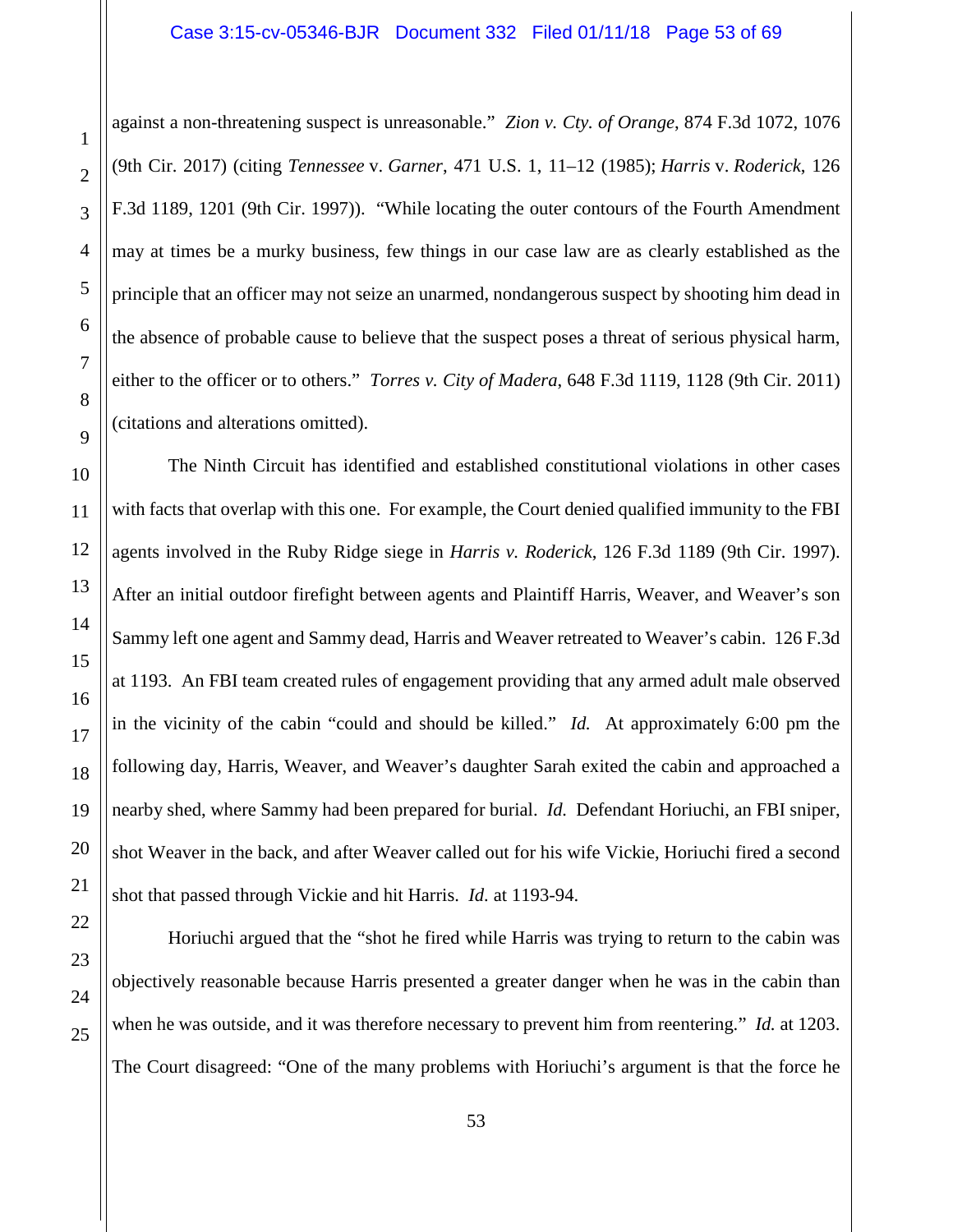# Case 3:15-cv-05346-BJR Document 332 Filed 01/11/18 Page 54 of 69

used was designed to kill Harris, not simply to stop him from reentering the cabin. That under all of the circumstances Harris's effort to return to the cabin he had left only minutes before did not justify so extreme a measure should have been apparent to any reasonable law enforcement officer." *Id.* Moreover, the Court noted, "[e]ven though Harris was armed, he made no aggressive move of any kind when Horiuchi started shooting; instead, with the others, he ran back toward the cabin from which they had recently emerged." *Id.* Thus, "[e]xamining Horiuchi's actions from the perspective of a reasonable law enforcement officer faced with the need to make on-the-spot decisions, it is plain to us that his actions were not objectively reasonable." *Id.* The use of deadly force, the Court concluded, is not permitted "to kill a suspect who is running back to a cabin where he is temporarily staying and who makes no threatening movement of any kind, even though the suspect had engaged in a shoot-out with law enforcement officers on the previous day and may have been the person responsible for the death of one of the officers." *Id.*

Defendants here offered similar reasoning to justify the order not to allow Leonard to return inside his house, and for firing the shot that effectuated that order. Because such force was found clearly proscribed in *Harris*, where the plaintiff was suspected of killing an FBI agent and was armed at the time he was shot, the violation is all the more obvious here, where Leonard was unarmed and the jury verdict squarely rejected Defendants' alternative theory that Leonard's decision to pick up E.T. after the explosive breach was harmful or threatening. Therefore, qualified immunity is denied as to Zaro, Wiley, and Markert for the excessive force used against Leonard.

# <span id="page-53-0"></span>2. Explosive breach.

As for the explosive breach, the Ninth Circuit held the use of a similar flash-bang device to be unconstitutional in *Boyd v. Benton Cty.*, 374 F.3d 773 (9th Cir. 2004). In *Boyd*, police officers secured a search warrant to enter an apartment to recover jewelry and a firearm as part of a robbery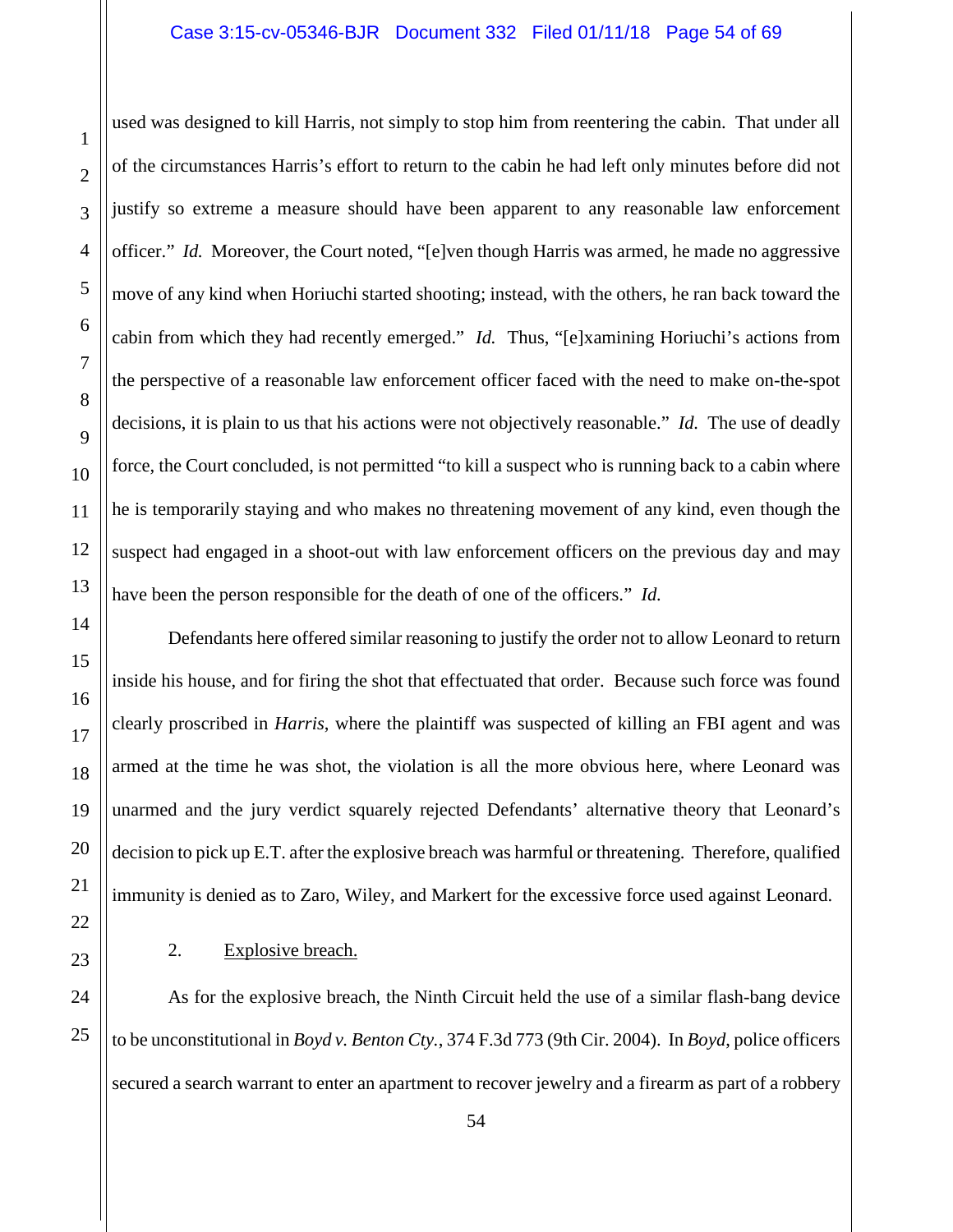investigation. 374 F.3d at 776-77. A SWAT Team was enlisted to secure the apartment before conducting the search due to the fact that an armed robbery suspect was still at large, the firearm had yet to be recovered, another individual connected to the apartment had attempted to purchase an assault rifle, two armed individuals had been seen exiting the apartment a short time beforehand, and the apartment had a loft from which a shooter could target officers as they entered the apartment. *Id.* at 777. The officers were also aware there was a possibility that five to eight people would be sleeping inside the apartment. *Id.* The SWAT Team supervisor determined that a flashbang device should be used near the door, where individuals were unlikely to be sleeping, in order to gain entry and secure the premises. *Id.* Unfortunately, Plaintiff Boyd was sleeping near the front wall where the flash-bang came to rest, and suffered burns on her forearm when the device ignited. *Id.* at 777-78. The Ninth Circuit affirmed that the district court correctly found a Fourth Amendment violation under the facts presented because the "officers' use of force was constitutionally excessive" under the circumstances. *Id.* at 778-79. The Court held "[t]here are likely circumstances in which a risk to officers' safety would make the use of a flash-bang device appropriate," but "given the inherently dangerous nature of the flash-bang device, it cannot be a reasonable use of force under the Fourth Amendment . . . absent a strong government interest, careful consideration of alternatives and appropriate measures to reduce the risk of injury." *Id.* at 779.

The Court nonetheless affirmed qualified immunity for the officers because it recognized this rule was not clearly established in 1997 when the flash-bang was used. *Id.* at 784. However, the Court noted that the use of the flash-bang would likely have been "so patently violative of the constitutional right" that reasonable officers should have known that their actions were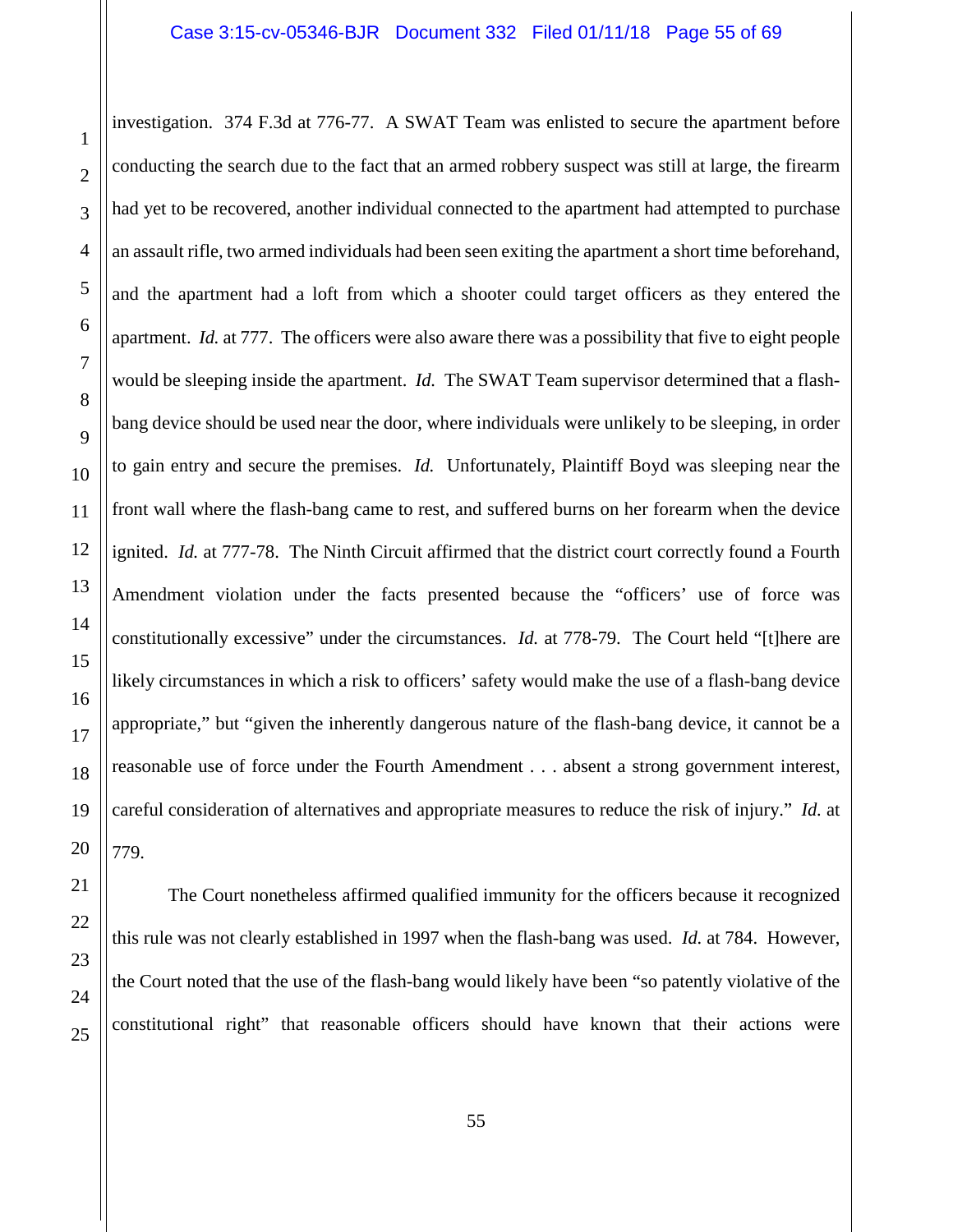unconstitutional without guidance from the courts if "there was no reasonable likelihood that the occupants of the apartment would be armed." *Id.* at 783.

3 4 5 6 7 8 9 10 11 12 13 14 15 16 17 18 Under the holding and reasoning of *Boyd*, the constitutional violation committed by Zaro and Wiley when they orchestrated the explosive breach was clearly established in 2013. The Government's interest in the use of the explosive breach was not strong because – unlike in *Boyd* – the SWAT Team members were under no conceivable threat of danger. There was no indication that Leonard was armed or threatening anyone's safety when the breach was requested, authorized, and executed. Additionally, Defendants devoted insufficient consideration to alternatives – most obviously, continuing peaceful negotiations with Leonard, who had cooperated by bringing E.T. onto the porch with a car seat and overnight bag, and who had indicated his willingness to release E.T. to Annalesa. (*See* ECF 264 at 185; ECF 269 at 95-96; ECF 267 at 151-52.) As expert testimony revealed at trial, "[at] no time in this incident would that explosive breach on Side 3 have been appropriate. . . . There were no threats, there were no issues at all, that necessitated the use of explosives at any time during this incident." (ECF 165 at 17-18.) The use of the explosive breach was "an emergency assault. There was never an emergency that required them ever to make entry into this house. Never. Because negotiations hadn't failed." (*Id.* at 18.)

Zaro and Wiley violated the Fourth Amendment when they caused an explosive breach to be used on the backdoor of a suspect's house when the suspect was unarmed and negotiating peacefully with officers, and when Zaro's order to snipers not to let Leonard back into the house with E.T. remained outstanding. This violation was clearly established.

3. Shooting of the dog.

Defendants argue that Wiley's decision to shoot Baxter after Vance had already shot the dog twice was justified because the dog remained a threat. Baxter's menacing nature was a

19

20

21

22

<span id="page-55-0"></span>23

24

25

1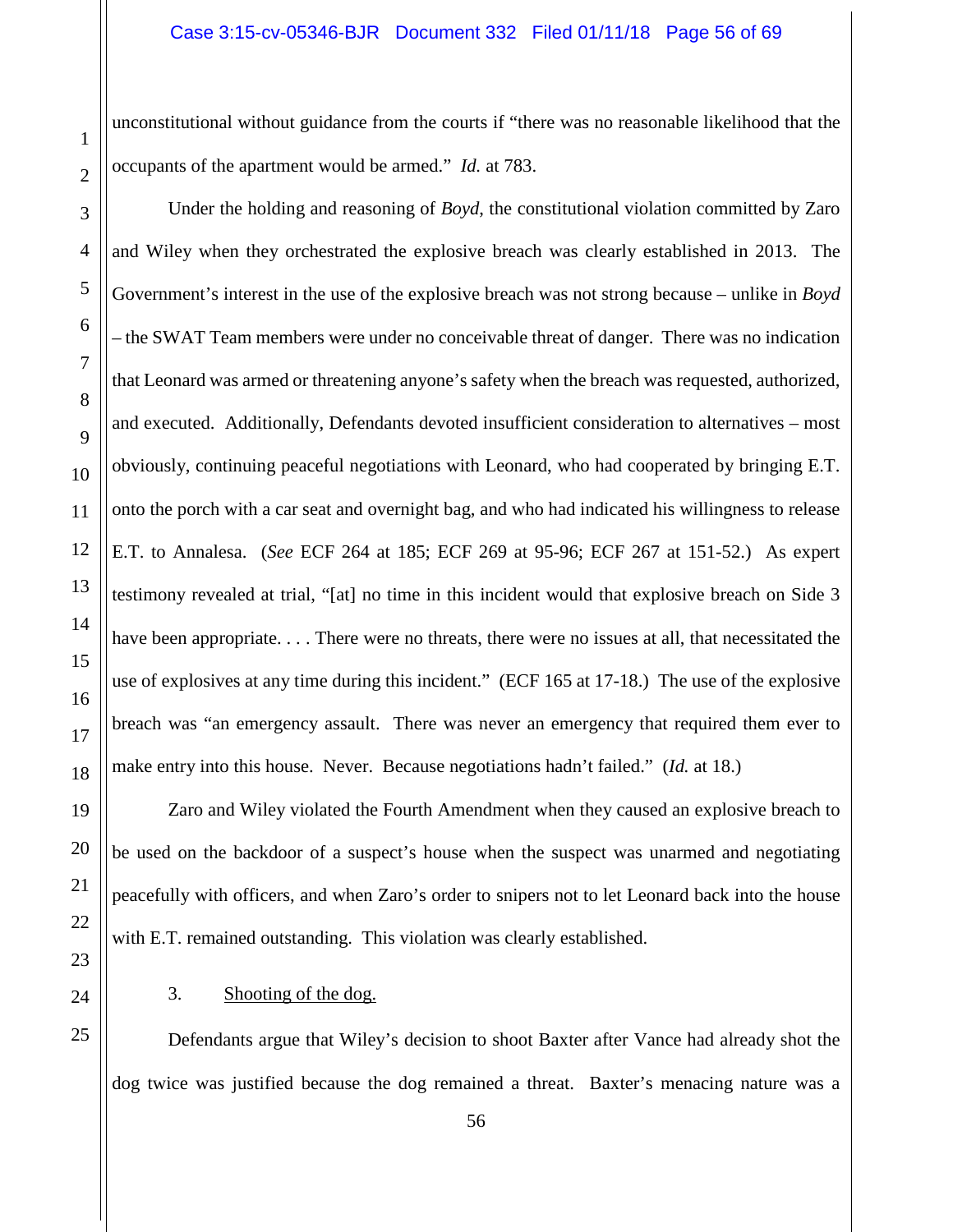#### Case 3:15-cv-05346-BJR Document 332 Filed 01/11/18 Page 57 of 69

disputed fact at trial. Vance testified that as he and Wiley stormed the house after the explosive breach, he shot Leonard's dog twice, and shortly thereafter Wiley fired additional shots killing the dog. (*See* ECF 269 at 208-09.) The jury found that Vance's decision to shoot Baxter was reasonable, but that Wiley's decision to shoot the dog was not. (*See* ECF 237 at 6; ECF 220 at 26.) The only fair inference from this verdict is that the jury determined that Baxter could not reasonably have been viewed as dangerous after he was shot twice by Vance. The Court has no reason to disturb that finding. The question, then, is whether it was clearly established that the Constitution prohibits officers from shooting a dog that has survived previous gunshots but is no longer threatening.

"In the Ninth Circuit, we begin our inquiry by looking to binding precedent." *Boyd v. Benton Cty.*, 374 F.3d 773, 781 (9th Cir. 2004). "If the right is clearly established by decisional authority of the Supreme Court or this Circuit, our inquiry should come to an end. On the other hand, when there are relatively few cases on point, and none of them are binding, we may inquire whether the Ninth Circuit or Supreme Court, at the time the out-of-circuit opinions were rendered, would have reached the same results." *Id.* (quotations and citations omitted). "Thus, in the absence of binding precedent, we look to whatever decisional law is available to ascertain whether the law is clearly established for qualified immunity purposes, including decisions of state courts, other circuits, and district courts." *Id.* (quotations and citations omitted).

The Ninth Circuit held in *San Jose Charter of Hells Angels Motorcycle Club v. City of San Jose*, 402 F.3d 962, 975 (9th Cir. 2005) that officers may kill a dog only where it is "reasonably necessary to effectuate the performance of the law enforcement officer's duties." "The killing of a dog is a destruction recognized as a seizure under the Fourth Amendment." *Id.* Dogs "are more than just a personal effect," the Court said; "The emotional attachment to a family's dog is not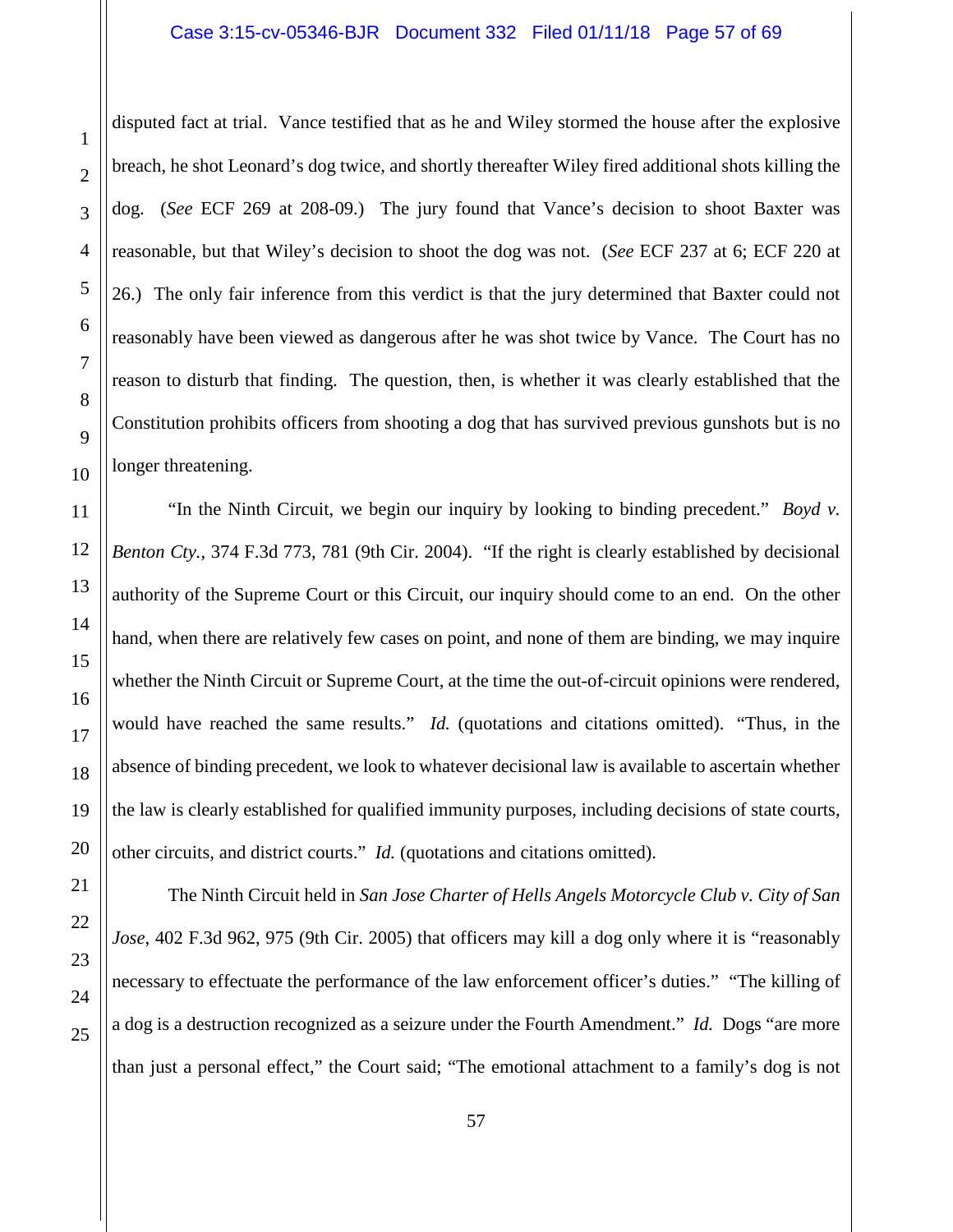comparable to a possessory interest in furniture." *Id.* In *Hells Angels*, the Court affirmed the denial of qualified immunity where officers had a week to plan a raid of a suspect's residence and had advance notice of the presence of two guard dogs, and yet made no plan to protect the entry team from dogs other than by shooting them. *Id.* at 976. Defendants argue *Hells Angels* should not apply here, where Wiley was reacting to exigent circumstances. This may be an instance, then, where there are relatively few cases on point within the Circuit, and looking to decisions rendered by other jurisdictions is appropriate.

A Seventh Circuit case decided in 2008 is analogous. In *Viilo v. Eyre*, 547 F.3d 707 (7th Cir. 2008), officers raided a residence in search of a wanted felon. When a dog ran from the backyard of the residence towards the police, an officer fired two shots at the dog, striking it at least once. 547 F.3d at 708-09. The dog retreated to bushes near the front window of the residence, and emerged minutes later when Defendant Sergeant Kevin Eyre arrived on the scene. *Id.* at 709. Officers testified that the dog ran from under the bushes with his teeth and gums exposed; other witnesses testified that the dog was limping slowly and whimpering. *Id.* Eyre, professing to fear for his own safety, shot the dog twice more, killing it. *Id.* The Seventh Court held that qualified immunity was not appropriate, resolving the factual dispute in favor of the plaintiff, and explaining that the Third Circuit and the Ninth Circuit in *Hells Angels* had clearly established that an officer cannot kill a person's pet unnecessarily. *Id.* at 710. "[C]ommon sense," the Court said, "counsel[s] that the use of deadly force against a household pet is reasonable only if the pet poses an immediate danger and the use of force is unavoidable." *Id.* Here, the jury found that Leonard's dog was no longer dangerous when it was shot by Wiley. It was clearly established in 2013 that officers may not use lethal force against dogs that are no longer dangerous.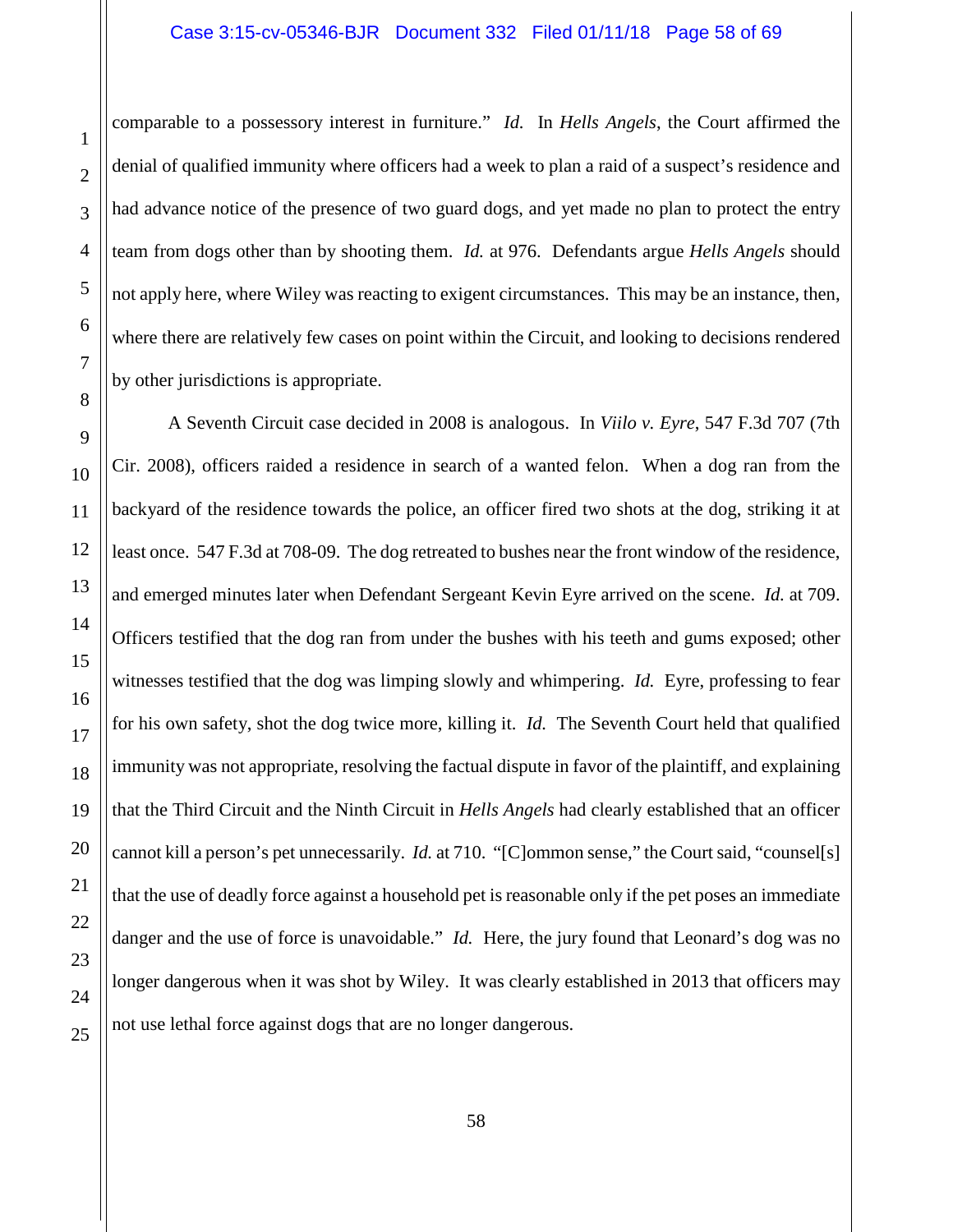#### 4. Unlawful arrest.

As for Cannon's participation in the arrest of Fred, "It is well established that an arrest without probable cause violates the Fourth Amendment and gives rise to a claim for damages under [42 U.S.C.] § 1983." *Rosenbaum v. Washoe Cty.*, 663 F.3d 1071, 1076 (9th Cir. 2011) (quoting *Borunda v. Richmond*, 885 F.2d 1884, 1391 (9th Cir. 1988)). There can be no dispute that this rule is long established. The only question here is a factual one – whether Fred's actions supplied probable cause for his arrest. The jury answered that question as to Zaro and Cannon in the negative. (ECF 237 at 7.) The Court has ruled that the jury's verdict was supported by the evidence. Accordingly, qualified immunity is denied.

<span id="page-58-1"></span>

<span id="page-58-0"></span>1

2

3

4

5

6

7

8

9

10

11

12

13

14

15

16

17

18

19

20

21

22

23

24

25

# **VI. DEFENDANTS' MOTION FOR A NEW TRIAL**

Defendants move for a new trial under Rule 59. Under Federal Rule of Civil Procedure  $59(a)(1)(A)$ , the "court may, on motion, grant a new trial . . . after a jury trial, for any reason for which a new trial has heretofore been granted in an action at law in federal court." A trial court "enjoys broad discretion with regard to a new trial motion." *United States v. Hinkson*, 585 F.3d 1247, 1263 (9th Cir. 2009) (en banc) (citing *Allied Chem. Corp. v. Daiflon, Inc.*, 449 U.S. 33, 36 (1980) ("The authority to grant a new trial . . . is confided almost entirely to the exercise of discretion on the part of the trial court.")). The Court may grant a new trial only "[i]f, having given full respect to the jury's findings, the judge on the entire evidence is left with the definite and firm conviction that a mistake has been committed." *Tortu v. Las Vegas Metro. Police Dep't*, 556 F.3d 1075, 1087–88 (9th Cir. 2009) (internal quotation marks omitted).

Defendants argue that ten errors cumulatively deprived Defendants of their right to a fair trial: (1) exclusion of weapons found on and under the bed where Leonard and E.T. were seen during the standoff; (2) allowing the Estate and the Individual Plaintiffs to deliver duplicative case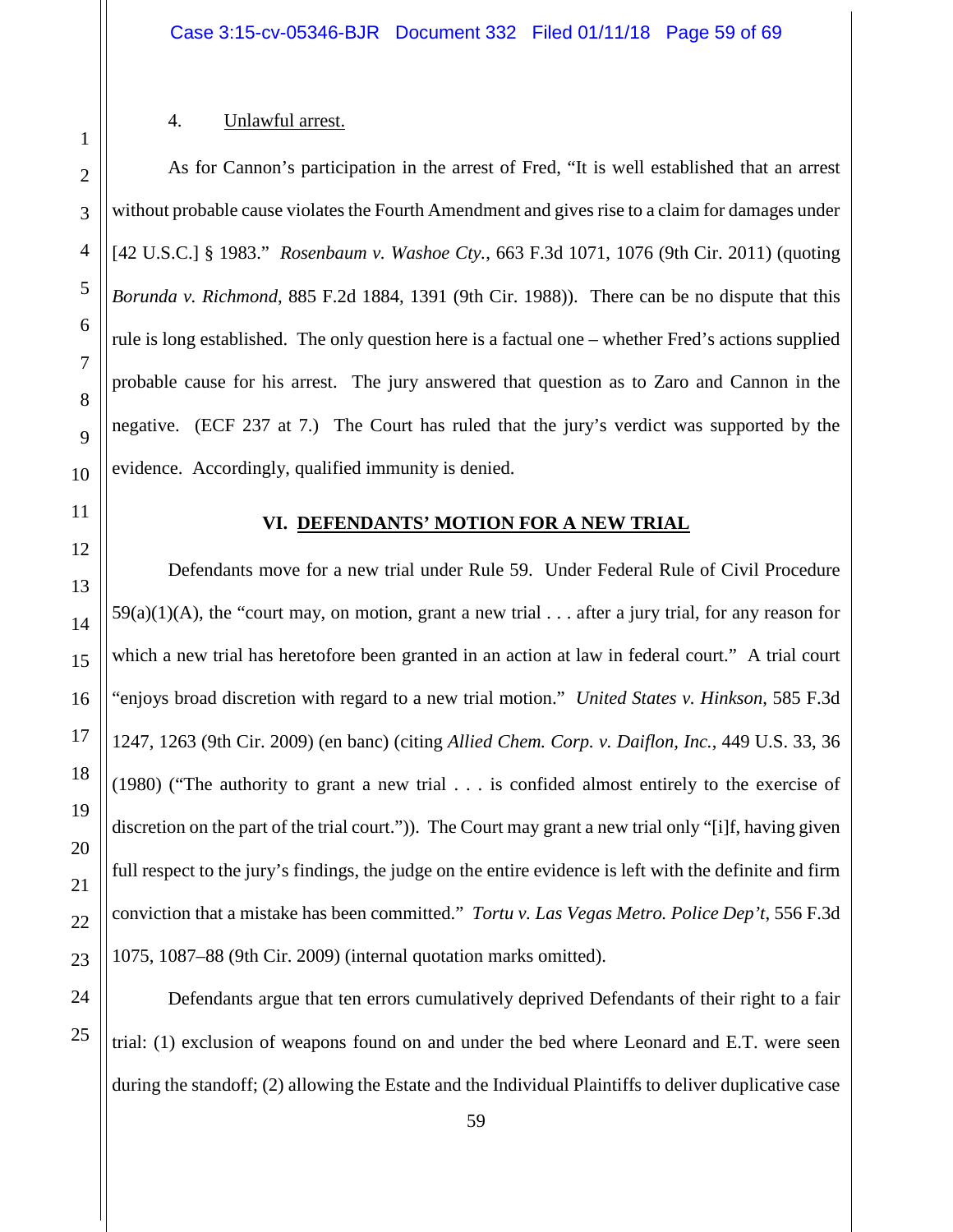presentations to the jury; (3) allowing Plaintiffs to pursue race-based arguments in an already racially charged occurrence; (4) excluding the Josh Powell incident; (5) exclusion of a 3D animation created by Defendants despite permitting Plaintiffs to show their own 3D animation; (6) allowing Plaintiffs to argue adverse inferences from Brian Markert's decision to retain a lawyer post-shooting; (7) answering a jury question regarding Defendant Jason Cannon's employment status; (8) cumulative error; (9) inconsistent verdicts; and (10) evidentiary deficiencies. The Court will address each in turn.

### A. Exclusion of Weapons

<span id="page-59-0"></span>Defendants argue it was error for the Court to exclude evidence that a fixed-blade knife and an unloaded pistol crossbow were found in an upstairs room when the police searched the house after Leonard was shot. A Court's evidentiary rulings are reviewed for abuse of discretion and cannot form the basis for reversal or a new trial unless they are "manifestly erroneous." *Gen. Elec. Co. v. Joiner*, 522 U.S. 136, 142 (1997); *Navellier v. Sletten*, 262 F.3d 923, 942 (9th Cir. 2001). A court abuses its discretion only when it commits an error of law or when the court's decision is illogical, implausible, or "without support in inferences that may be drawn from the facts in the record." *Perry v. Brown*, 667 F.3d 1078, 1084 (9th Cir. 2012); *United States v. Hinkson*, 585 F.3d 1247, 1262 (9th Cir. 2009) (en banc).

Defendants contend that the Court's evidentiary ruling unfairly prevented them from challenging Plaintiffs' "central trial theme" that Leonard Thomas was unarmed. (ECF 283 at 6.) Had the Court allowed it, Defendants say that SWAT Officer Micah Wilson "would have testified that he found the knife on the bed immediately after the shooting, during his protective sweep of the Thomas residence." (*Id.* at 6-7.) Defendants complain that the Court's decision to exclude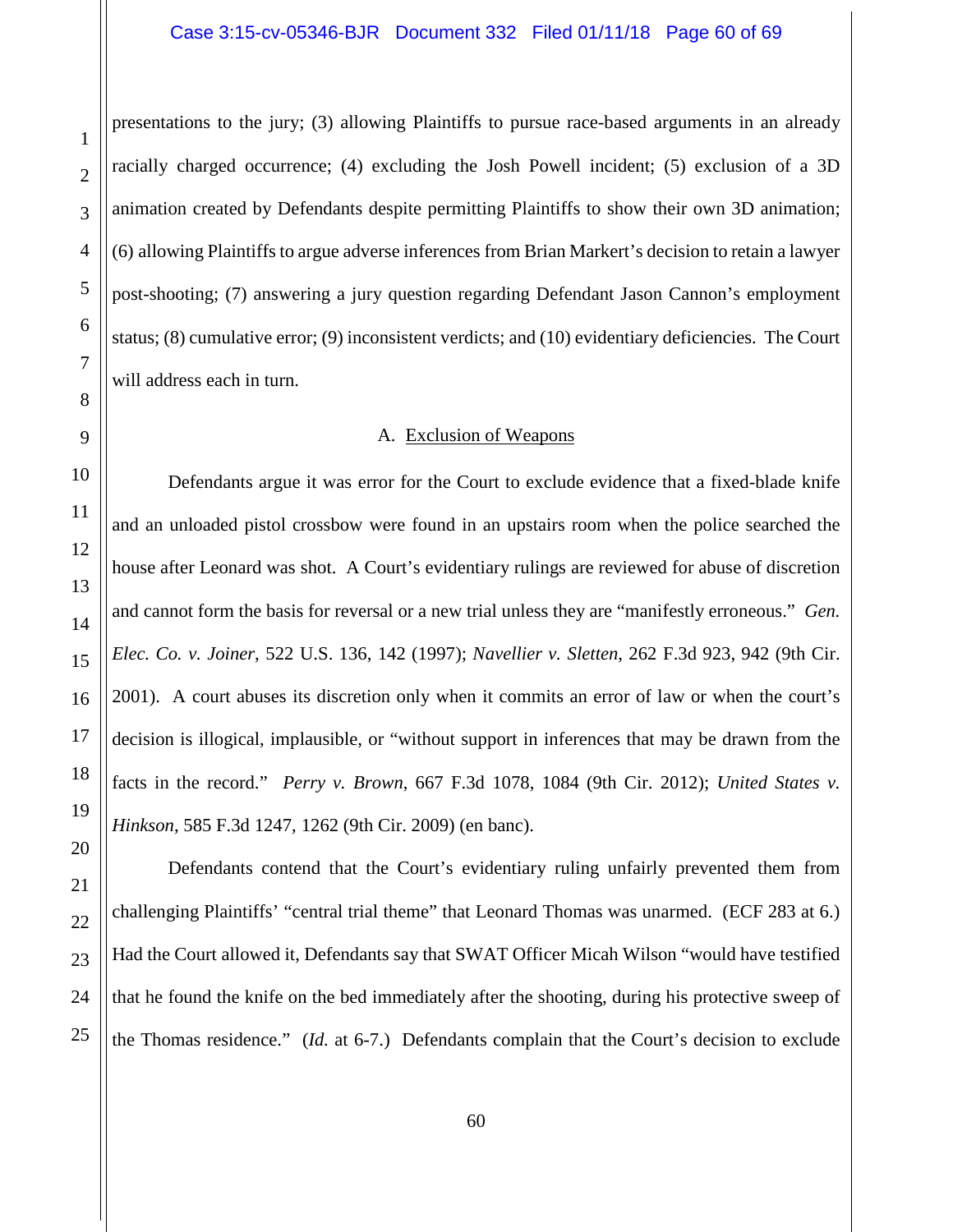this evidence left the jury with the misimpression that Leonard was not a threat to E.T. or the police.

To the extent Defendants desired to introduce this evidence in order to justify Zaro's command not to let Leonard back into the house or to justify Markert's decision to fire the lethal shot, they ignore the Fourth Amendment rule that the reasonableness of an officer's conduct is determined based on the information available to the officer at the time of the conduct. *See Smith v. City of Hemet*, 394 F.3d 689, 701 (9th Cir. 2005). Police did not discover these weapons until after the house was breached and Leonard was shot, and therefore the existence of the weapons cannot retroactively justify those decisions. Besides, absent any other supporting evidence, the existence of a knife and unloaded mini-crossbow inside a home is not probative of any intent Leonard may have harbored to harm E.T. Leonard certainly could not have threatened E.T. or the police with the weapons during the moments between the explosive breach and Markert's shot because, as Plaintiff's proved and Defendants do not contest, Leonard did not have access to any weapons during this period. The Court balanced the danger of unfair prejudice to Plaintiffs from the introduction of this evidence as required by Federal Rule of Evidence 403, and concluded that this danger substantially outweighed any probative value related to liability or damages.

# B. Duplicative Case Presentations

<span id="page-60-0"></span>The separate counsel representing the Estate of Leonard Thomas and the Individual Plaintiffs (Fred, Annalesa, and E.T.) were permitted to divide their time at trial as they pleased, so long as their aggregate amount of time did not exceed the amount time that was allotted to Defendants' counsel. Defendants argue that they were nonetheless prejudiced by this arrangement because questions asked of a witness by the Estate's counsel were occasionally repeated to the same witness by counsel for the Individual Plaintiffs.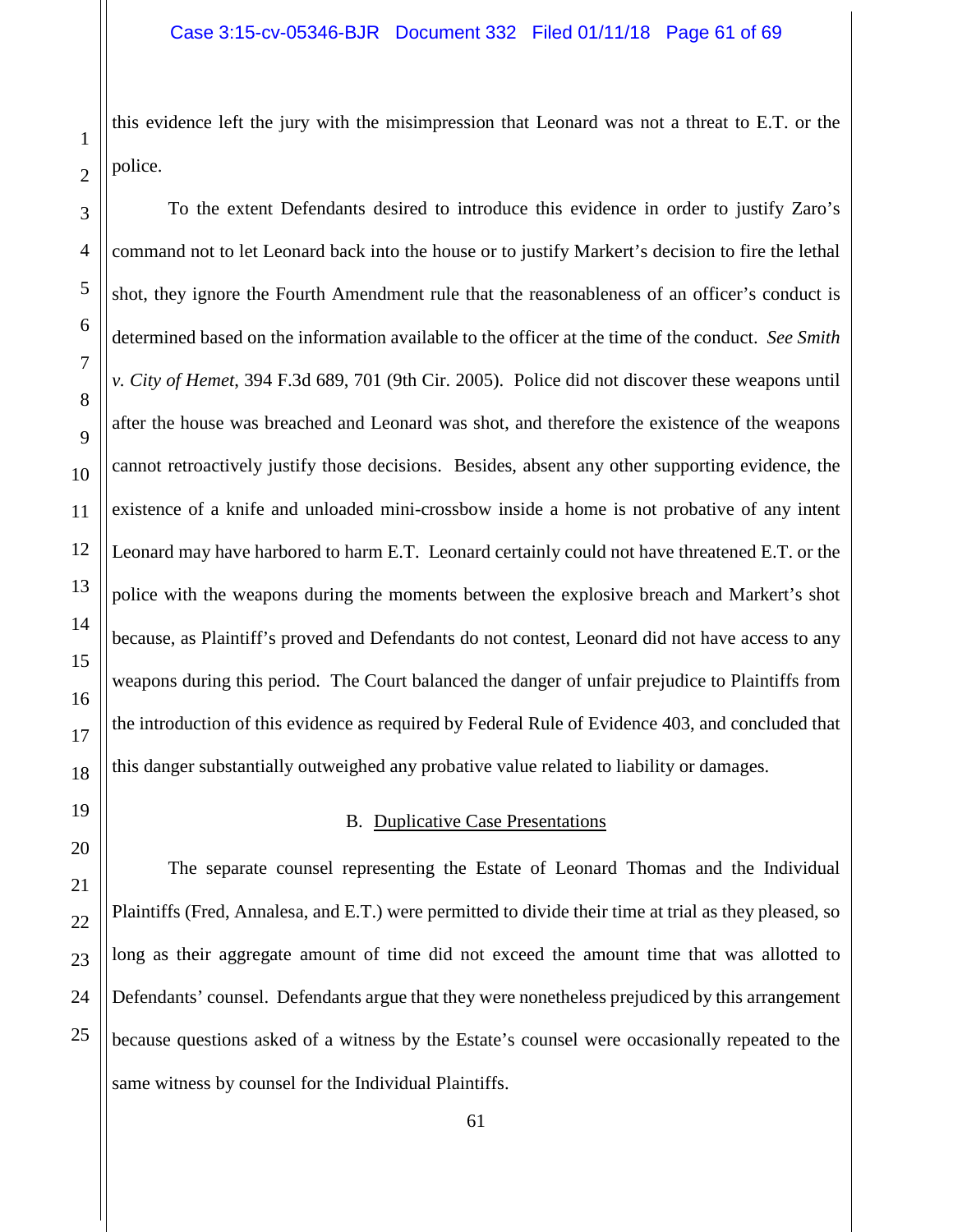Even if Defendants could show that this sporadic repetition was prejudicial – which they cannot – Defendants waived this argument by failing to object during trial. "A party challenging the admission of evidence must timely object and state the specific grounds for his objection." *United States v. Gomez-Norena*, 908 F.2d 497, 500 (9th Cir. 1990) (citing Fed. R. Evid. 103(a)(1)). "This rule serves to ensure that 'the nature of the error [is] called to the attention of the judge, so as to alert [her] to the proper course of action and enable opposing counsel to take corrective measures.'" *Id.* (quoting Advisory Committee's Note to Rule 103(a), 56 F.R.D. 183, 195 (1972)) (first alteration in original). Defendants now argue that raising the objection that a question had been asked and answered would have been "futile (at best) and signaled to the jurors Defendants were hiding something (at worst)." (ECF 283 at 13.) Defendants are free to choose their own trial strategy and devise their own predictions about how jurors will respond to their behavior, but raising an objection would not have been futile in at least one regard: the objection would have preserved this issue for appeal. By failing to do so, Defendants forfeited their opportunity to ask the Court and opposing counsel to take any corrective measures that may have been necessary. If Defendants had raised an objection, the Court would have had an opportunity, outside the presence of the jury, to caution Plaintiffs' counsel against repetitive questioning. In any event, the Court allocated trial time in a fair manner.

## C. Race-Based Arguments

<span id="page-61-0"></span>Defendants argue that the Court erred by permitting Plaintiffs "to discuss 'racial factors' allegedly influencing Defendants' decision-making on the night in question." (ECF 283 at 14.) Defendants contend that the "most egregious display of Plaintiffs' exploitation" of racial factors occurred when Plaintiffs' counsel told the jury during closing: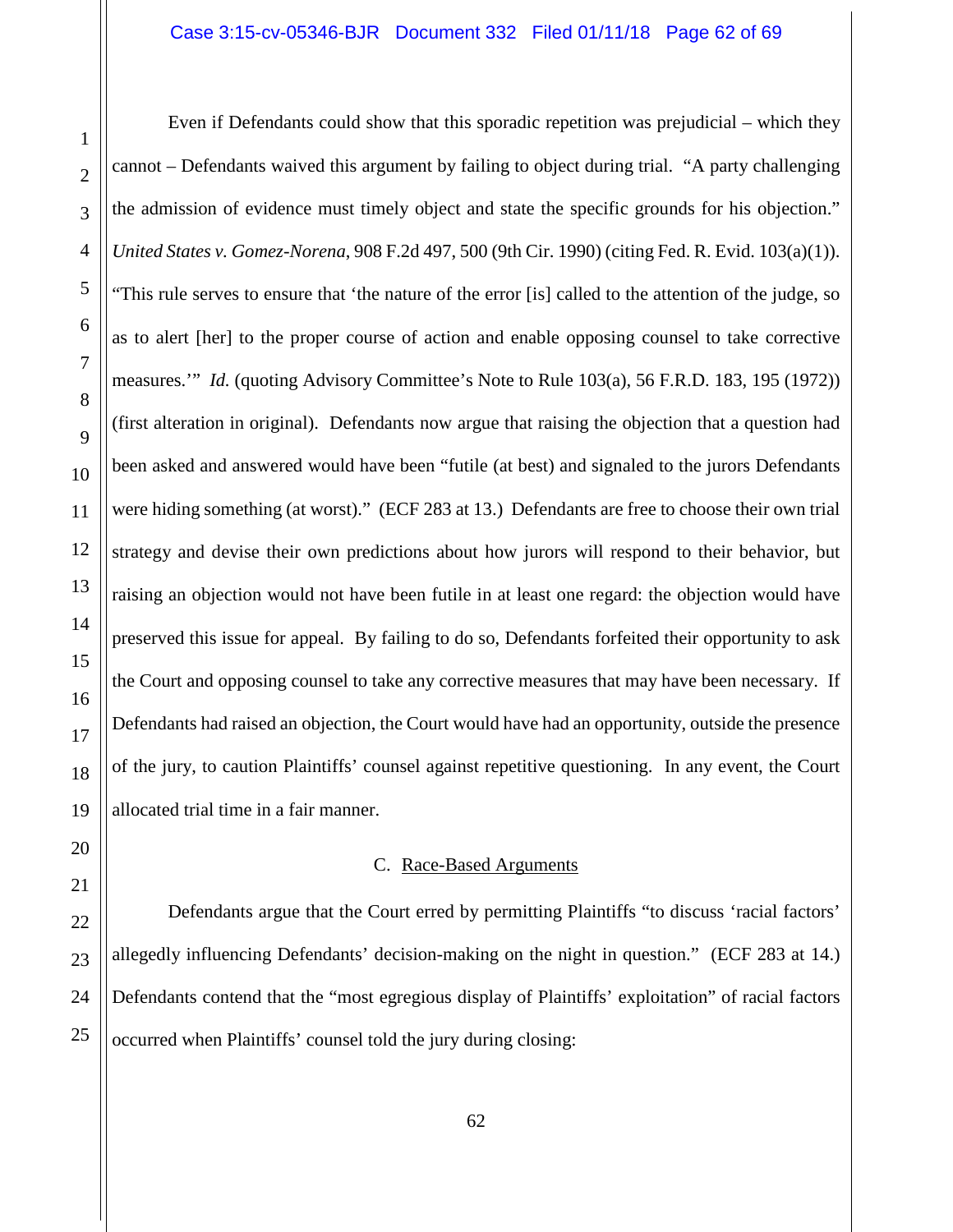Because you need to know who he was so that you do think and you do understand that Leonard's background and his life mattered.

and

These lives do matter, and these SWAT teams and police officers need to know that you don't use deadly force when it's not justified.

(ECF 283 at 15 (quoting ECF 272 at 179-80 & 183).)

In other words, Defendants suggest that a new trial is required because attorneys in a wrongful death case suggested to a jury that the decedent's life mattered. Viewed in context, these statements represented Plaintiffs' legitimate effort to refute what they perceived as Defendants' attempt to diminish the worth of Leonard's life by highlighting negative aspects of his background. (*See* ECF 272 at 178.) That effort, and Plaintiffs' rare references to Leonard's race during trial, were appropriate in light of the facts of this case. There is simply nothing in the record to support the argument that Plaintiffs prejudiced the jury with racial arguments.

# D. Excluding Reference to the Josh Powell Incident

<span id="page-62-0"></span>Defendants next argue that the Court erred by granting Plaintiffs' motion in limine to exclude testimony about Josh Powell, a man who brutally killed himself and his children in his residence in Tacoma, Washington in February 2012. (ECF 283 at 15.) Defendants contend that Zaro and other officers would have testified that the Powell incident was fresh in their minds as they gauged the appropriateness of their response to the Leonard Thomas standoff. (*Id.* at 16.) The Court recognizes that the Defendants' mindset is relevant to punitive damages and admissible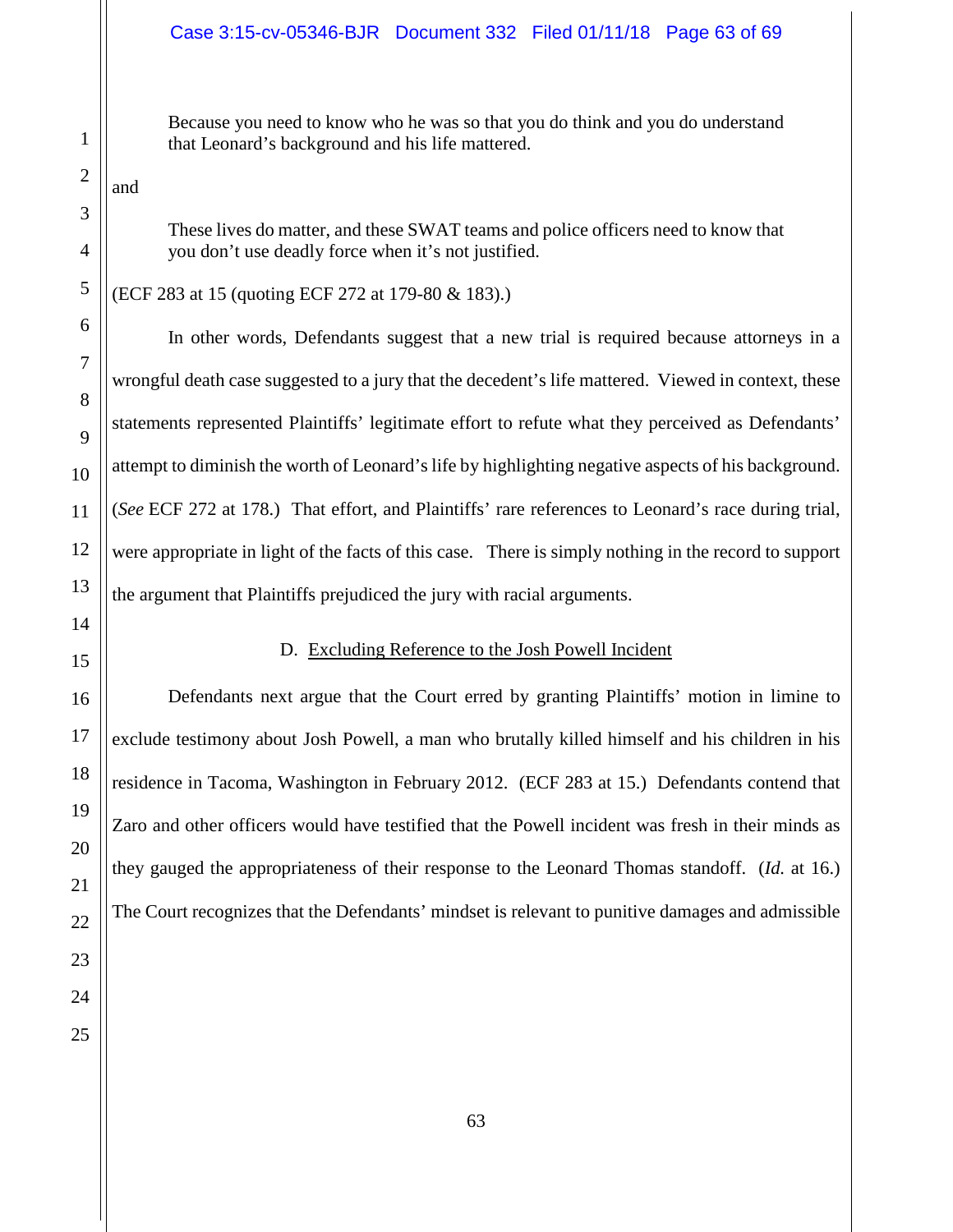evidence under Federal Rules of Evidence  $401<sup>3</sup>$  $401<sup>3</sup>$  $401<sup>3</sup>$  and  $402<sup>4</sup>$  $402<sup>4</sup>$ . However, even relevant evidence may be excluded "if its probative value is substantially outweighed by a danger of . . . unfair prejudice, confusing the issues, [or] misleading the jury." Fed. R. Evid. 403. The Court determined that testimony regarding the Josh Powell incident risked significant unfair prejudice to Plaintiffs because the jury might have been tempted to conflate two episodes that were quite distinct.

The details of the Powell incident received substantial media coverage.<sup>[5](#page-63-2)</sup> Josh Powell was already suspected of killing his wife on the night of the murder-suicide, and had been denied custody of his two sons pending a psychosexual evaluation related to a voyeurism and child pornography investigation. After donating his boys' toys to Goodwill and emailing his attorney, "I'm sorry, goodbye," Powell executed his deadly plan. As *Time* recounts<sup>[6](#page-63-3)</sup>:

Josh Powell, father to Charles, 7, and Braden, 5, reportedly blew up his home outside of Tacoma, Wash., just a few miles south of Seattle, within minutes of his sons' running from a caseworker's car to his front door on Sunday, Feb. 5. He pulled the children inside and locked the door. By the time the contract

<span id="page-63-0"></span><sup>3</sup> Evidence is relevant if:

(a) it has any tendency to make a fact more or less probable than it would be without the evidence; and

(b) the fact is of consequence in determining the action.

Fed. R. Evid. 401.

<sup>4</sup> Relevant evidence is admissible unless any of the following provides otherwise:

<span id="page-63-3"></span><span id="page-63-2"></span><span id="page-63-1"></span>64 the United States Constitution; a federal statute; • these rules; or • other rules prescribed by the Supreme Court. Irrelevant evidence is not admissible. Fed. R. Evid. 402. <sup>5</sup> See Fed. R. Evid. 201 ("The court may judicially notice a fact that is not subject to reasonable dispute."). <sup>6</sup> Tim Newcomb, *Timeline: The Powell Family's Tragic Two Years*, TIME (Feb. 07, 2012), http://newsfeed.time.com/2012/02/07/timeline-the-powell-familys-tragic-two-years.

 $\overline{a}$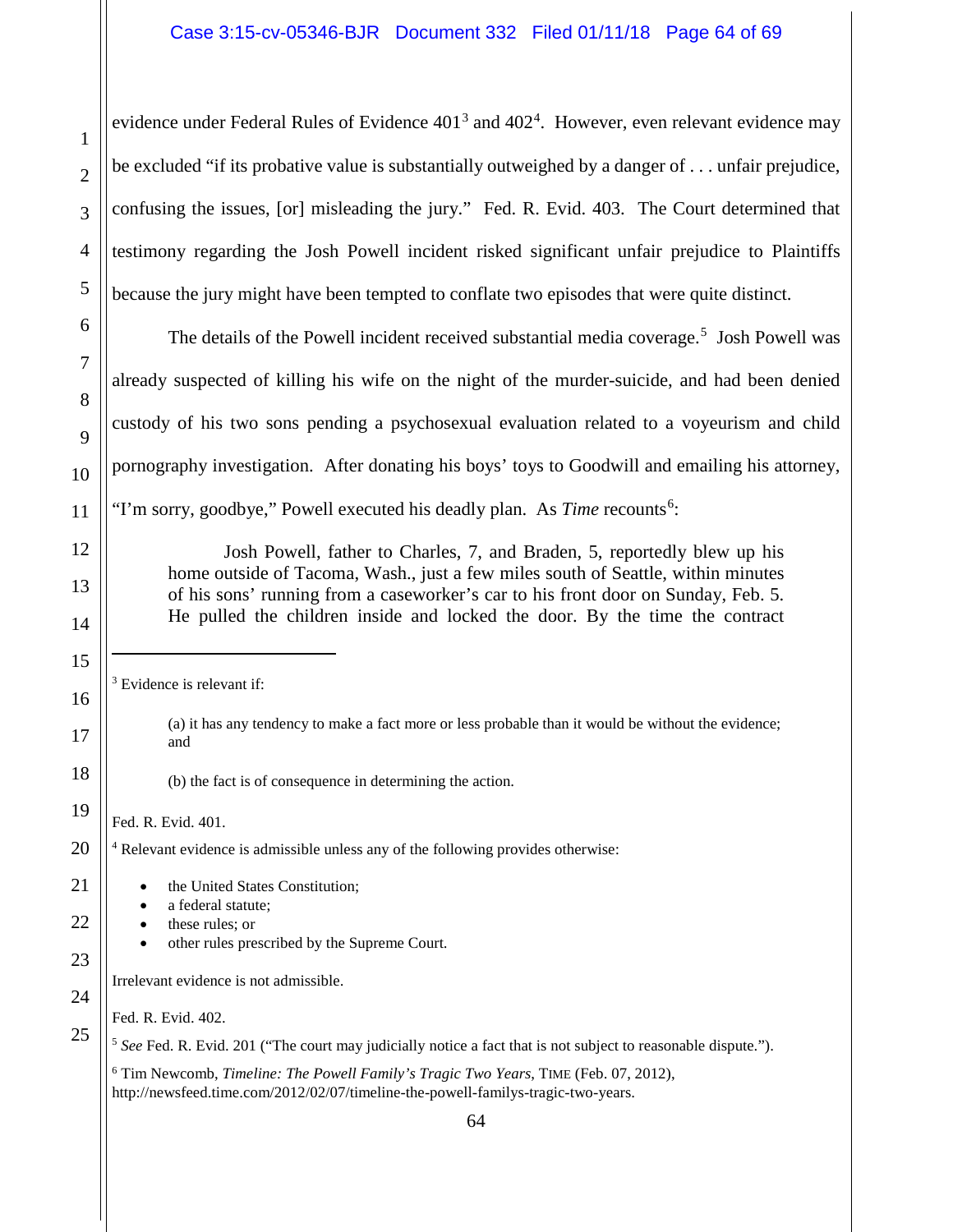## Case 3:15-cv-05346-BJR Document 332 Filed 01/11/18 Page 65 of 69

caseworker reached the door, she smelled gasoline and started pounding on the door and windows. An explosion ripped through the house. Three minutes later, when firefighters arrived on the scene, the residence was fully engulfed in flames. An autopsy revealed the father also actually tried to chop his sons with a hatchet before setting the fire.

When police responded to the Thomas residence, in contrast, Leonard had full custody of his son and was not suspected of anything approaching murder. Moreover, Defendants had the benefit of a four hour standoff to learn that Leonard was unarmed and only wanted the police to leave him alone for the night. While officers may always prepare for the worst when they respond to a disturbance, they are nonetheless obligated to tailor their actions and orders to the facts actually presented before them. *See Bond v. United States*, 529 U.S. 334, 338 n.2 (2000) ("[T]he subjective intent of the law enforcement officer is irrelevant in determining whether that officer's actions violate the Fourth Amendment.") The Court ruled that allowing details of the Powell incident to be introduced would be prejudicial to Plaintiffs. Just as Plaintiffs would not have been permitted to introduce the bloody details of police shootings in Ferguson, Missouri and beyond, Defendants could not present their own grisly account from Tacoma. This case was tried based on the facts that occurred in Fife, Washington on the night of May 23, 2013. Defendants explained to the jury their version and interpretation of those facts, which included extensive testimony about their fear that Leonard was a threat to E.T. Nonetheless, Defendants were found liable for acting unreasonably, and the punitive damages reflected the jury's fair determination that Defendants' response to those facts was malicious, oppressive, or in reckless disregard of Plaintiffs' rights. (*See* ECF 220 at 47.) The Court's decision to exclude reference to the Powell murders was necessary to ensure that the facts of *this case* were not obscured by other sensational accounts that may have resulted in unfair prejudice to the parties or confused or misled the jury.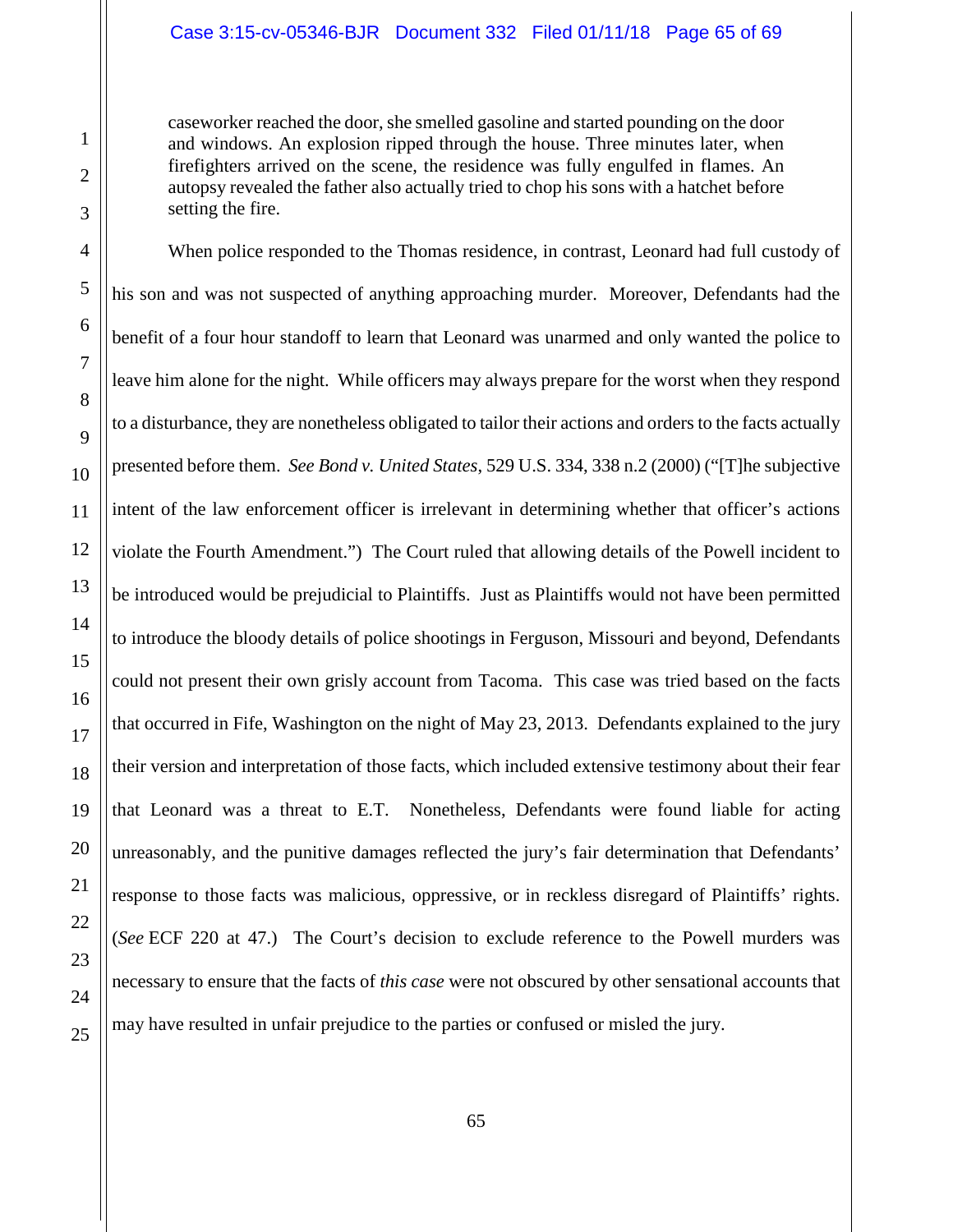# E. Excluding the 3D Animations

<span id="page-65-0"></span>Defendants argue that the Court erred by excluding animations prepared by Defendants showing the final moments leading up to Markert's shooting of Leonard Thomas. After viewing the animation and hearing testimony and argument about the animation's accuracy, the Court ruled:

The Court is persuaded that there's sufficient differences between this and the actual circumstances. The lighting is totally different, the bush is different. I am not at all persuaded that the heights are accurate.

And, you know, there was a demonstration yesterday  $-1$  hope we were all in the same courtroom – when the witness did demonstrate for the jury. And, quite frankly, the demonstration that this Court saw was quite different than this animation or the screenshot. I don't find it's accurate enough to be admitted, and I'm going to exclude them.

(ECF 270 at 30-31.)

Defendants' citations from outside jurisdictions do not convince the Court that its ruling was in error. Defendants also object that an animation prepared by Plaintiffs was admitted. Plaintiffs' animation, however, was admitted only to illustrate the trajectory of the bullet that killed Leonard. Any inaccuracy in Plaintiffs' animation, which was subject to scrutiny before the jury (*see* ECF 168 at 29-37), did not create a risk of unfair prejudice comparable to Defendants' animation, which purported to show the broader scene as it unfolded before Markert fired his rifle.

# F. Discussion of Markert's Legal Representation

<span id="page-65-1"></span>Defendants argue that the Court erred by permitting Plaintiffs to reference Markert's decision to retain counsel in the context of arguing to the jury that Markert's written account of the shooting was "a parody of an over-lawyered statement where every possible justification is thrown in and repeated page after page." (ECF 272 at 87.) Plaintiffs stated to the jury several times their belief that Markert's statement was a post-hoc rationalization designed to avoid legal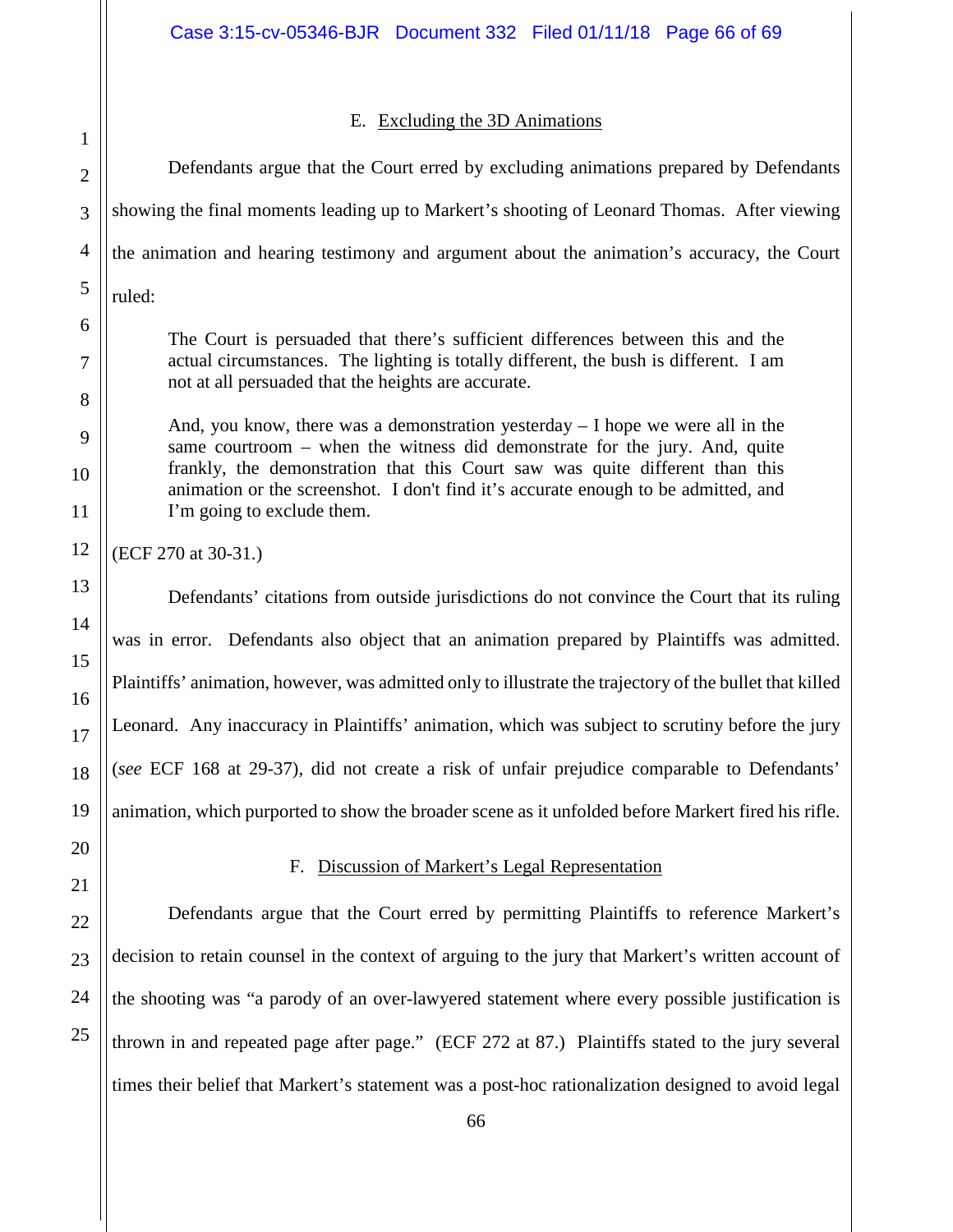#### Case 3:15-cv-05346-BJR Document 332 Filed 01/11/18 Page 67 of 69

accountability rather than a frank recollection of the events at issue. (*See* ECF 270 at 82, 88; ECF 272 at 40.) Defendants contend this was impermissible because "[c]ommenting on a criminal suspect's decision to retain counsel is prohibited." (ECF 283 at 19 (citing *United States v. Kallin*, 50 F.3d 689, 693 (9th Cir. 1995).)

First, Defendants ignore the obvious: the constitutional concerns discussed by *Kallin* are not implicated because this was not a criminal trial. Second, Plaintiffs did not argue, or even suggest, that Markert should be found liable due to the fact that he retained counsel. That is, Plaintiffs did not introduce this fact for the truth of the matter. Rather, they argued that Markert's legalistic defense was designed to obscure the truth. Third, any prejudice suffered by Defendants is negated by the fact that Defendants themselves sought to undermine Fred Thomas's credibility on account of his decision to retain an attorney shortly after Leonard's death. (*See* ECF 167 at 11, ECF 172 at 145.) Plaintiffs' occasional references to Markert's attorney do not require a new trial.

<span id="page-66-0"></span>

## G. Answering Jury's Question Regarding Cannon's Employment

During deliberations, the jury asked, "Is Jason Cannon (@ time of incident) a Lakewood officer? Is there an org chart in evidence of all SWAT officers at the time of incident with the roles they played? Is there a chart that shows all the officers and their department affiliation?" (ECF 233 at 4.) Over Defendants' objection, the Court answered: "Jason Cannon is a Lakewood police officer. For any further information, you must rely on your collective memory, notes, and the exhibits." *(Id. at 5.)* The jury subsequently found Cannon liable for arresting Fred without probable cause, found the City of Lakewood liable for false arrest, and ordered zero damages against Cannon and \$500,000 in damages against the City of Lakewood on the claims. (ECF 237 at 7, 8, 12.) Defendants argue that the jury "would not have found Jason Cannon and the City of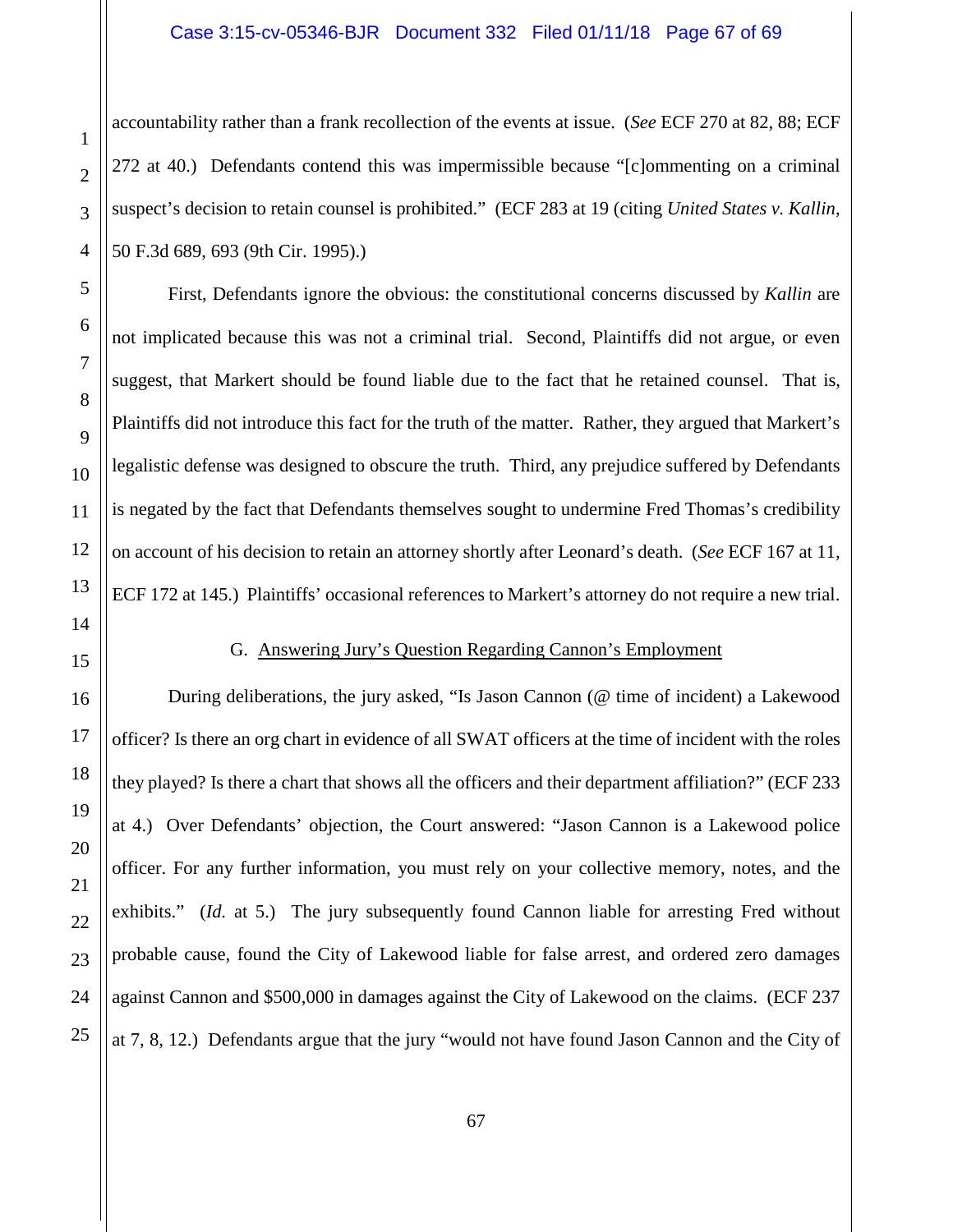Lakewood liable for \$500,000 in false arrest damages had the Court not provided that substantive answer to its question." (ECF 283 at 20.)

A district court's response to a question from the jury is reviewed for abuse of discretion. *United States v. Romero–Avila*, 210 F.3d 1017, 1024 (9th Cir. 2000). Instructions to the jury are reviewed for whether they were "misleading or confusing, inadequately guided the jury's deliberations, or improperly intruded on the fact-finding process." *United States v. Warren*, 25 F.3d 890, 898 (9th Cir. 1994). None of these errors were present in the Court's answer to the jury's question because the answer was a simple admitted fact from the record. (*See* ECF 213 ¶ 2.3; ECF 263 at 145 (During direct examination of Zaro, "Q: Officer Cannon as well is another defendant here with the City of Lakewood?; A: Yes.").) Reminding the jury of an undisputed and admitted fact is not error.

#### H. Cumulative Error

<span id="page-67-0"></span>Defendants contend that the errors set forth in this motion and all other objections preserved during trial cumulatively require a new trial. Defendants have failed to persuade the Court, however, that a new trial is "necessary to prevent a miscarriage of justice." *Experience Hendrix L.L.C. v. Hendrixlicensing.com Ltd.*, 762 F.3d 829, 845-46 (9th Cir. 2014).

#### I. Inconsistent Verdicts

<span id="page-67-1"></span>Defendants argue that a new trial is warranted because the jury rendered two inconsistent verdicts. First, Defendants maintain it was inconsistent for the jury to find Wiley but not Vance liable for violating Plaintiffs' rights by killing Leonard's dog. Second, Defendants argue it was inconsistent for the jury to find Cannon but not Micenko liable for arresting Fred Thomas without probable cause. The Court has already rejected these arguments in Part III, *supra*, addressing Defendants' Motion for Judgment as a Matter of Law.